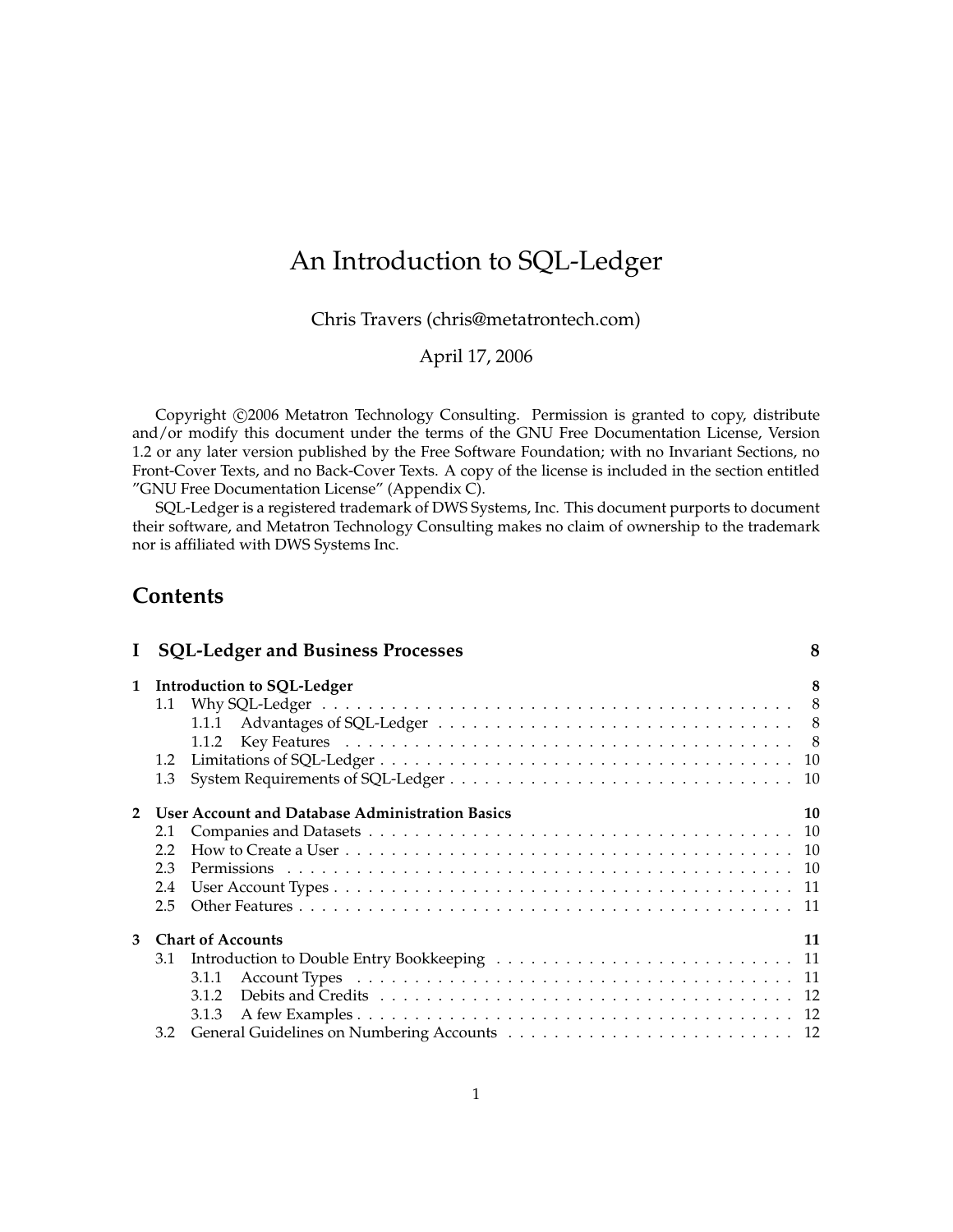|   | 3.3 |                                 |  |  |  |  |  |  |
|---|-----|---------------------------------|--|--|--|--|--|--|
|   | 3.4 | -13                             |  |  |  |  |  |  |
|   |     |                                 |  |  |  |  |  |  |
| 4 |     | Administration<br>13            |  |  |  |  |  |  |
|   |     |                                 |  |  |  |  |  |  |
|   | 4.1 | 13                              |  |  |  |  |  |  |
|   |     | 13<br>4.1.1                     |  |  |  |  |  |  |
|   |     | 4.1.2<br>13                     |  |  |  |  |  |  |
|   |     | 4.1.3<br>13                     |  |  |  |  |  |  |
|   |     | 4.1.4<br>13                     |  |  |  |  |  |  |
|   |     | 4.1.5<br>14                     |  |  |  |  |  |  |
|   |     |                                 |  |  |  |  |  |  |
|   | 4.2 | 14                              |  |  |  |  |  |  |
|   |     | 4.2.1<br>14                     |  |  |  |  |  |  |
|   |     | 4.2.2<br>14                     |  |  |  |  |  |  |
|   |     | 4.2.3<br>14                     |  |  |  |  |  |  |
|   | 4.3 | 15                              |  |  |  |  |  |  |
|   |     | 15<br>4.3.1                     |  |  |  |  |  |  |
|   |     |                                 |  |  |  |  |  |  |
|   | 4.4 | 15                              |  |  |  |  |  |  |
|   | 4.5 | 15                              |  |  |  |  |  |  |
|   | 4.6 | 15                              |  |  |  |  |  |  |
|   | 4.7 | 15                              |  |  |  |  |  |  |
|   |     | 4.7.1<br>15                     |  |  |  |  |  |  |
|   |     | 4.7.2<br>16                     |  |  |  |  |  |  |
|   |     |                                 |  |  |  |  |  |  |
|   |     | 4.7.3<br>16                     |  |  |  |  |  |  |
|   |     | 4.7.4<br>16                     |  |  |  |  |  |  |
|   | 4.8 | 16                              |  |  |  |  |  |  |
|   |     |                                 |  |  |  |  |  |  |
| 5 |     | <b>Goods and Services</b><br>17 |  |  |  |  |  |  |
|   | 5.1 | 17<br><b>Basic Terms</b>        |  |  |  |  |  |  |
|   | 5.2 | 17                              |  |  |  |  |  |  |
|   | 5.3 | 17                              |  |  |  |  |  |  |
|   |     |                                 |  |  |  |  |  |  |
|   | 5.4 | 18                              |  |  |  |  |  |  |
|   | 5.5 | 18                              |  |  |  |  |  |  |
|   | 5.6 | 18                              |  |  |  |  |  |  |
|   |     | 18<br>5.6.1                     |  |  |  |  |  |  |
|   | 5.7 | 18<br>Parts                     |  |  |  |  |  |  |
|   | 5.8 | 18                              |  |  |  |  |  |  |
|   |     |                                 |  |  |  |  |  |  |
|   |     | 18<br>5.8.1                     |  |  |  |  |  |  |
|   | 5.9 | 19                              |  |  |  |  |  |  |
|   |     | 5.9.1<br>19                     |  |  |  |  |  |  |
|   |     | 5.9.2<br>19                     |  |  |  |  |  |  |
|   |     | 5.9.3<br>19                     |  |  |  |  |  |  |
|   |     | 5.9.4<br>19                     |  |  |  |  |  |  |
|   |     |                                 |  |  |  |  |  |  |
|   |     | 5.9.5<br>19                     |  |  |  |  |  |  |
|   |     | 19                              |  |  |  |  |  |  |
|   |     | 20                              |  |  |  |  |  |  |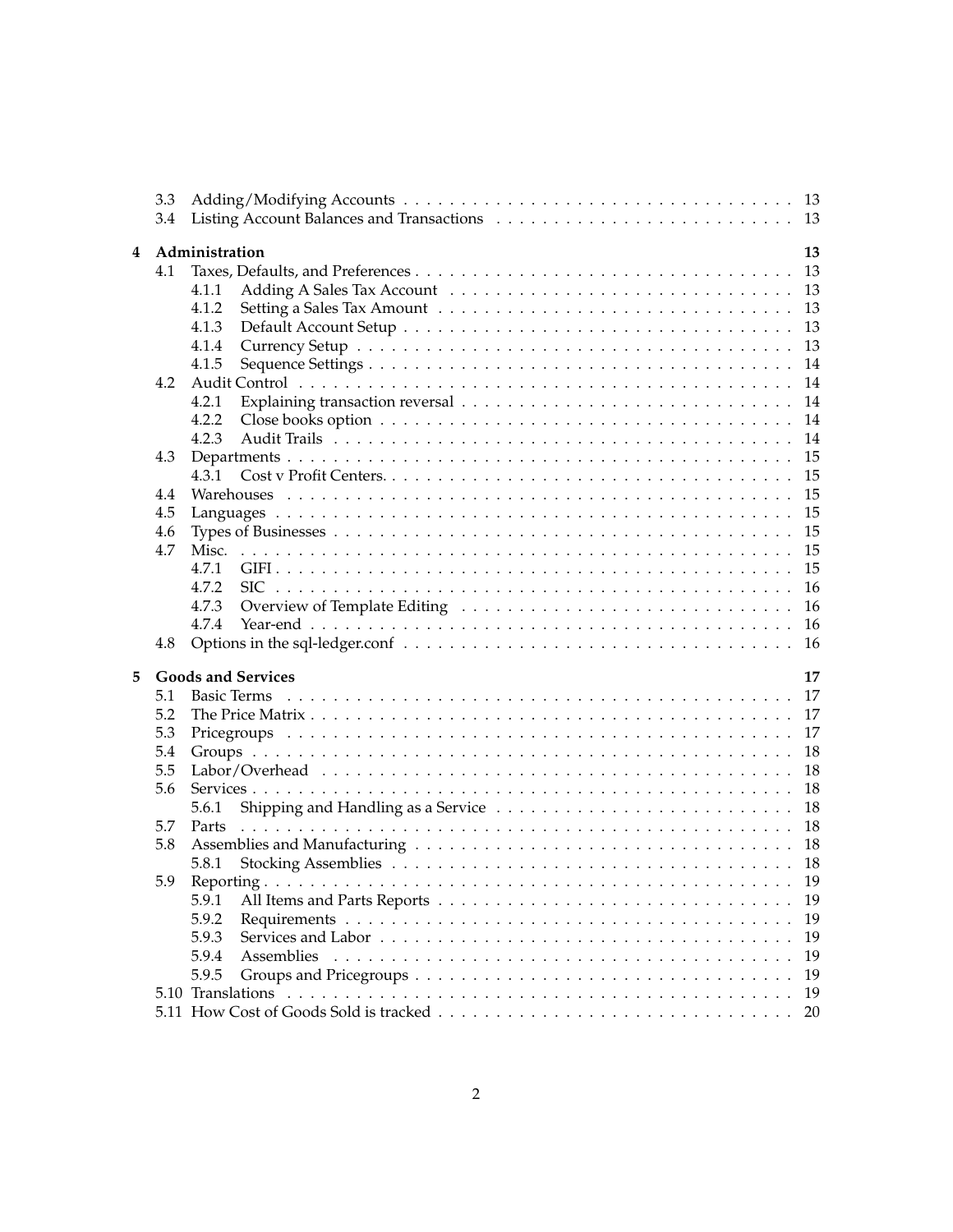| 6              | AP       | 20                                    |
|----------------|----------|---------------------------------------|
|                | 6.1      |                                       |
|                | 6.2      |                                       |
|                | 6.3      |                                       |
|                | 6.4      | 21                                    |
|                |          | 21<br>6.4.1                           |
|                | 6.5      | 21                                    |
|                |          | 21                                    |
|                |          | 6.5.1                                 |
|                | 6.6      | 22                                    |
|                |          | 22<br>6.6.1                           |
|                |          | 6.6.2<br>22                           |
|                |          | 6.6.3                                 |
|                |          | 6.6.4                                 |
|                | 6.7      |                                       |
|                |          | 6.7.1                                 |
|                |          | 6.7.2                                 |
|                |          |                                       |
| $\overline{7}$ | AR       | 23                                    |
|                | 7.1      |                                       |
|                |          | 7.1.1                                 |
|                | 7.2      | 23                                    |
|                | 7.3      | 23                                    |
|                | 7.4      |                                       |
|                |          |                                       |
|                |          | 7.4.1                                 |
|                | 7.5      |                                       |
|                |          | 7.5.1                                 |
|                |          | 7.5.2                                 |
|                | 7.6      |                                       |
|                |          |                                       |
| 8              | Projects | 24                                    |
|                | 8.1      |                                       |
|                | 8.2      |                                       |
|                | 8.3      | 25                                    |
|                | 8.4      | 25                                    |
|                |          | 8.4.1                                 |
|                |          | 8.4.2                                 |
|                |          | 8.4.3                                 |
|                | 8.5      |                                       |
|                |          |                                       |
| 9              |          | Quotations and Order Management<br>25 |
|                | 9.1      | 25                                    |
|                | 9.2      | 25                                    |
|                | 9.3      | 26                                    |
|                |          |                                       |
|                | 9.4      | 26                                    |
|                |          | 9.4.1<br>26                           |
|                |          | 27<br>9.4.2                           |
|                |          | 27<br>9.4.3                           |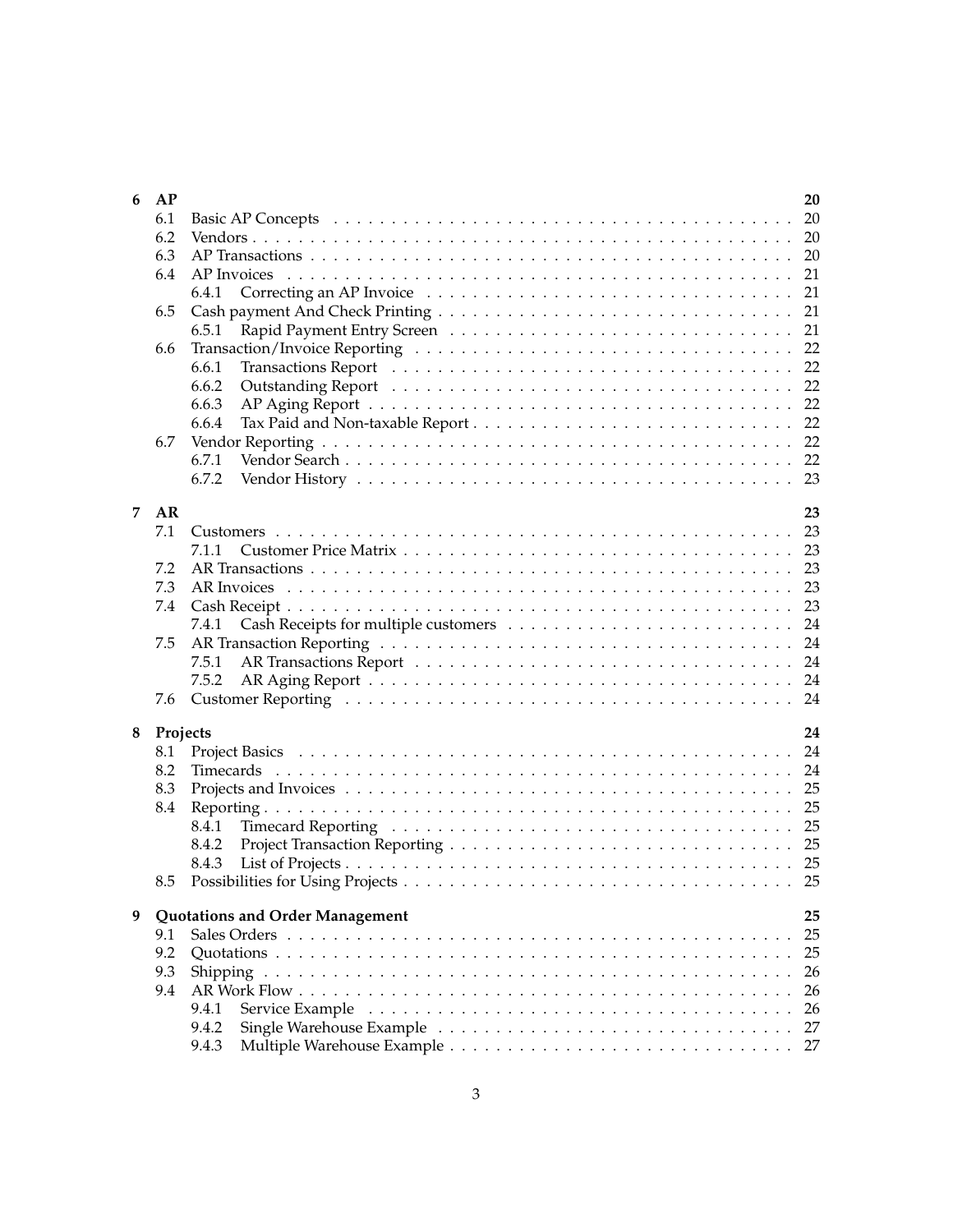| 9.5           |                                                                             |  |
|---------------|-----------------------------------------------------------------------------|--|
| 9.6           |                                                                             |  |
| 9.7           |                                                                             |  |
| 9.8           |                                                                             |  |
|               | Bookkeeper entering the received items, order completed in full 29<br>9.8.1 |  |
|               | 9.8.2<br>Bookkeeper entering received items, order completed in part<br>30  |  |
|               | 9.8.3<br>30                                                                 |  |
| 9.9           | 31                                                                          |  |
|               | 9.9.1<br>31                                                                 |  |
|               | 32<br>9.9.2                                                                 |  |
|               |                                                                             |  |
|               | 9.11 Shipping Module: Transferring Inventory between Warehouses 32          |  |
|               |                                                                             |  |
| <b>10 HR</b>  | 32                                                                          |  |
|               |                                                                             |  |
| <b>11 POS</b> | 32                                                                          |  |
|               |                                                                             |  |
|               |                                                                             |  |
|               | 33                                                                          |  |
|               | 33                                                                          |  |
|               | 33                                                                          |  |
|               | 33                                                                          |  |
|               |                                                                             |  |
|               | 12 General Ledger<br>33                                                     |  |
|               |                                                                             |  |
|               |                                                                             |  |
|               | 34                                                                          |  |
|               | 34                                                                          |  |
|               | 35                                                                          |  |
|               | 35                                                                          |  |
|               | 35                                                                          |  |
|               | 36                                                                          |  |
|               |                                                                             |  |
|               |                                                                             |  |
|               |                                                                             |  |
|               | 13 Recurring Transactions<br>37                                             |  |
|               | 14 Financial Statements and Reports<br>37                                   |  |
|               | 37                                                                          |  |
|               |                                                                             |  |
|               | 38                                                                          |  |
|               | 38                                                                          |  |
|               | 38                                                                          |  |
|               | 38                                                                          |  |
|               |                                                                             |  |
|               | 38                                                                          |  |
|               |                                                                             |  |
|               |                                                                             |  |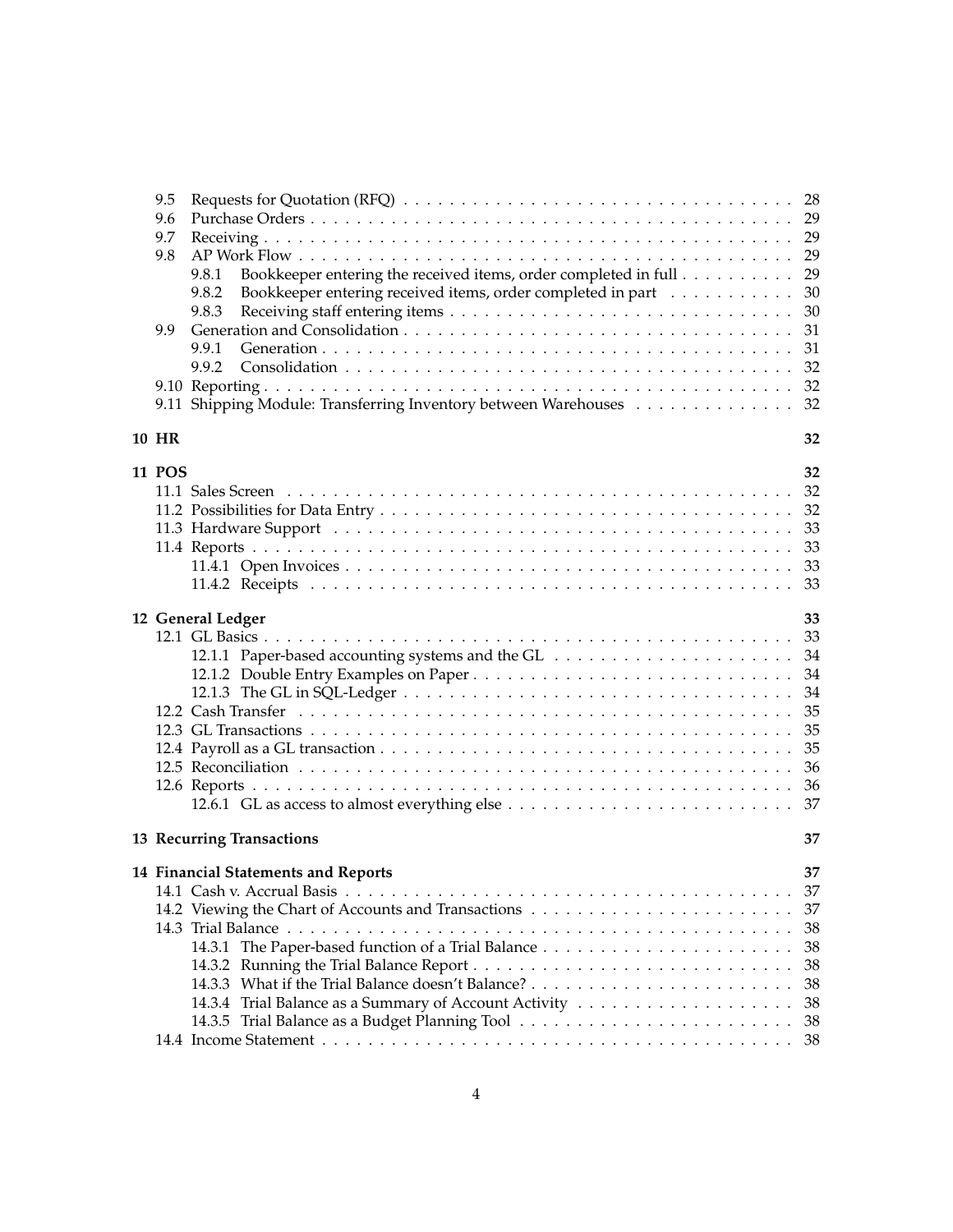|          | 15 The Template System          | 40 |
|----------|---------------------------------|----|
|          |                                 |    |
|          |                                 |    |
|          |                                 |    |
|          |                                 |    |
|          |                                 |    |
|          |                                 |    |
|          |                                 |    |
|          |                                 |    |
|          |                                 |    |
|          |                                 |    |
|          |                                 |    |
| $\rm II$ | <b>Technical Overview</b><br>44 |    |
|          |                                 |    |
|          | 16 Basic Architecture           | 44 |
|          |                                 |    |
|          |                                 |    |
|          |                                 |    |
|          |                                 |    |
|          |                                 |    |
|          |                                 |    |
|          |                                 |    |

|  | <b>17 Customization Possibilities</b> | 47 |
|--|---------------------------------------|----|
|  |                                       |    |
|  |                                       |    |
|  |                                       |    |
|  |                                       |    |
|  |                                       |    |
|  |                                       |    |
|  |                                       |    |
|  |                                       |    |
|  |                                       |    |
|  |                                       |    |
|  | <b>18 Integration Possibilities</b>   | 48 |
|  |                                       |    |
|  |                                       |    |
|  |                                       |    |
|  |                                       |    |
|  |                                       |    |
|  |                                       |    |
|  |                                       |    |
|  |                                       |    |
|  |                                       |    |
|  |                                       |    |
|  |                                       |    |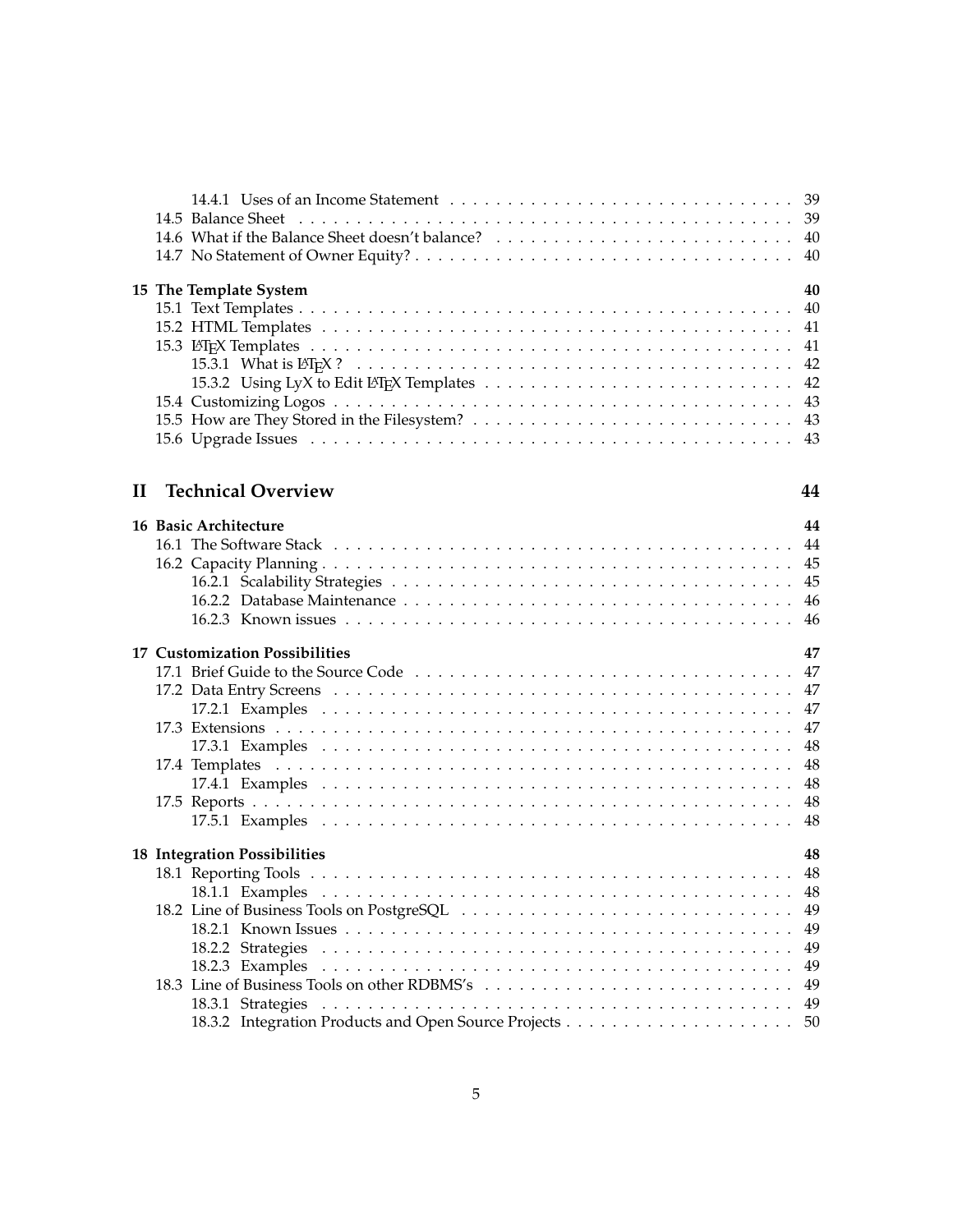|   | 19 Customization Guide                  | 50       |  |  |  |  |
|---|-----------------------------------------|----------|--|--|--|--|
|   |                                         | 50       |  |  |  |  |
|   |                                         | 50       |  |  |  |  |
|   |                                         | 51       |  |  |  |  |
|   |                                         | 51       |  |  |  |  |
|   |                                         | 51       |  |  |  |  |
|   |                                         | 51       |  |  |  |  |
|   |                                         | 52<br>52 |  |  |  |  |
|   |                                         |          |  |  |  |  |
|   |                                         | 52       |  |  |  |  |
|   |                                         | 52       |  |  |  |  |
|   |                                         | 53       |  |  |  |  |
|   |                                         | 53       |  |  |  |  |
|   |                                         | 53       |  |  |  |  |
|   |                                         |          |  |  |  |  |
|   |                                         |          |  |  |  |  |
|   |                                         |          |  |  |  |  |
| Ш | Appendix                                | 54       |  |  |  |  |
|   |                                         |          |  |  |  |  |
|   | A Where to Go for More Information      | 54       |  |  |  |  |
| В | Glossary                                | 54       |  |  |  |  |
|   |                                         |          |  |  |  |  |
|   |                                         |          |  |  |  |  |
|   | <b>C</b> GNU Free Documentation License | 55       |  |  |  |  |
|   |                                         | 57       |  |  |  |  |
|   |                                         |          |  |  |  |  |
|   |                                         | 57<br>57 |  |  |  |  |
|   |                                         | 59       |  |  |  |  |
|   |                                         | 59       |  |  |  |  |
|   |                                         | 60       |  |  |  |  |
|   | 8. TRANSLATION                          | 60       |  |  |  |  |
|   | 9. TERMINATION                          | 60       |  |  |  |  |
|   |                                         | 60       |  |  |  |  |
|   |                                         |          |  |  |  |  |
|   |                                         |          |  |  |  |  |
|   | <b>List of Figures</b>                  |          |  |  |  |  |

| 1 Simple AR Service Invoice Workflow Example  26 |
|--------------------------------------------------|
|                                                  |
|                                                  |
|                                                  |
|                                                  |
|                                                  |
|                                                  |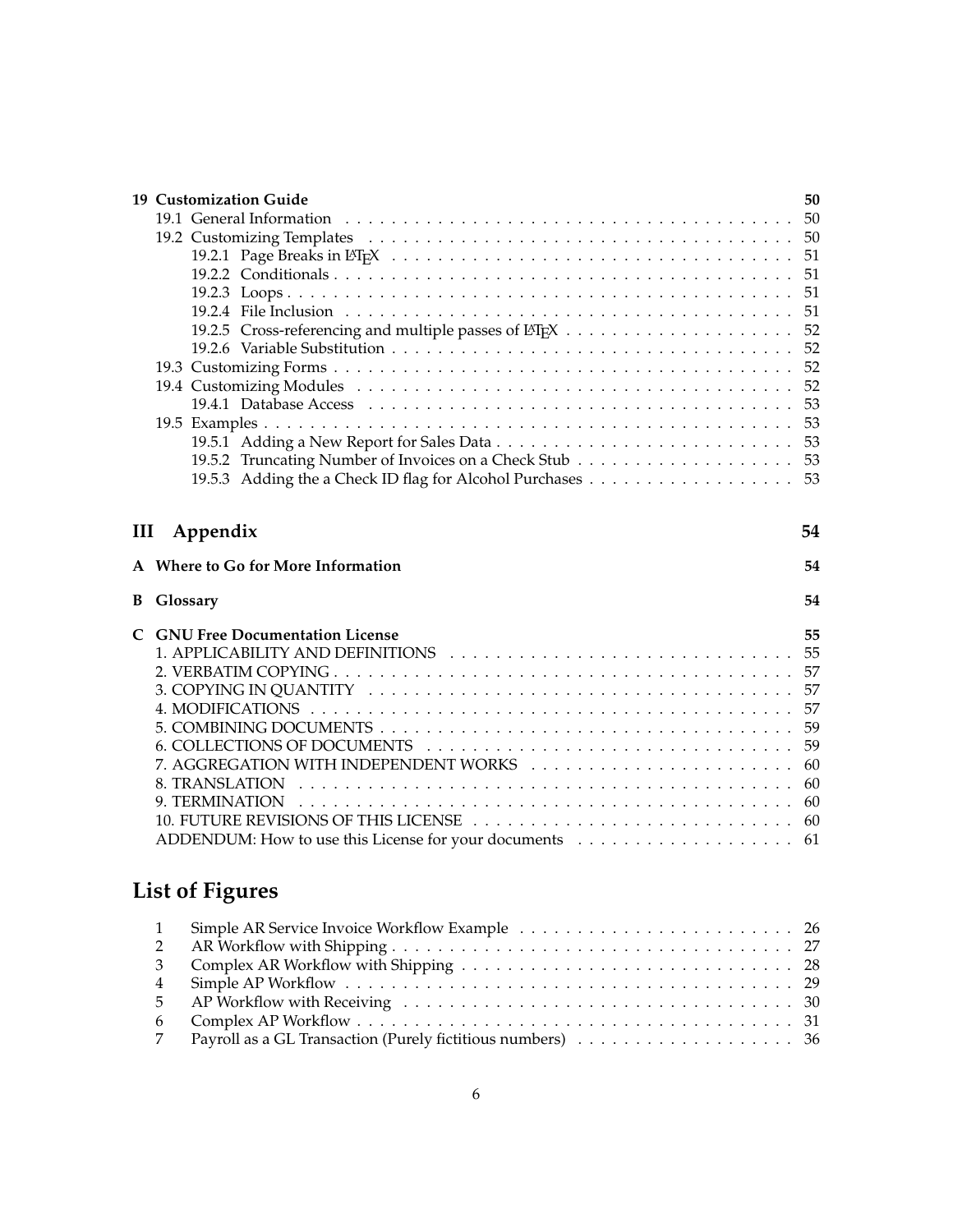|  | The SQL-Ledger software stack in a Typical Implementation 44 |  |
|--|--------------------------------------------------------------|--|
|  |                                                              |  |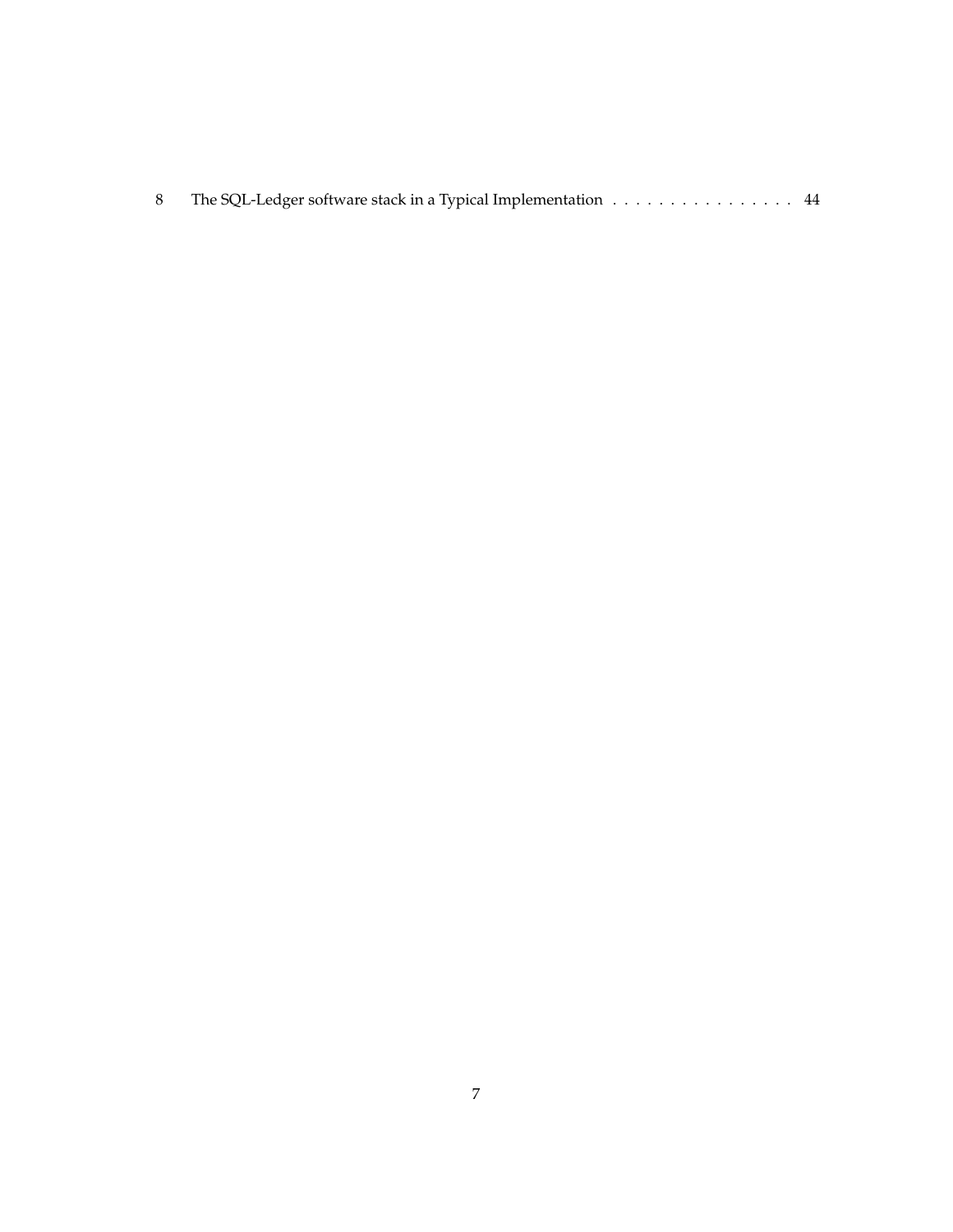# <span id="page-7-0"></span>**Part I SQL-Ledger and Business Processes**

# <span id="page-7-1"></span>**1 Introduction to SQL-Ledger**

# <span id="page-7-2"></span>**1.1 Why SQL-Ledger**

## <span id="page-7-3"></span>**1.1.1 Advantages of SQL-Ledger**

- Flexibility and Central Management
- Accessibility over the Internet (for some users)
- Data is in a relatively open format
- Integration with other tools
- One of the best accounting options for Linux users.
- Open Source
- A flexible, open framework that can be extended or modified to fit your business.

### <span id="page-7-4"></span>**1.1.2 Key Features**

- Accounts Receivable
	- **–** Track sales by customer
	- **–** Issue Invoices, Statements, Receipts, and more
	- **–** Job costing and time entry for customer projects.
	- **–** Manage sales orders and quotations
	- **–** Ship items from sales orders
- Accounts Payable
	- **–** Track purchases and debts by vendor.
	- **–** Issue RFQ's Purchase Orders, etc.
	- **–** Track items received from purchase orders.
- Budgeting
	- **–** Track expenditures and income across multiple departments.
	- **–** Track all transactions across departments.
- Check Printing
	- **–** Can customize template for any check form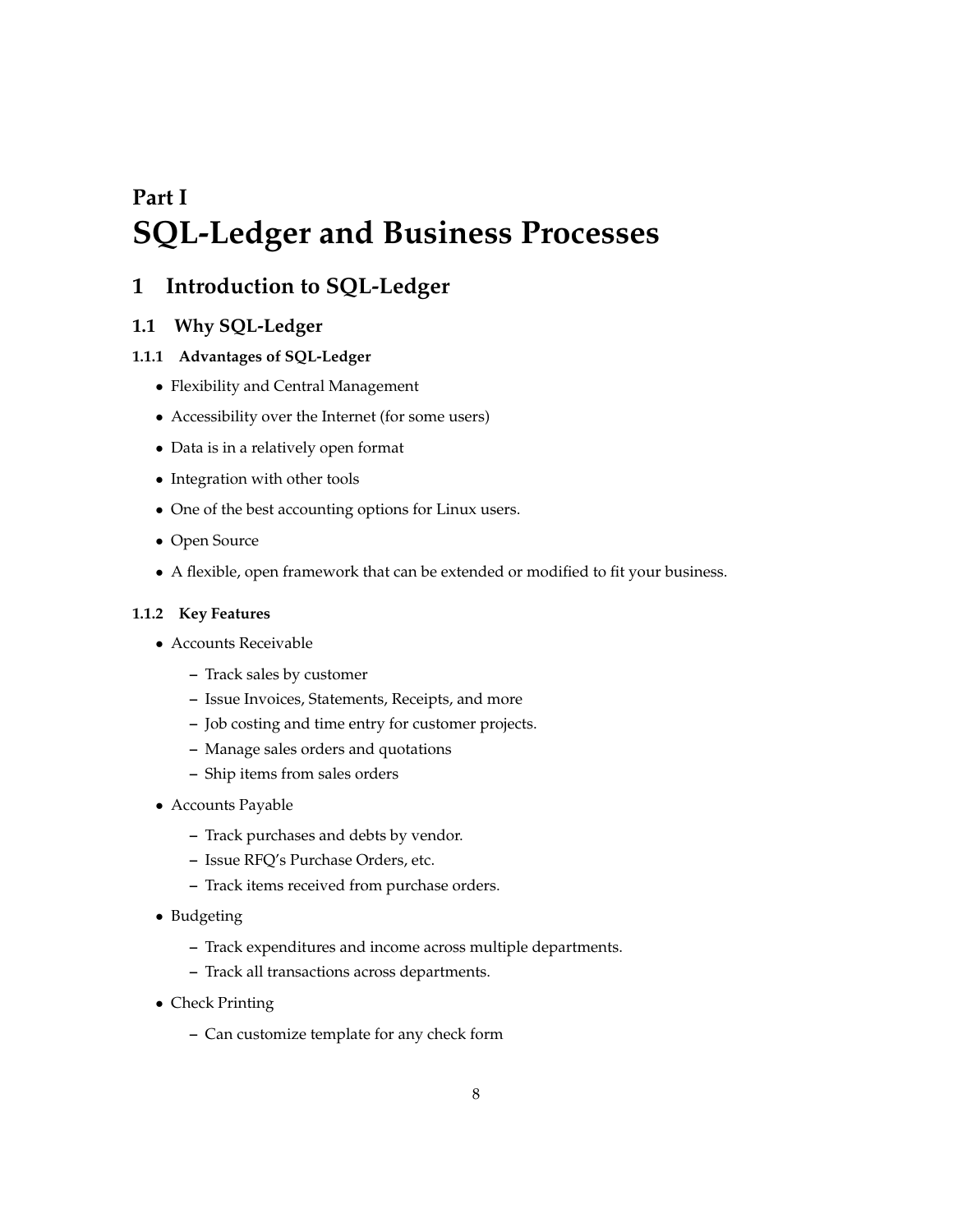- General Ledger
- Inventory Management
	- **–** Track sales and orders of parts
	- **–** Track cost of goods sold using First In/First Out method
	- **–** List all parts below reorder point.
	- **–** Track ordering requirements.
	- **–** Track, ship, receive, and transfer parts to and from multiple warehouses.
- Localization
	- **–** Provide Localized Translations for Part Descriptions
	- **–** Provide Localized Templates for Invoices, Orders, Checks, and more.
	- **–** Select language per customer, invoice, order, etc.
- Manufacturing
	- **–** Track cost of goods sold for manufactured goods (assemblies)
	- **–** Create assemblies and stock assemblies, tracking materials on hand.
- Multi-company/Multiuser
	- **–** One isolated database per company
	- **–** Users can have localized systems independent of company data set.
- Point of Sale
	- **–** Run multiple cash registers against main SQL-Ledger installation.
	- **–** Suitable for retail stores and more.
	- **–** Supports some POS hardware out of the box.
	- **–** Third party add-ons available for more functionality.
- Price Matrix
	- **–** Track different prices for vendors and customers across the board.
	- **–** Provide discounts to groups of customers per item or across the board.
	- **–** Store vendors' prices independent of the other last cost in the parts record.
- Reporting
	- **–** All basic financial statements supported.
	- **–** Customer history, sales data, and additional information can be easily displayed.
	- **–** Open framework allows for ODBC connections to be used to generate reports using third party reporting tools.
- Tax
	- **–** Supports Retail Sales Tax and Value Added Tax type systems
	- **–** Flexible framework allows one to customize reports to change the tax reporting framework to meet any local requirement.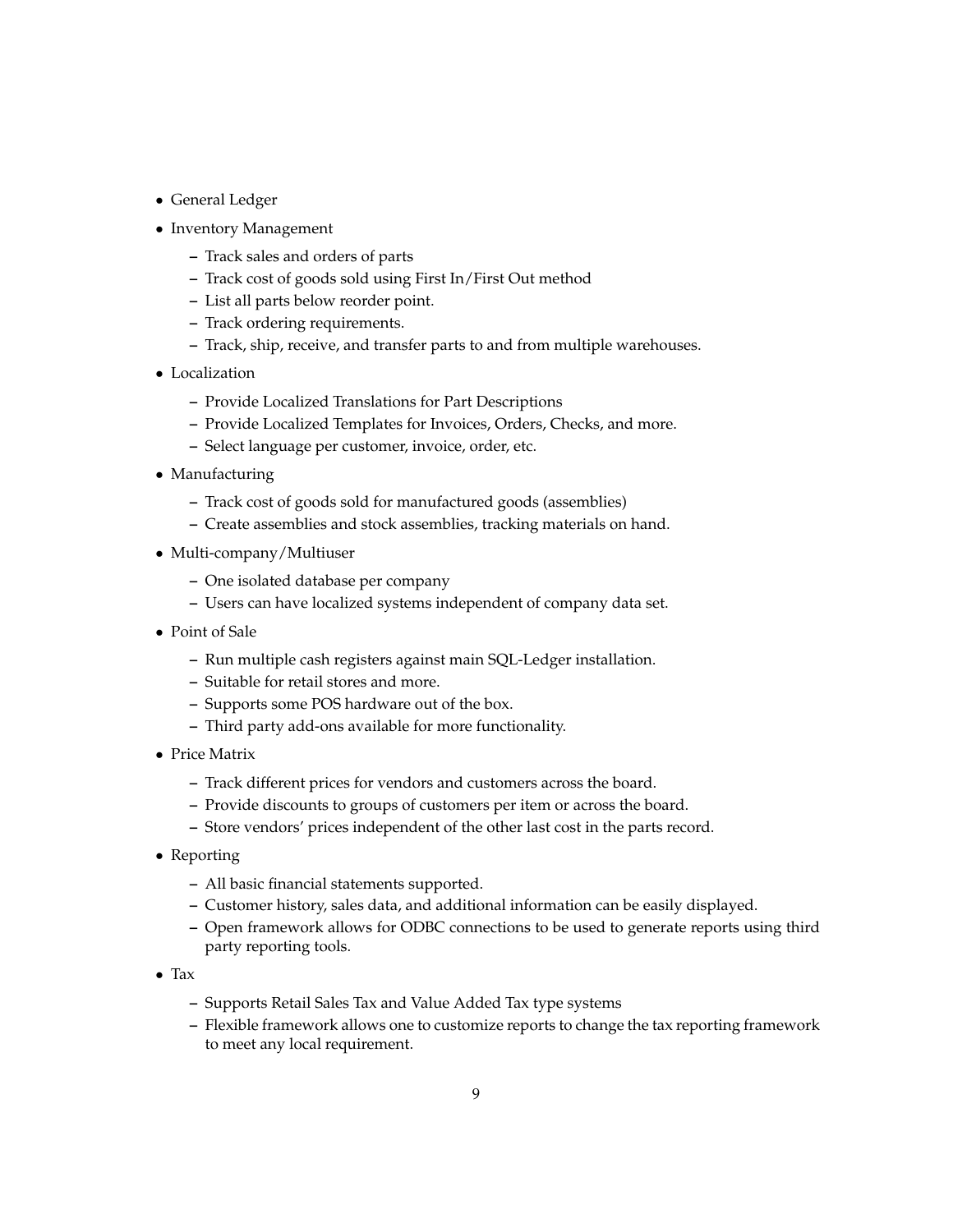# <span id="page-9-0"></span>**1.2 Limitations of SQL-Ledger**

- No payroll module (Payroll must be done manually)
- Some integration limitations
- Further development/maintenance requires a knowledge of a relatively broad range of technologies.

# <span id="page-9-1"></span>**1.3 System Requirements of SQL-Ledger**

- PostgreSQL
- A CGI-enabled Web Server (for example, Apache)
- Perl with the DBI and DBD::Pg modules
- An operating system which supports the above software (usually Linux, though Windows, MacOS X, etc. do work).
- LAT<sub>E</sub>X (optional) is required to create PDF or Postscript invoices.

# <span id="page-9-2"></span>**2 User Account and Database Administration Basics**

These functions are accessed by going to the admin.pl script in the installed directory of SQL-Ledger.

# <span id="page-9-3"></span>**2.1 Companies and Datasets**

SQL-Ledger stores its information in locale-specific data sets. When a dataset is created, it sets various defaults such as currency, a basic chart of accounts setup, and so forth. Note that the default setup is for Canada, where the author of the software resides.

Datasets are generally tracked as PostgreSQL databases. The application is designed with the idea that each dataset will represent exactly one company. If a customer is working with multiple companies, he/she must create a dataset to for each.

## <span id="page-9-4"></span>**2.2 How to Create a User**

Users are created by going to the admin.pl page and clicking on "Add User." One then fills out the form and when it is saved, the user is created.

# <span id="page-9-5"></span>**2.3 Permissions**

The permissions system is not rigorously enforced within SQL-Ledger, in the sense that the permissions API is generally not used in the application itself. Instead permissions are used to enable/disable menu options. Setting an enforcement of such permissions would require some custom programming at the present time. Most organizations, however, find that the current system is adequate.

The checkboxes which are marked enable menu entries. Those that are unchecked disable those entries on the menu.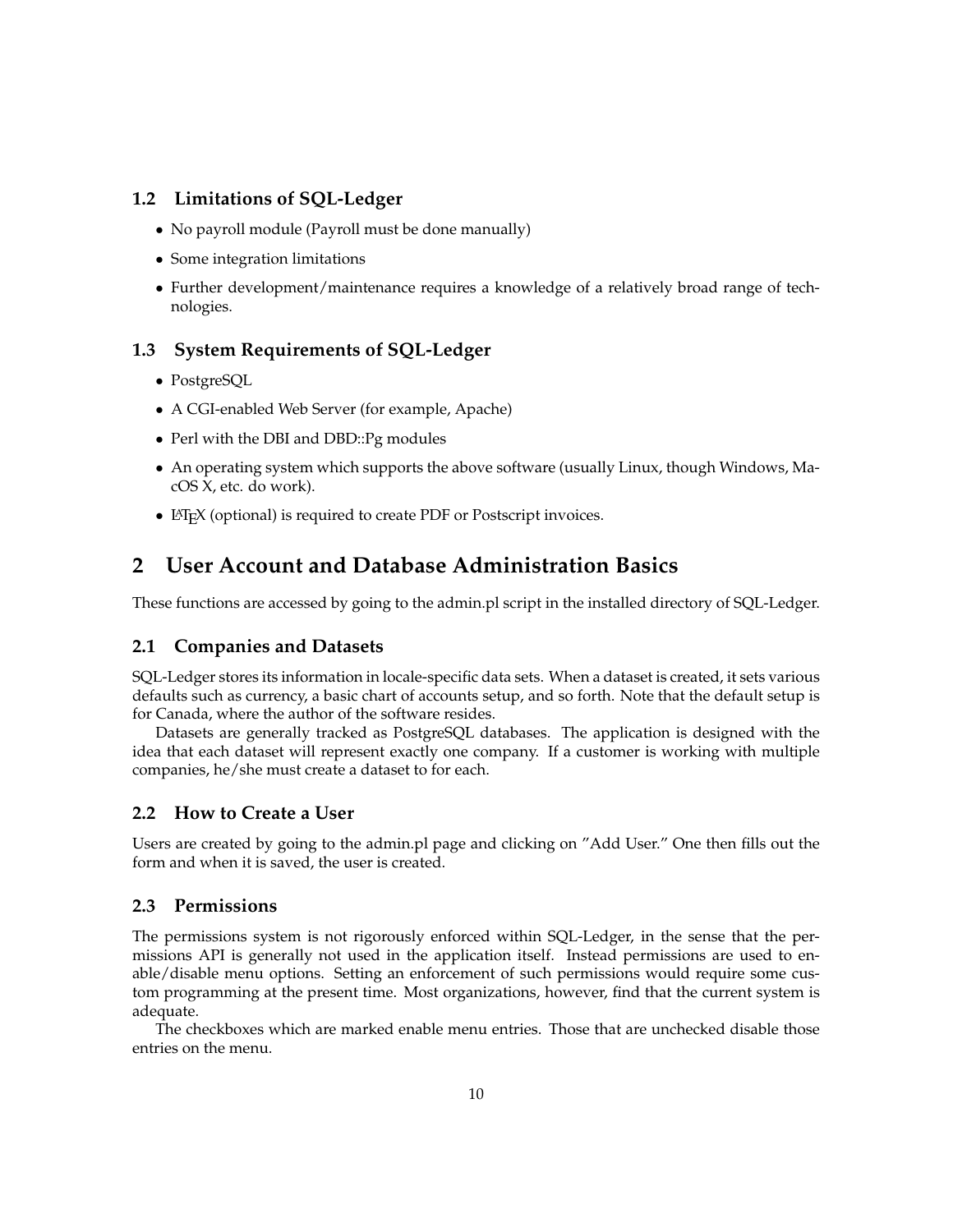# <span id="page-10-0"></span>**2.4 User Account Types**

- User is a general user of the system
- Managers often are able to see a larger amount of data
- Administrators have full access to the system

# <span id="page-10-1"></span>**2.5 Other Features**

- Lock System allows one to lock users out of the system while maintenance is performed. This is only necessary during upgrades or maintenance which results in the RDBMS being offline.
- Change Admin Password.
- Logout terminates the admin session.

# <span id="page-10-2"></span>**3 Chart of Accounts**

The Chart of Accounts provides a basic overview of the logical structure of the accounting program. One can customize this chart to allow for tracking of different sorts of information.

# <span id="page-10-3"></span>**3.1 Introduction to Double Entry Bookkeeping**

SQL-Ledger is a double entry system, meaning that every transaction consists of an equal sum of credits and debits (see below). A transaction is said to be balanced when the debits and credits are equal. This is an oversimplification and doesn't cover more complex processes involving closing books properly. In general customers should be referred to their accountants for information beyond the capabilities of the software. This module is just designed to provide enough familiarity with the concepts to be able to have an intelligent conversation with a bookkeeper or accountant who has specific requirements in this regard.

# <span id="page-10-4"></span>**3.1.1 Account Types**

- Assets represent tangible or intangible property or money retained by the company. This includes money owed to the company.
- Liabilities are money that the company owes others.
- Equity is the valuation of the company as a whole. Includes investment capital, and money paid out to owners either as dividends or as withdrawals (for sole proprietorships). Normally one will have at least three equity accounts: One for tracking investment in the business, one for tracking withdrawals or dividends, and one for tracking retained earnings.
- Income accounts track the category of money as it is earned by the business.
- Expense accounts track the category of money flowing out as expenses are accrued.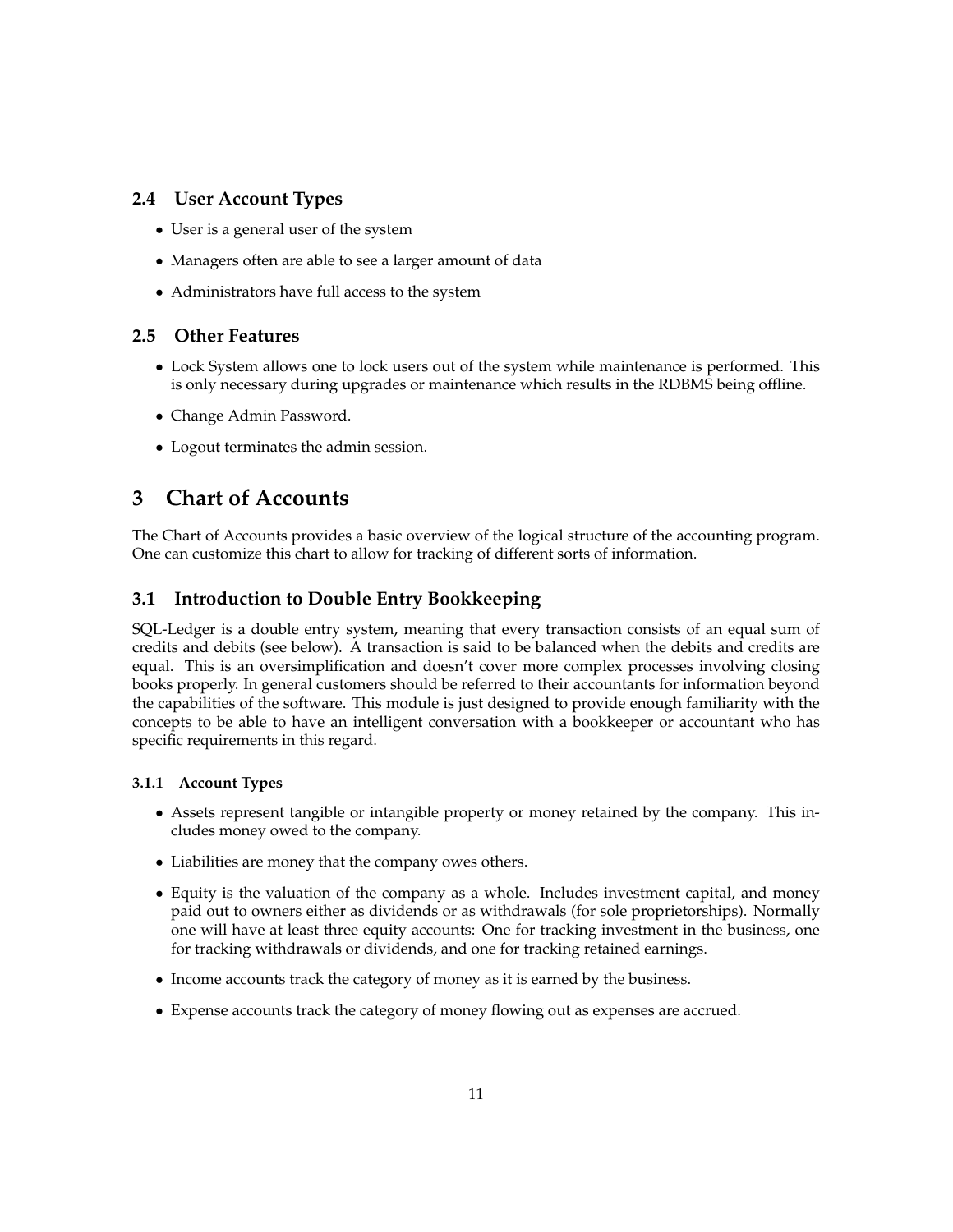### <span id="page-11-0"></span>**3.1.2 Debits and Credits**

Debits and credits are the basic unit of double-entry bookkeeping. When money is removed from the business by the owners (as an equity payment) that is a debit, while when money is invested in the business, that is a credit. Every other transaction is set to balance these concepts. Therefore asset accounts normally have a debit balance because this allows for the equity account to be debited, while expense accounts normally have a credit balance.

If the total debits is not equal to the total credits in the chart of accounts, something is very wrong, and the customer should get technical support immediately.

#### <span id="page-11-1"></span>**3.1.3 A few Examples**

One might have a business that rents an office space. When rent is due, the accounts payable account would be credited, while the rent expense account would be debited. When this is paid, the accounts payable account would be debited while the asset account would be credited. This may seem backwards, but the result is to reduce by the amount owed for rent the amount that the owners can withdraw from the business as a debit. Let's say the office rent is \$300.

- Rent expense account is debited \$300
- Accounts Payable is credited \$300
- When this is paid, the checking account is credited \$300
- And the Accounts Payable is debited \$300

Let us say one performs a small consulting project for \$600. At the completion of this project, the following transaction would be made:

- Accounts Receivable is debited \$600
- Income (Consulting) is credited \$600.

Then the customer pays the \$600, the following transaction is entered.

- Accounts Receivable is credited \$600
- Payments Received is debited \$600.

### <span id="page-11-2"></span>**3.2 General Guidelines on Numbering Accounts**

In general, most drop-down boxes in SQL-Ledger order the accounts by account number. Therefore by setting appropriate account numbers, one can affect the default values.

A second consideration is to try to keep things under each heading appropriate tot hat heading. Thus setting an account number for a bank loan account in the assets category is not generally advisable.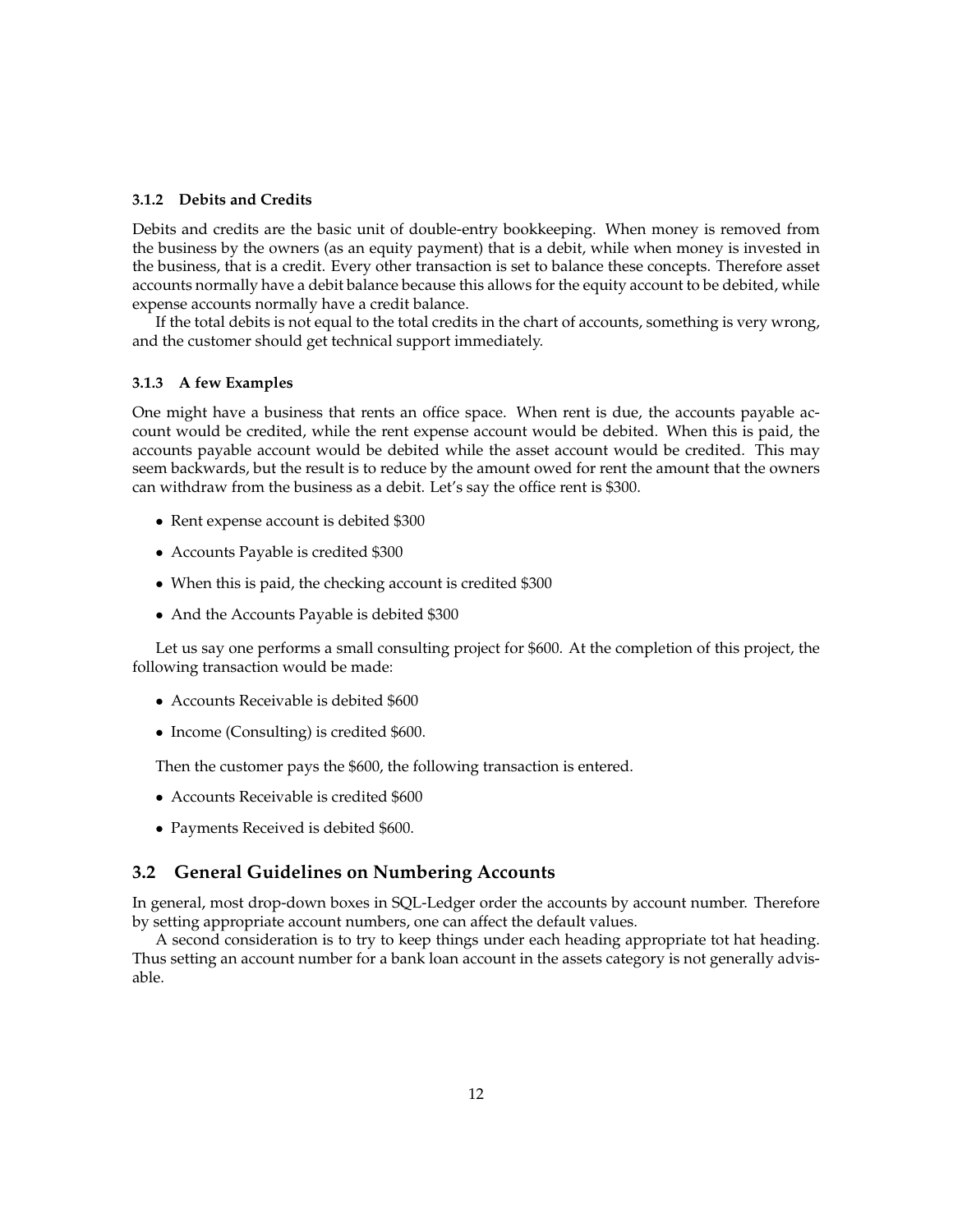# <span id="page-12-0"></span>**3.3 Adding/Modifying Accounts**

These features are listed under System->Chart of Accounts. One can list the accounts and click on the account number to modify them or click on the "add account" option to create new accounts.

- Headings are just broad categories and do not store values themselves, while accounts are used to store the transactional information.
- One cannot have an account that is both a summary account (like AR) but also has another function.
- GIFI is mostly of interest to Canadian customers but it can be used to create reports of account hierarchies.

### <span id="page-12-1"></span>**3.4 Listing Account Balances and Transactions**

One can list the account balances via the Reports->Chart of Accounts report. Clicking on the account number will provide a ledger for that account.

# <span id="page-12-2"></span>**4 Administration**

This section will cover other (non-Chart of Accounts) aspects to the setup of the SQL-Ledger accounting package. These are generally accessed in the System submenu.

### <span id="page-12-3"></span>**4.1 Taxes, Defaults, and Preferences**

### <span id="page-12-4"></span>**4.1.1 Adding A Sales Tax Account**

Sales Tax is collected on behalf of a state of national government by the individual store. Thus a sales tax account is a liability– it represents money \*owed\* by the business to the government.

To add a sales tax account, one would create an account in the COA as a liability account, check all of the "tax" checkboxes, and answer the following question as "yes:"

"Include this account on the customer/vendor forms to flag customer/vendor as taxable?" Once this account is created, one can set the tax amount.

### <span id="page-12-5"></span>**4.1.2 Setting a Sales Tax Amount**

Go to System->Defaults and the tax account will be listed near the bottom of the page. The rate can be set there.

### <span id="page-12-6"></span>**4.1.3 Default Account Setup**

These accounts are the default accounts for part creation and foreign exchange tracking.

### <span id="page-12-7"></span>**4.1.4 Currency Setup**

The US accounts list this as USD:CAD:EUR. One can add other currencies in here, such as IDR (Indonesian Rupiah), etc. Currencies are separated by colons.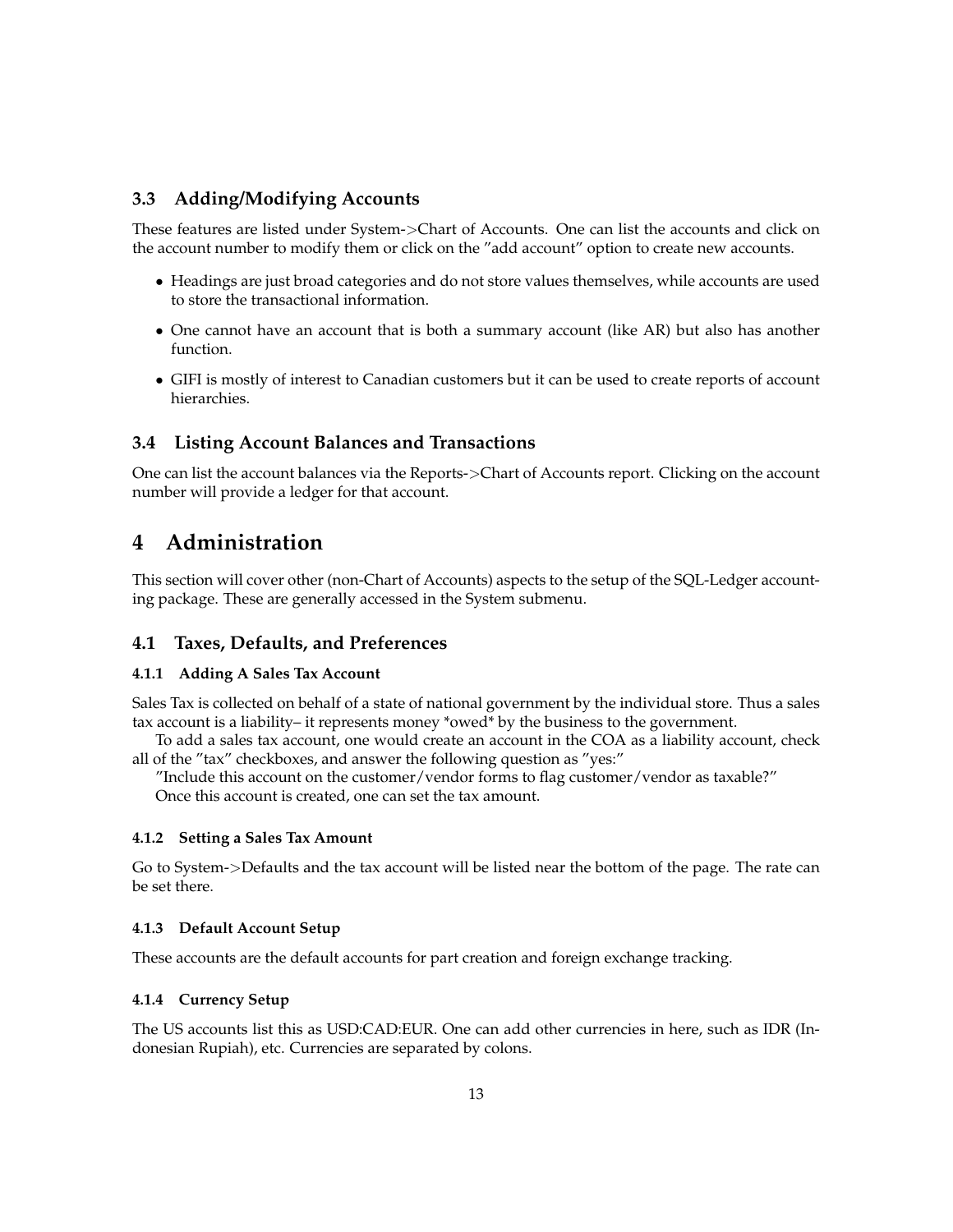### <span id="page-13-0"></span>**4.1.5 Sequence Settings**

These sequences are used to generate user identifiers for quotations, invoices, and the like. If an identifier is not added, the next number will be used.

A common application is to set invoices, etc. to start at 1000 in order to hide the number of issued invoices from a customer.

### <span id="page-13-1"></span>**4.2 Audit Control**

Auditibility is a core concern of the architects of any accounting system. Such ensures that any modification to the accounting information leaves a trail which can be followed to determine the nature of the change. Audits can help ensure that the data in the accounting system is meaningful and accurate, and that no foul play (such as embezzlement) is occurring.

#### <span id="page-13-2"></span>**4.2.1 Explaining transaction reversal**

The original transaction would be:

In paper accounting systems, it was necessary to have a means to authoritatively track corrections of mistakes. The means by which this was done was known as "transaction reversal."

When a mistake would be made, one would then reverse the transaction and then enter it in correctly. For example, let us say that an office was renting space for \$300 per month. Let us say that they inadvertently entered it in as a \$200 expense.

| Account                | Debit | Credit         |
|------------------------|-------|----------------|
| 5760 Rent              | \$200 |                |
| 2100 Accounts Payable  |       | \$200          |
| The reversal would be: |       |                |
| Account                |       | Debit   Credit |
| 5760 Rent              |       | \$200          |
| 2100 Accounts Payable  | \$200 |                |

This would be followed by re-entering the rent data with the correct numbers. This was meant to ensure that one did not erase data from the accounting books (and as such that erasing data would be a sign of foul play).

SQL-Ledger has a capability to require such reversals if the business deems this to be necessary. When this option is enabled, existing transactions cannot be modified and one will need to post reversing transactions to void existing transactions before posting corrected ones.

Most accountants prefer this means to other audit trails because it is well proven and understood by them.

### <span id="page-13-3"></span>**4.2.2 Close books option**

The option to close books requires transaction reversal for any transaction up to a certain date.

### <span id="page-13-4"></span>**4.2.3 Audit Trails**

This option stores additional information in the database to help auditors trace individual transactions. The information stored, however, is limited and it is intended to be supplemental to other auditing facilities.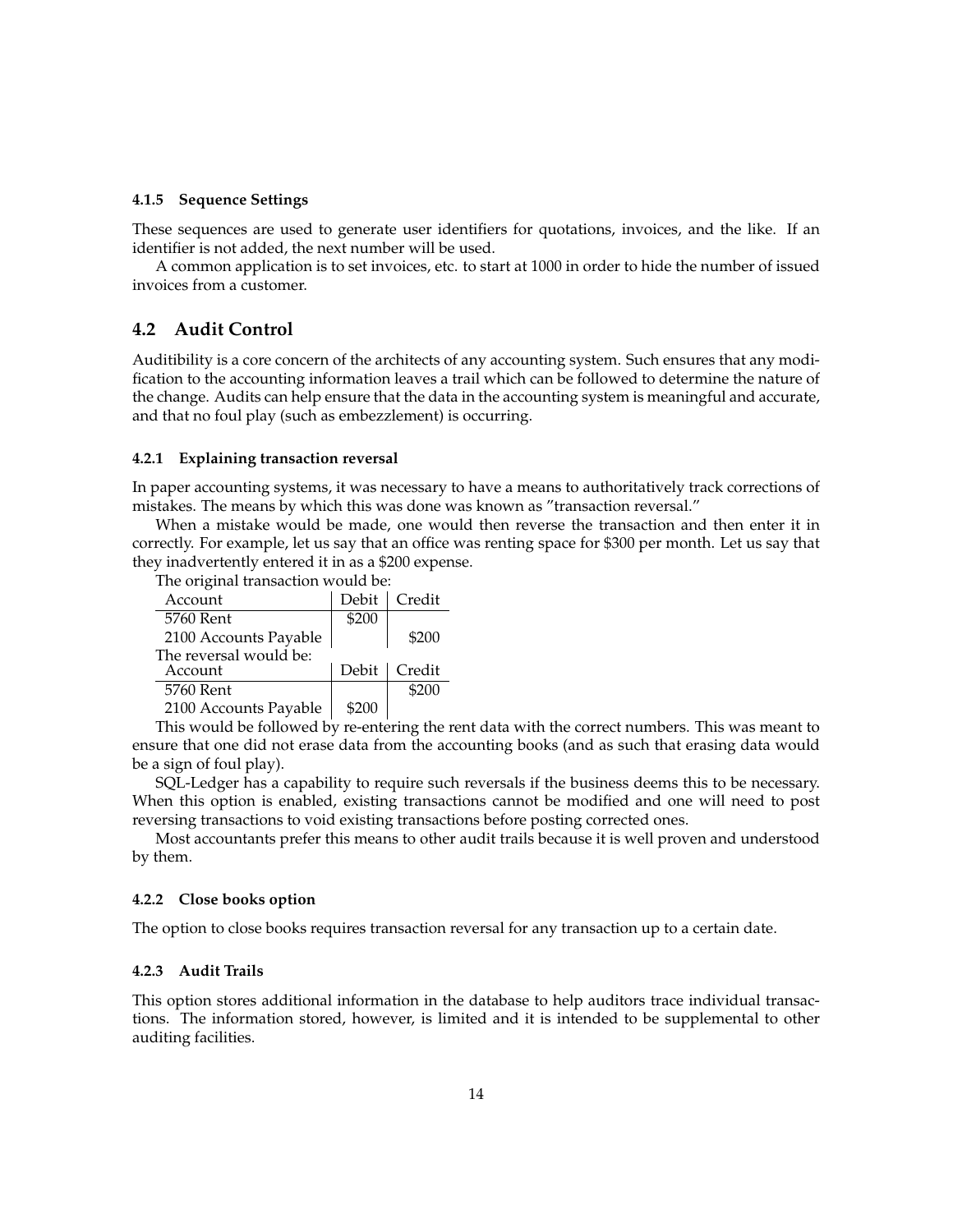The information added includes which table stored the record, which employee entered the information, which form was used, and what the action was. No direct financial information is included.

### <span id="page-14-0"></span>**4.3 Departments**

Departments are logical divisions of a business. They allow for budgets to be prepared for the individual department as well as the business as a whole. This allows larger businesses to use SQL-Ledger to meet their needs.

#### <span id="page-14-1"></span>**4.3.1 Cost v Profit Centers.**

In general business units are divided into cost and profit centers. Cost centers are generally regarded as business units where the business expects to lose money and profit centers are where they expect to gain money. For example, the legal department in most companies is a cost center.

One of the serious misunderstandings people run up against is that SQL-Ledger tends to more narrowly define cost and profit centers than most businesses do. In SQL-Ledger a cost center is any department of the business that does not issue AR transactions. Although many businesses may have cost centers (like technical support) where customer fees may subsidize the cost of providing the service, in SQL-Ledger, these are profit centers.

SQL-Ledger will not allow cost centers to be associated with AR transactions. So if you want this functionality, you must create the department as a profit center.

### <span id="page-14-2"></span>**4.4 Warehouses**

SQL-Ledger has the ability to track inventory by warehouse. Inventory items can be moved between warehouses, and shipped from any warehouse where the item is in stock. We will explore this concept more later.

# <span id="page-14-3"></span>**4.5 Languages**

Languages allow for goods and services to be translated so that one can maintain offices in different countries and allow for different goods and service descriptions to be translated to different languages for localization purposes.

### <span id="page-14-4"></span>**4.6 Types of Businesses**

One can create types of businesses and then give them discounts across the board. For example, one might give a firm that uses one's services as a subcontractor a 10% discount or more.

### <span id="page-14-5"></span>**4.7 Misc.**

#### <span id="page-14-6"></span>**4.7.1 GIFI**

GIFI is a requirement for Canadian customers. This feature allows one to link accounts with Canadian tax codes to simplify the reporting process.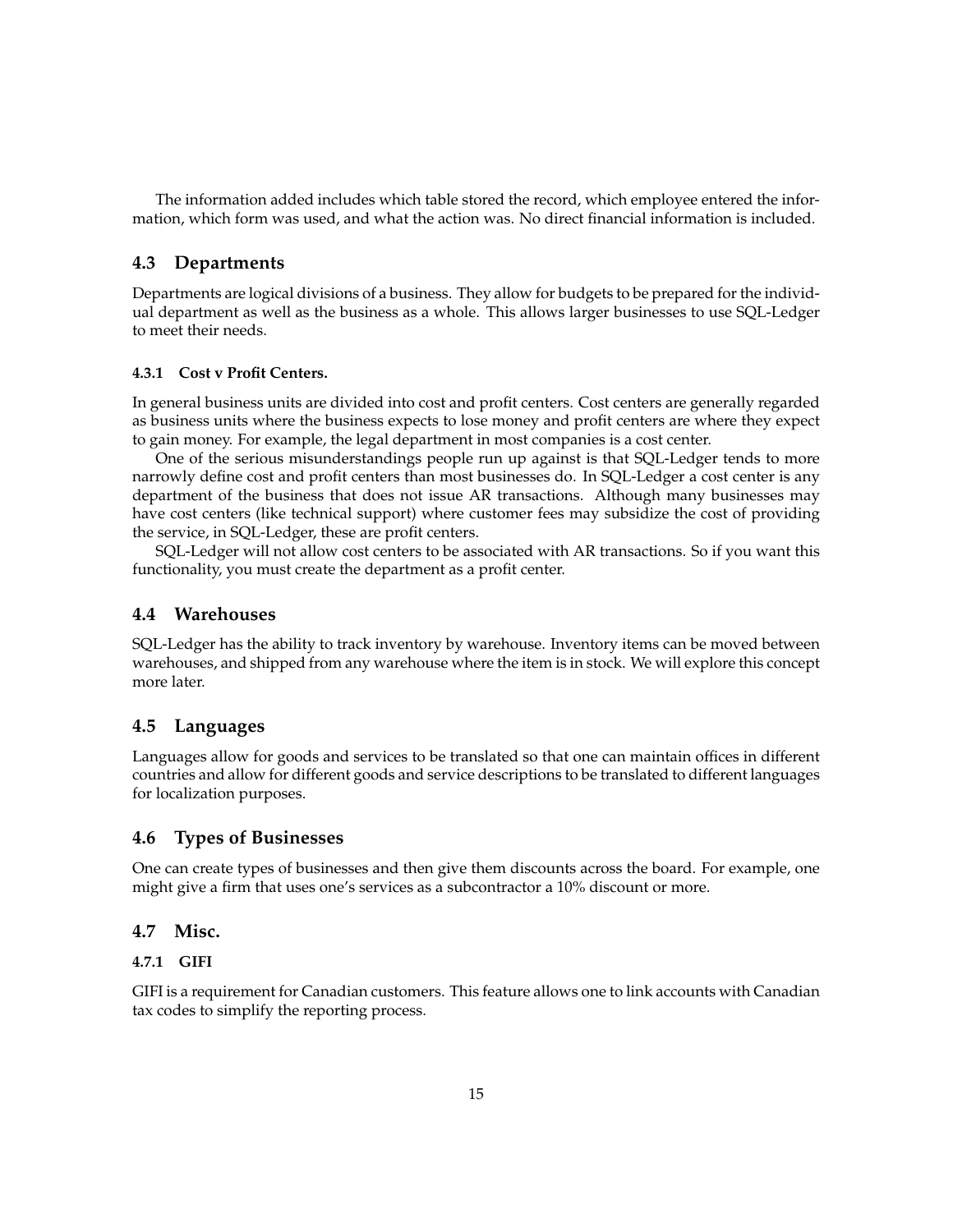It also has another use in that non-Canadians can use this functionality to create customized reports by categorizing accounts using this field. This allows for a sort of shallow "account hierarchy" like some users are used to with other products.

#### <span id="page-15-0"></span>**4.7.2 SIC**

Standard Industrial Classification is a way of tracking the type of business that a vendor or customer is in. For example, an accountant would have an SIC of 8721 while a graphic design firm would have an SIC of 7336. The classification is hierarchical so one could use this field for custom reporting and marketing purposes.

### <span id="page-15-1"></span>**4.7.3 Overview of Template Editing**

The templates for invoices, orders, and the like can be edited from within SQL-Ledger. The submenus within the System submenu such as HTML Templates, Text Templates and LaTeX templates provide access to this functionality.

#### <span id="page-15-2"></span>**4.7.4 Year-end**

Although the Year-end functionality in SQL-Ledger is very useful, it does not entirely make the process simple and painless. One must still manually enter adjustments prior to closing the books. The extent to which these adjustments are necessary for any given business is a matter best discussed with an accountant.

The standard way books are normally closed at the end of the year is by moving all adjusted<sup>[1](#page-15-4)</sup> income and expenses to an equity account usually called "Retained Earnings." Assets and liabilities are not moved. Equity drawing/dividend accounts are also moved, but the investment accounts are not. The reasoning behind this process is that one wants a permanent record of the amount invested in a business, but any dividends ought not to count against their recipients when new investors are brought on board.

SQL-Ledger automatically moves all income and expense into the specified year-end/retained earnings account. It does not move the drawing account, and this must be done manually, nor does it automate the process of making adjustments.

Contrary to its name, this function can close the books at any time, though this would likely be of limited use.

## <span id="page-15-3"></span>**4.8 Options in the sql-ledger.conf**

For those who are unfamiliar with Perl as a programming language, the sql-ledger.conf configures the software by assigning site-wide variables. Most of these should be left alone unless one knows what one is doing. However, on some systems some options might need to be changed, so all options are presented here for reference:

- \$userspath is the directory where SQL-Ledger will store the user accounts. The web server process must be able to read from and write to this directory.
- \$templates is the directory where the templates are stored.

<span id="page-15-4"></span> $<sup>1</sup>$ Adjustments would be entered via the General Ledger. The exact process is beyond the scope of this class, however.</sup>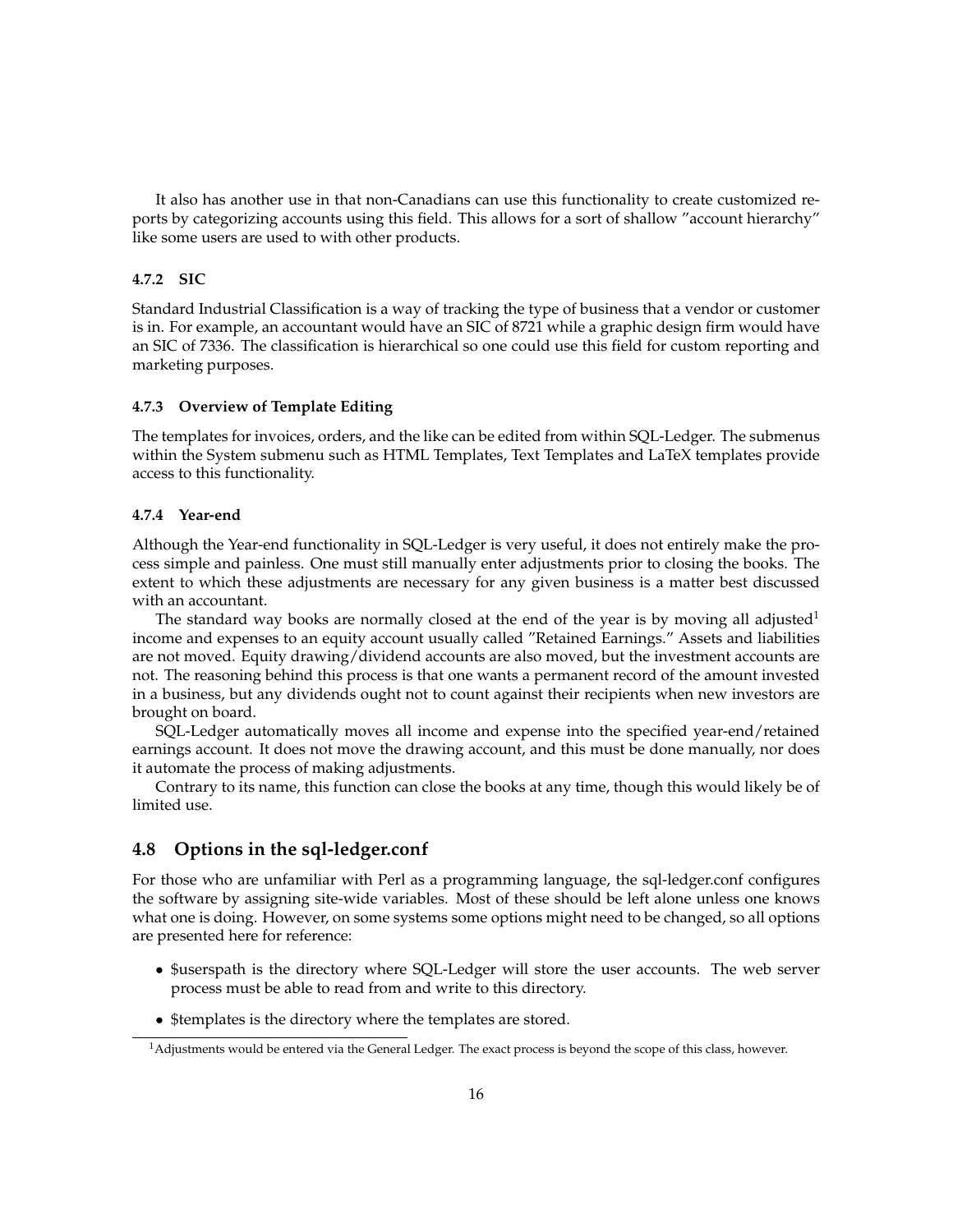- \$memberfile is the master list of user configuration information
- \$sendmail is the command to use to send a message. It must read the email from standard input.
- \$language allows one to set the language for the login screen and admin page.
- \$latex tells SQL-Ledger whether LaTeX is installed. LaTeX is required for generating Postscript and PDF invoices and the like.
- Various environmental variables (\$ENV...) can be set here too. One can add paths for searching for LaTeX, etc.
- %printer can be used to set a hash table of printers for the software. The primary example is %printer = ('Default' =>'lpr', 'Color' =>'lpr -PEpson' ); However, this can use any program that can accept print documents (in Postscript) from standard input, so there are many more possibilities.

I have omitted the variables used to configure Oracle as I do not believe it is still supported (it could be with a small amount of work though).

# <span id="page-16-0"></span>**5 Goods and Services**

The Goods and Services module will focus on the definition of goods and services and the related accounting concepts.

# <span id="page-16-1"></span>**5.1 Basic Terms**

**COGS** is Cost of Goods Sold. When an item is sold, then the expense of its purchase is accrued as attached to the income of the sale. It is tracked as COGS.

**List Price** is the recommended retail price.

**Markup** is the percentage increase that is applied to the last cost to get the sell price.

**ROP** Re-order point. Items with fewer in stock than this will show up on short reports.

**Sell Price** is the price at which the item is sold.

# <span id="page-16-2"></span>**5.2 The Price Matrix**

It is possible to set different prices for different groups of customers, or for different customers individually. Similarly, one can track different prices from different vendors along with the required lead time for an order.

### <span id="page-16-3"></span>**5.3 Pricegroups**

Pricegroups are used to help determine the discount a given customer may have.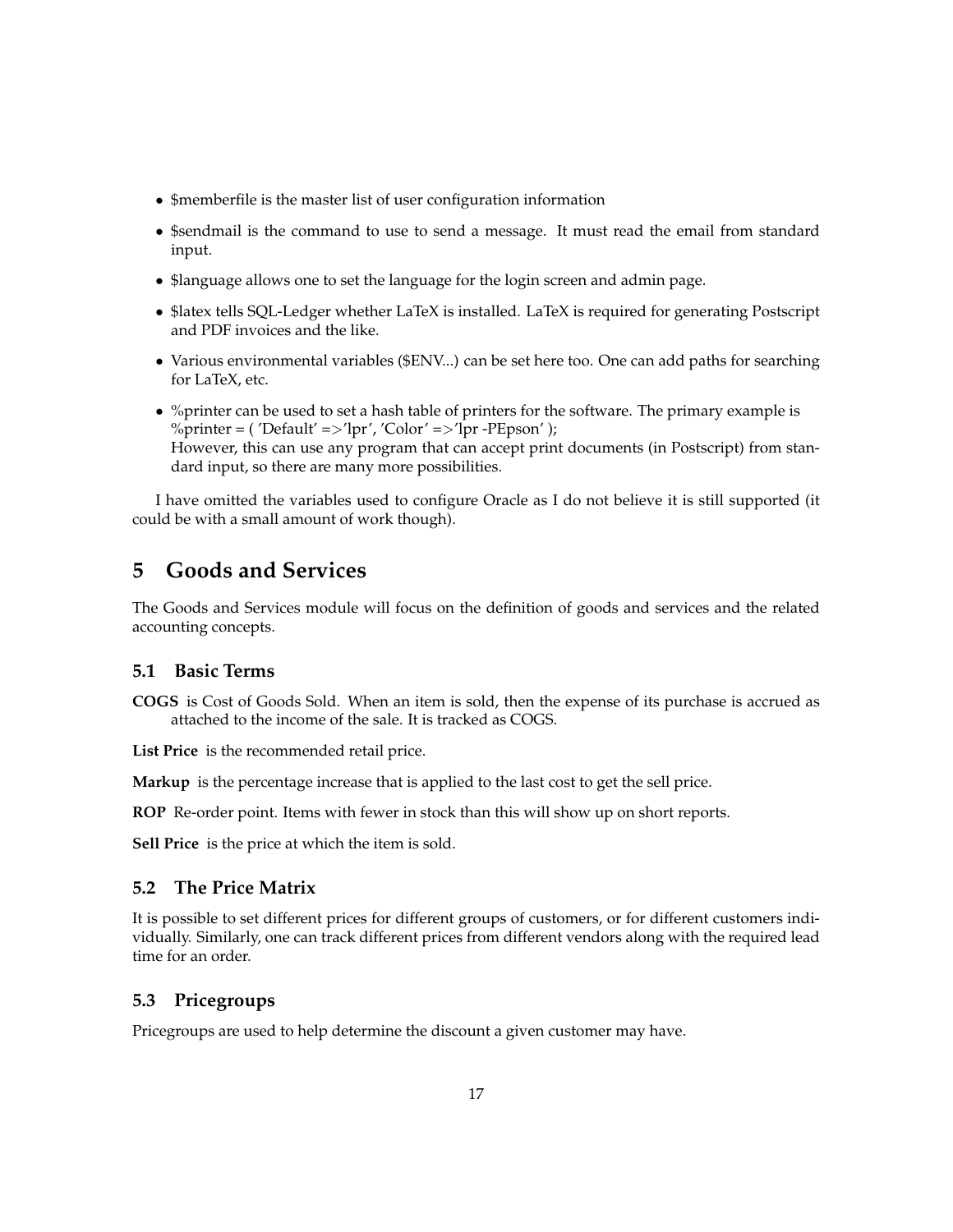## <span id="page-17-0"></span>**5.4 Groups**

Groups represent a way of categorizing POS items for a touchscreen environment. It is not fully functional yet, but is sufficient that with some stylesheet changes, it could be made to work.

# <span id="page-17-1"></span>**5.5 Labor/Overhead**

Labor/overhead is usually used for tracking manufacturing expenses. It is not directly billed to a customer. It is associated with an expense/Cost of Goods Sold (COGS) account

### <span id="page-17-2"></span>**5.6 Services**

Services include any labor that is billed directly to the customer. It is associated with an expense/COGS account and an income account. Services can be associated with sales tax.

### <span id="page-17-3"></span>**5.6.1 Shipping and Handling as a Service**

One approach to dealing with shipping and handling is to add it as a service. Usually I place the unit as a dollar (USD) and then bill it as \$1 per unit. This allows me to add the exact amount of shipping and handling as necessary.

### <span id="page-17-4"></span>**5.7 Parts**

A part is any single item you might purchase and either might resell or use in manufacturing an assembly. It is linked to an expense/COGS account, an income account, and an inventory account. Parts can be associated with sales tax.

### <span id="page-17-5"></span>**5.8 Assemblies and Manufacturing**

Manufacturers order parts but they sell the products of their efforts. SQL-Ledger supports manufacturing using the concept of assemblies. An assembly is any product which is manufactured on site. It consists of a selection of parts, services, and/or labor and overhead. Assemblies are treated as parts in most other regards.

However, one cannot order assemblies from vendors. One must instead order the components and stock them once they are manufactured.

#### <span id="page-17-6"></span>**5.8.1 Stocking Assemblies**

One stocks assemblies in the Stock Assembly entry on the Goods and Services submenu. When an assembly is stocked the inventory is adjusted properly.

The Check Inventory option will cause SQL-Ledger to refuse to stock an assembly if the inventory required to produce the assembly would drop the part below the reorder point.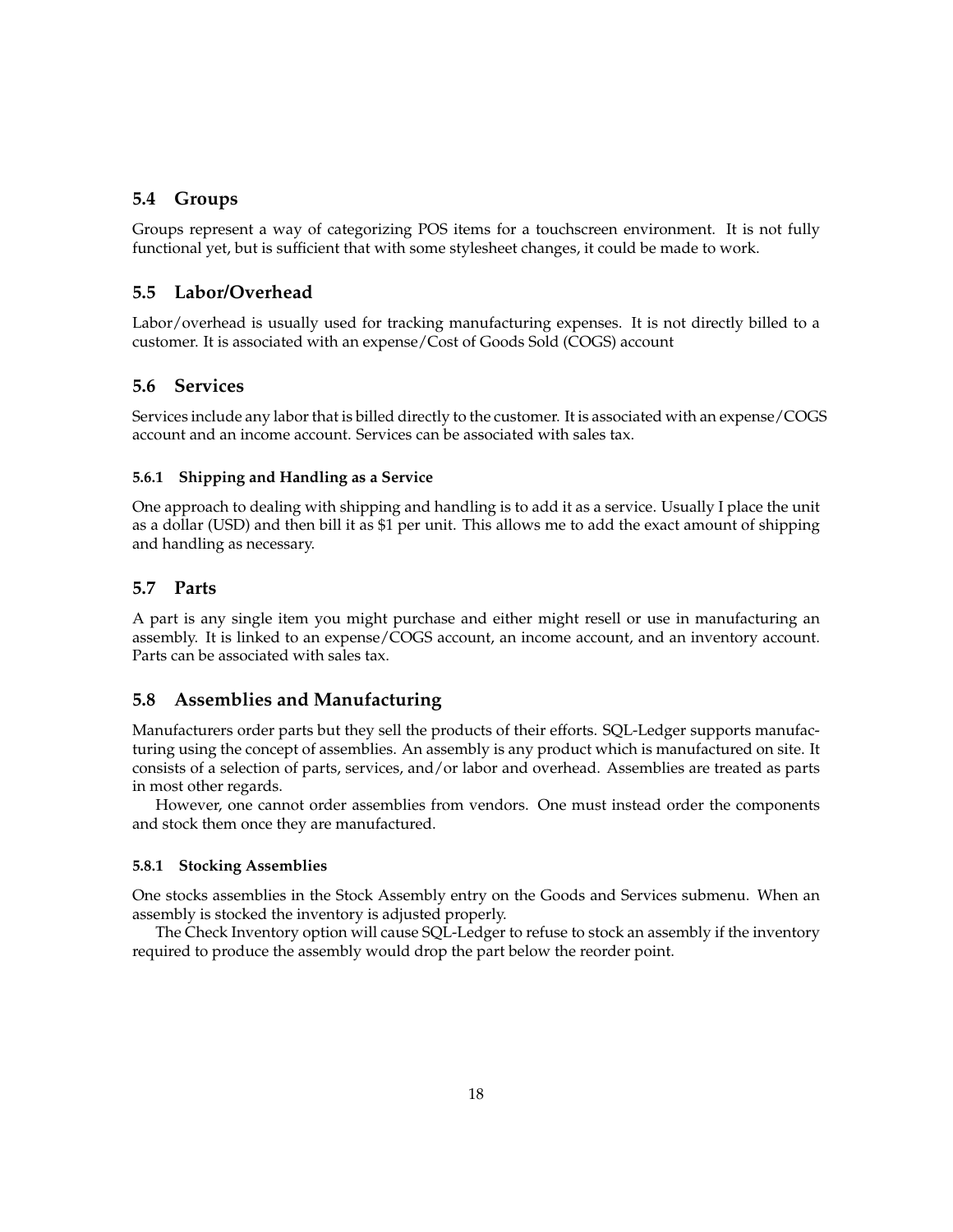### <span id="page-18-0"></span>**5.9 Reporting**

### <span id="page-18-1"></span>**5.9.1 All Items and Parts Reports**

The All Items provides a unified view of assemblies, parts, services, and labor for the company, while the Parts report confines it to parts.

Types of reports are:

**Active** lists all items not marked as obsolete.

**On Hand** lists current inventory

**Short** Lists all items which are stocked below their ROP

**Obsolete** Lists all items which are marked as obsolete

**Orphaned** Lists all items which have never had a transaction associated with them.

One can also list these goods by invoice, order, or quotation. For best results, it is a good idea to enter some AR and AP data before running these reports.

### <span id="page-18-2"></span>**5.9.2 Requirements**

This report is designed to assist managers determine the quantities of goods to order and/or stock. It compares the quantity on hand with the activity in a given time frame and provides a list of goods which need to be ordered and the relevant quantity.

### <span id="page-18-3"></span>**5.9.3 Services and Labor**

This is similar to the Parts and All Items menu but only supports active, obsolete, and orphaned reports.

#### <span id="page-18-4"></span>**5.9.4 Assemblies**

This is similar to the Parts and All Items reports but it also provides an ability to list individual items in the assemblies as well.

AP Invoices, Purchase Orders, and RFQ's are not available on this report.

#### <span id="page-18-5"></span>**5.9.5 Groups and Pricegroups**

These reports provide a simple interface for locating groups and pricegroups. The report types are similar to what they are for services.

### <span id="page-18-6"></span>**5.10 Translations**

One can add translations so that they show up in the customer's native language in the issued invoice.

To issue translations, one must have languages defined. One can then add translations to descriptions and part groups.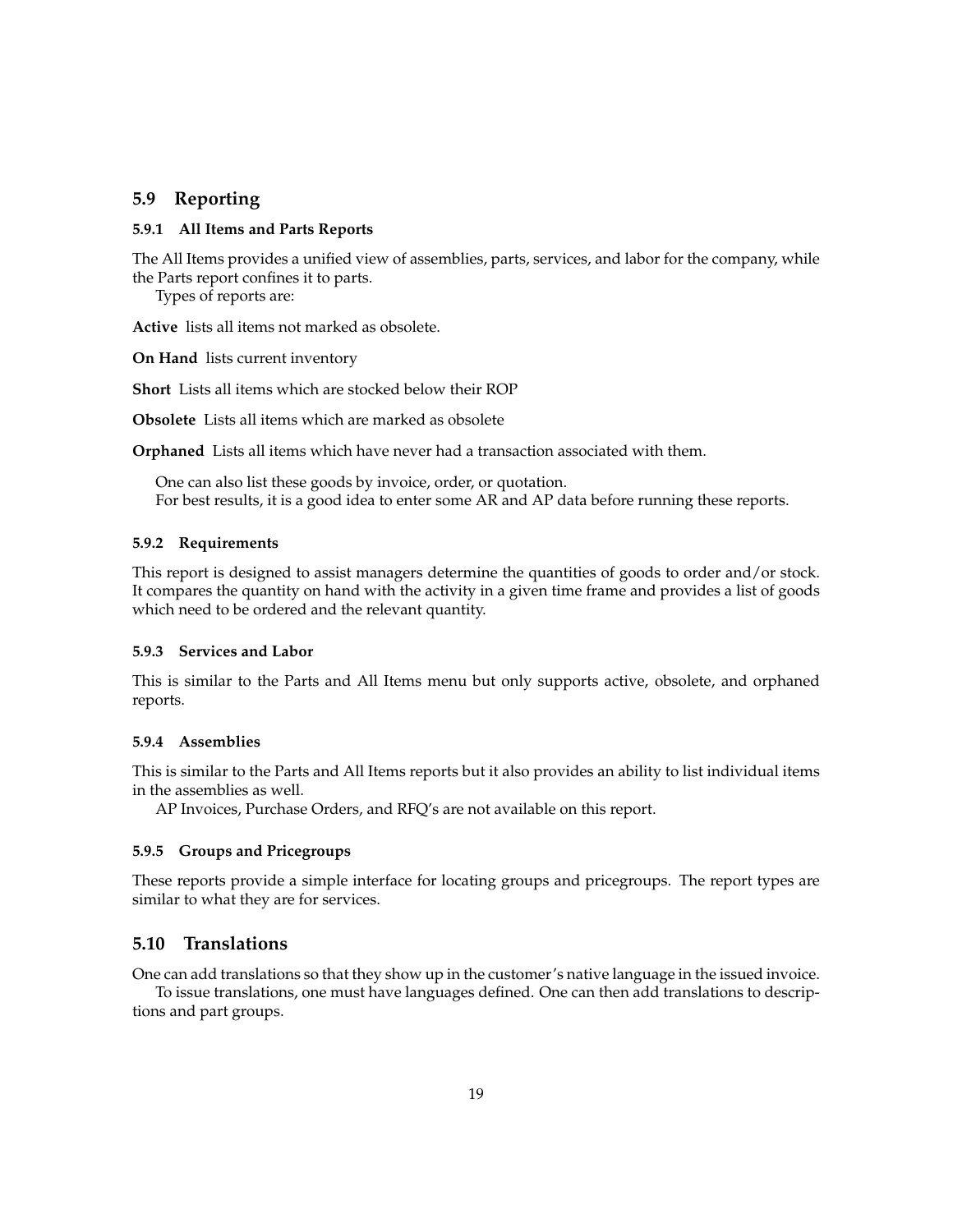### <span id="page-19-0"></span>**5.11 How Cost of Goods Sold is tracked**

Cost of Goods Sold is tracked on a First-In, First-out (FIFO) basis. When a part is purchased, its cost is recorded in the database. The cost of the item is then added to the inventory asset account. When the good is sold, the cost of the item is moved to the cost of goods sold account.

This means that one must actually provide invoices for all goods entered at their actual cost. If one enters in \$0 for the cost, the cost of goods sold will also be \$0 when the item is sold. We will cover this entire process in more depth after we cover the AP and AR units below.

# <span id="page-19-1"></span>**6 AP**

### <span id="page-19-2"></span>**6.1 Basic AP Concepts**

The Accounts Payable module tracks all financial commitments that the company makes to other businesses. This includes rent, utilities, etc. as well as orders of goods and services.

### <span id="page-19-3"></span>**6.2 Vendors**

A vendor is any business that the company agrees to pay money to.

One can enter vendor information under AP->Vendors->Add Vendor. The vendor list can be searched under AP->Vendors->Reports->Search.

In older versions of SQL-Ledger, vendors would continue to populate the list of active vendors forever and there was no way to delete them. Now one can enter start and end-dates and this can be used to filter out vendors in searches or drop-down boxes.

A few fields that need explanation are:

- **BIC** Bank Identifier Code is often the same as the S.W.I.F.T. code. This is a code for the bank a customer uses for automated money transfers.
- **IBAN** International Bank Account Number is related to the BIC and is used for cross-border automated money transfers.

**Terms** is the number of days one has to pay the invoice.

**Vendor Number** is automatically generated.

### <span id="page-19-4"></span>**6.3 AP Transactions**

AP Transactions are generally used for items other than goods and services. Utilities, rent, travel expenses, etc. could be entered in as an AP transaction.

If the item is paid partially or in full when the transaction is entered, one can add payments to the payment section.

All other payments can and should be entered under cash payment (below).

The PO Number and Order Number fields are generally used to track associations with purchase orders sent to vendors, etc. These fields can be helpful for adding misc. expenses to orders for reporting purposes.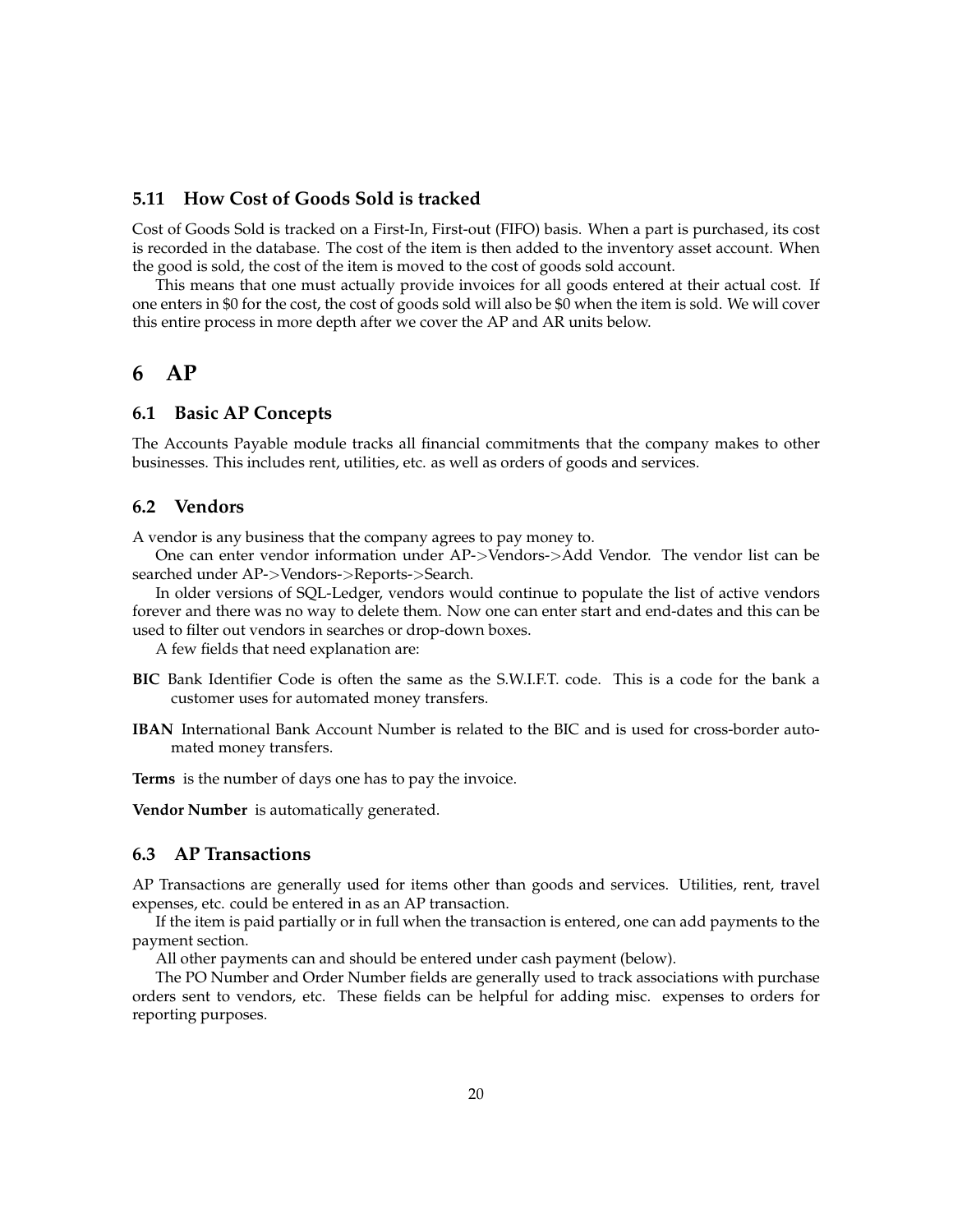The department drop-down box appears when one has created one or more departments. A transaction is not required to be associated with a department, but one can use this feature for budget tracking.

With AP Transactions, there is no option for internal notes. All notes will appear on any printed version of the transaction.

Note: Printing a transaction does not post it. No data is committed until the invoice is posted.

# <span id="page-20-0"></span>**6.4 AP Invoices**

AP Invoices are used to enter in the receipt of goods and services. Goods and services are deemed entered into the inventory when they are invoiced.

This screen is reasonably similar to the AP Transaction Screen, though the part entry section is a bit different.

The AP Invoice section has a capacity to separate internal notes from notes printed on the invoice. Note, however, that since these are received invoices, it is rare that one needs this ability.

Note that SQL-Ledger can search for partial part numbers or descriptions.

Also if you have a group you can use this to select the part.

To remove a line item from an invoice or order, delete the partnumber and click update.

### <span id="page-20-1"></span>**6.4.1 Correcting an AP Invoice**

If an invoice is entered improperly, the methods used to correct it will vary depending on whether transaction reversal is enforced or not. If transaction reversal is not enforced, one can simply correct the invoice or transaction and repost.

If not, one needs to create a \*duplicate\* invoice with exactly opposite values entered. If one part was listed as received, then one should enter a negative one for the quantity. Then one can enter the invoice number as the same as the old one (though I like to add an R to the end to show that it is a reversing transaction). Once this is posted, one can enter the invoice correctly.

### <span id="page-20-2"></span>**6.5 Cash payment And Check Printing**

In general, it is a bad idea to repost invoices/transactions just in order to enter a payment. The Cash- >Payment window allows one to enter payments against AP invoices or transactions.

The printing capability can be used to print checks. The default template is NEBS 9085, though you can use 9082 as well (as Quickbooks does).

The source field is used to store an identifying number of the source document, such as the check number. One must select the item to have it paid, and then enter the amount. One can then print a check.

#### <span id="page-20-3"></span>**6.5.1 Rapid Payment Entry Screen**

One can also use the rapid payment entry screen to print multiple checks. However, this does not allow you to print the multiple checks to the screen as a separate document is created for each check. In this event, one must print directly to a printer as postscript.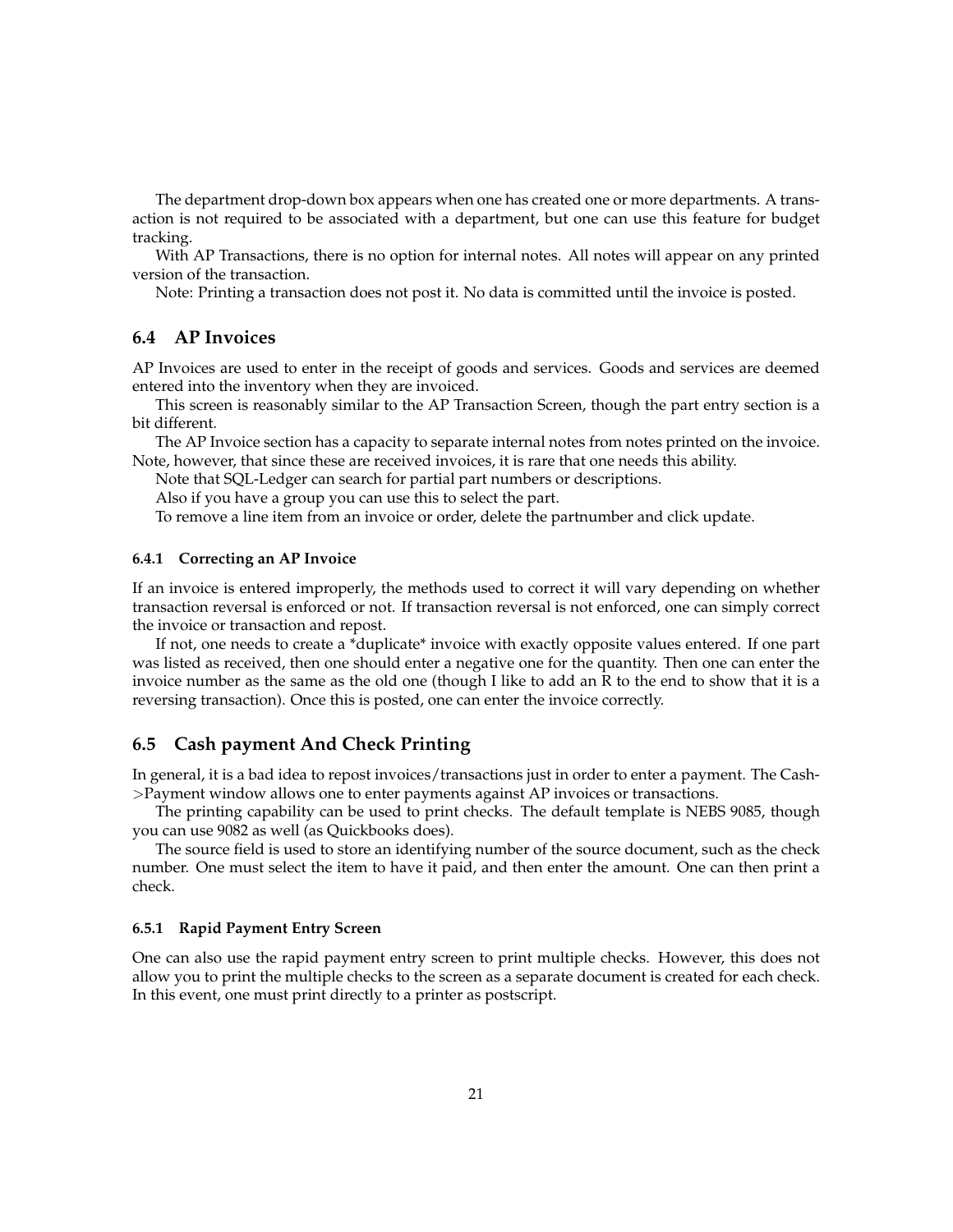### <span id="page-21-0"></span>**6.6 Transaction/Invoice Reporting**

### <span id="page-21-1"></span>**6.6.1 Transactions Report**

This report is designed to help you locate AP transactions based on various criteria. One can search by vendor, invoice number, department, and the like. One can even search by the shipping method.

The summary button will show what was placed where, while the details button will show all debits and credits associated with the transaction.

To view the invoice, click on the invoice number. In the detail view, to view the account transactions as a whole, click on the account number.

Open invoices are ones not fully paid off, while paid closed invoices are those that have been paid.

#### <span id="page-21-2"></span>**6.6.2 Outstanding Report**

The outstanding report is designed to help you locate AP transactions that are not paid yet. The ID field is mostly useful for locating the specific database record of a duplicate invoice number exists.

### <span id="page-21-3"></span>**6.6.3 AP Aging Report**

This report can tell you how many invoices are past due and by how much.

A summary report just shows vendors while a detail report shows individual invoices.

#### <span id="page-21-4"></span>**6.6.4 Tax Paid and Non-taxable Report**

These reports are not generally used in the US because most of the time wholesale goods are not taxable. However, for businesses with offices in other countries including Canada, it is often important for them to be aware of this functionality. In these countries, one generally pays sales tax even on wholesale goods and then takes a tax credit for these when when paying the sales tax to the country of province. Thus one needs to be able to track taxable and non-taxable expenses, and how much was paid. For now, it is sufficient to know that they are there.

## <span id="page-21-5"></span>**6.7 Vendor Reporting**

### <span id="page-21-6"></span>**6.7.1 Vendor Search**

The Vendor Search screen can be used to locate vendors or AP transactions associated with those vendors.

The basic types of reports are:

### **All** Lists all vendors

**Active** Lists those vendors currently active

**Inactive** Lists those vendors who are currently inactive. time frame.

**Orphaned** Lists those vendors who do not have transactions associated with them. These vendors can be deleted.

One can include purchase orders, Requests for Quotations, AP invoices, and AP transactions on this report as well if they occur between the from and to dates.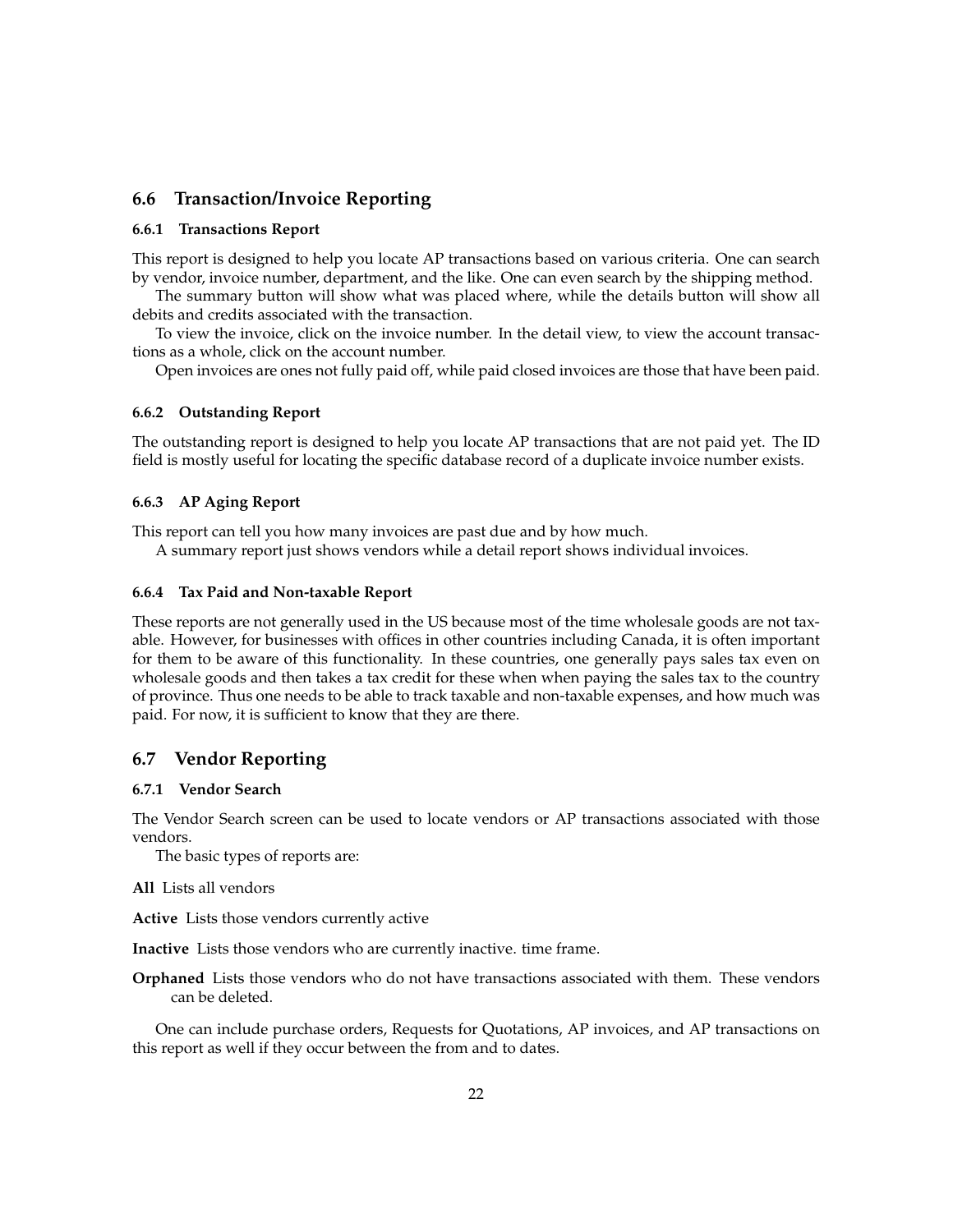#### <span id="page-22-0"></span>**6.7.2 Vendor History**

This report can be used to obtain information about the past goods and services ordered or received from vendors. One can find quantities, partnumber, and sell prices on this report. This facility can be used to search RFQ's, Purchase Orders, and AP Invoices.

# <span id="page-22-1"></span>**7 AR**

### <span id="page-22-2"></span>**7.1 Customers**

Customers are entered in using the AR->Customers->Add Customer menu.

The salesperson is autopopulated with the current user who is logged in. Otherwise, it looks fairly similar to the Vendor input screen. Customers, like vendors can be assigned languages, but it is more important to do so because invoices will be printed and sent to them.

The credit limit field can be used to assign an amount that one is willing to do for a customer on credit.

### <span id="page-22-3"></span>**7.1.1 Customer Price Matrix**

The price list button can be used to enter specific discounts to the customer, and groups of customers can be assigned a pricegroup for the purpose of offering specific discounts on specific parts to the customer. Such discounts can be temporary or permanent.

### <span id="page-22-4"></span>**7.2 AR Transactions**

AR Transactions are where one can add moneys owed the business by customers. One can associate these transactions with income accounts, and add payments if the item is paid when the invoice is issued.

The PO number field is used to track the PO that the customer sent. This makes it easier to find items when a customer is asking for clarification on a bill, for example.

### <span id="page-22-5"></span>**7.3 AR Invoices**

AR Invoices are designed to provide for the delivery of goods and services to customers. One would normally issue these invoices at the time when the everything has been done that is necessary to get paid by the customer.

As with AP invoices, one can search for matches to partial part numbers and descriptions, and enter initial payments at this screen.

### <span id="page-22-6"></span>**7.4 Cash Receipt**

The Cash->Receipt screen allows you to accept prepayments from customers or pay single or multiple invoices after they have been posted. One can print a receipt, however the current templates seem to be based on check printing templates and so are unsuitable for this purpose. This presents a great opportunity for improvement.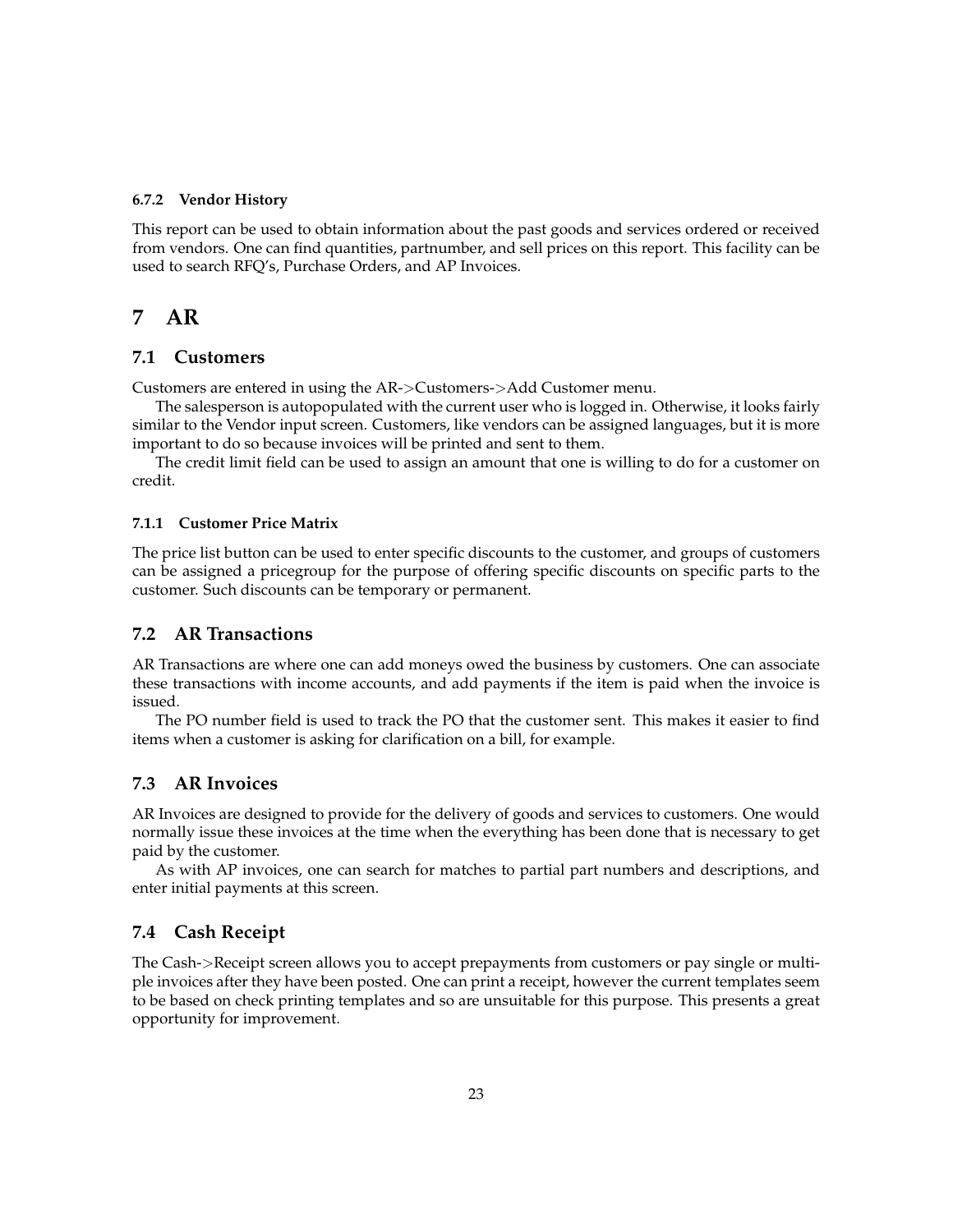### <span id="page-23-0"></span>**7.4.1 Cash Receipts for multiple customers**

The cash->receipts screen allows you to accept payments on all open customer invoices of all customers at once. One could print (directly to a printer only) all receipts to be sent out if this was desired.

### <span id="page-23-1"></span>**7.5 AR Transaction Reporting**

The AR Outstanding report is almost identical to the AP Outstanding report and is not covered in any detail in this document.

### <span id="page-23-2"></span>**7.5.1 AR Transactions Report**

This is almost identical to the AP Transactions Report.

If a customer's PO has been associated with this transaction, one can search under this field as well.

### <span id="page-23-3"></span>**7.5.2 AR Aging Report**

This report is almost identical to the AP Aging report, with the exception that one can print up statements for customer accounts that are overdue. One more application is to calculate interest based on balance owed so that these can be entered as AR transactions associated with the customer.

## <span id="page-23-4"></span>**7.6 Customer Reporting**

These reports are almost identical tot he AP Vendor reports and are not discussed in these notes.

# <span id="page-23-5"></span>**8 Projects**

### <span id="page-23-6"></span>**8.1 Project Basics**

A project is a logical collection of AR and AP transactions, orders, and the like that allow one to better manage specific service or product offerings. SQL-Ledger does not offer comprehensive project management capabilities, and projects are only used here as they relate to accounting.

One can also add translated descriptions to the project names as well.

## <span id="page-23-7"></span>**8.2 Timecards**

Timecards allow one to track time entered on specific services. These can then be used to generate invoices for the time entered.

The non-chargeable is the number of hours that are not billed on the invoice. One can then generate invoices based on this information. The project field is not optional.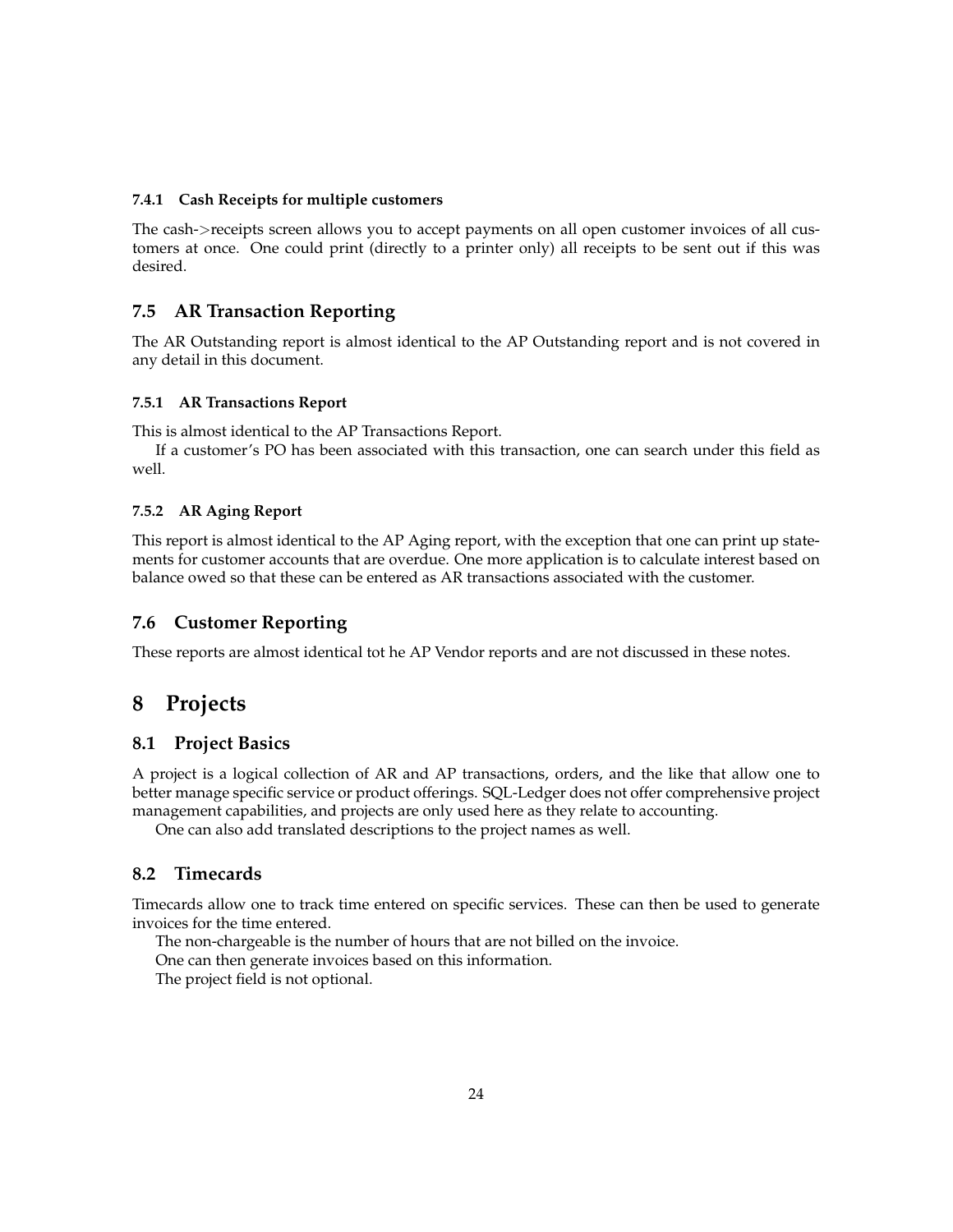### <span id="page-24-0"></span>**8.3 Projects and Invoices**

One can select the project id for line items of both AR and AP invoices. These will then be tracked against the project itself.

# <span id="page-24-1"></span>**8.4 Reporting**

### <span id="page-24-2"></span>**8.4.1 Timecard Reporting**

The Timecard Report allows one to search for timecards associated with one or more projects. One can then use the total time in issuing invoices (this is not automated yet).

### <span id="page-24-3"></span>**8.4.2 Project Transaction Reporting**

The Standard or GIFI options can be used to create different reports (for example, for Canadian Tax reporting purposes).

This report brings up a summary that looks sort of like a chart of accounts. Of one clicks on the account numbers, one can see the transactions associated with the project.

### <span id="page-24-4"></span>**8.4.3 List of Projects**

This provides a simple way of searching for projects to edit or modify.

# <span id="page-24-5"></span>**8.5 Possibilities for Using Projects**

- One can use them similar to departments for tracking work done for a variety of customers.
- One can use them for customer-specific projects, such as this training.

# <span id="page-24-6"></span>**9 Quotations and Order Management**

This unit will introduce the business processes that SQL-Ledger allows. These processes are designed to allow various types of businesses to manage their orders allow for rudimentary customer relationship management processes to be built around this software. In this module, we will introduce the work flow options that many businesses may use in their day-to-day use of the software.

# <span id="page-24-7"></span>**9.1 Sales Orders**

Sales orders represent orders from customers that have not been delivered or shipped yet. These orders can be for work in the future, or for back ordered products, or work in progress. A sales order can be generated form an AR invoice or from a quotation automatically.

# <span id="page-24-8"></span>**9.2 Quotations**

Quotations are offers made to a customer but to which the customer has not committed to the work. Quotations can be created from Sales orders or AR Invoice automatically.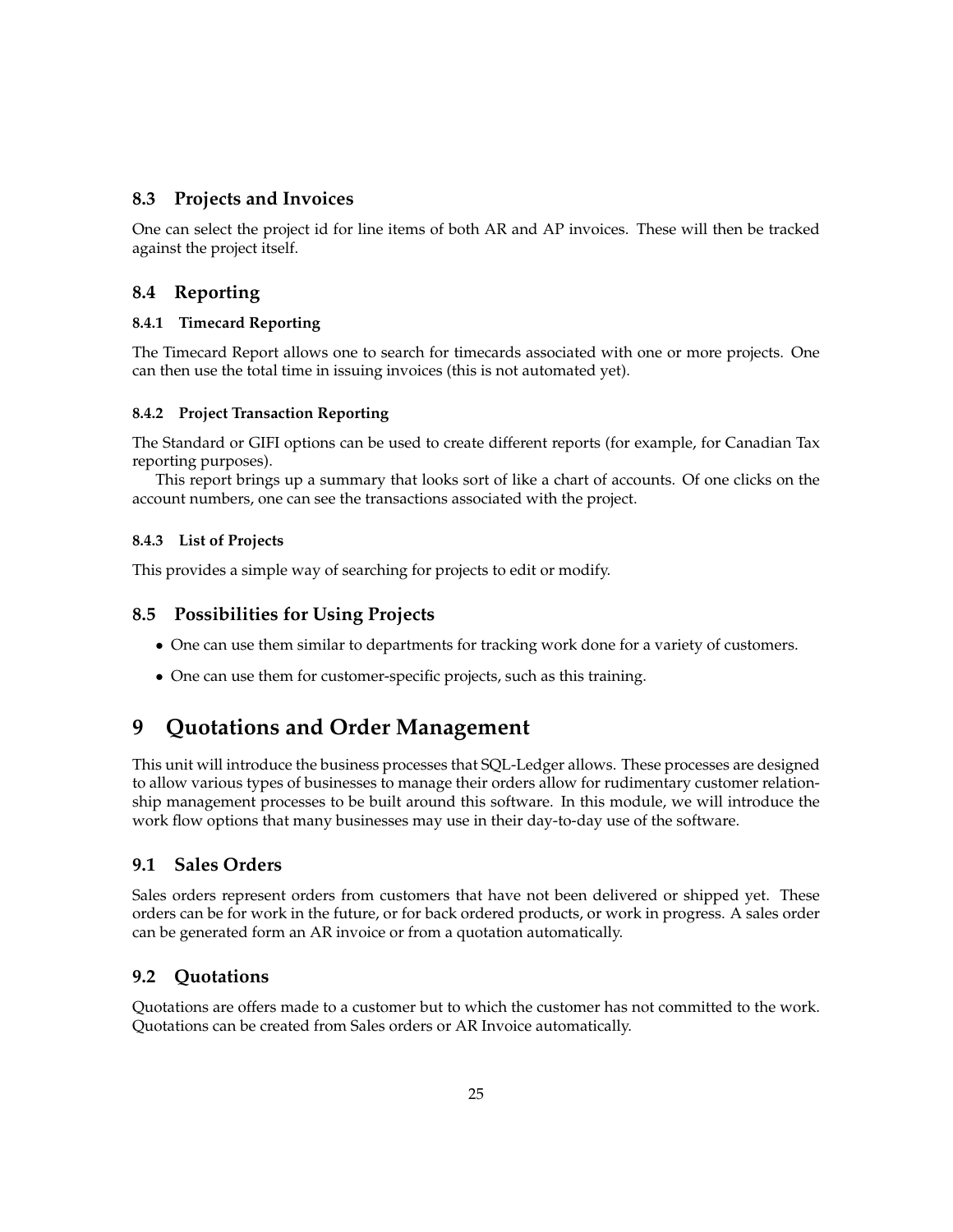# <span id="page-25-0"></span>**9.3 Shipping**

The Shipping module (Shipping->Shipping) allows one to ship portions or entireties of existing sales orders, printing pick lists and packing slips.

One can then generate invoices for those parts that were shipped.

In general, one will be more likely to use these features if they have multiple warehouses that they ship from. More likely most customers will just generate invoices from orders.

### <span id="page-25-1"></span>**9.4 AR Work Flow**

### <span id="page-25-2"></span>**9.4.1 Service Example**

A customer contacts your firm and asks for a quote on some services. Your company would create a quotation for the job and email it to the customer or print it and mail it. Once the customer agrees to pay, one creates an order from the quotation.

When the work is completed, the order is converted into a sales invoice and this is presented to the customer as a bill.

Note that in some cases, this procedure may be shortened. If the customer places an order without asking for a quotation and is offered a verbal quote, then one might merely prepare the order.



<span id="page-25-3"></span>Figure 1: Simple AR Service Invoice Workflow Example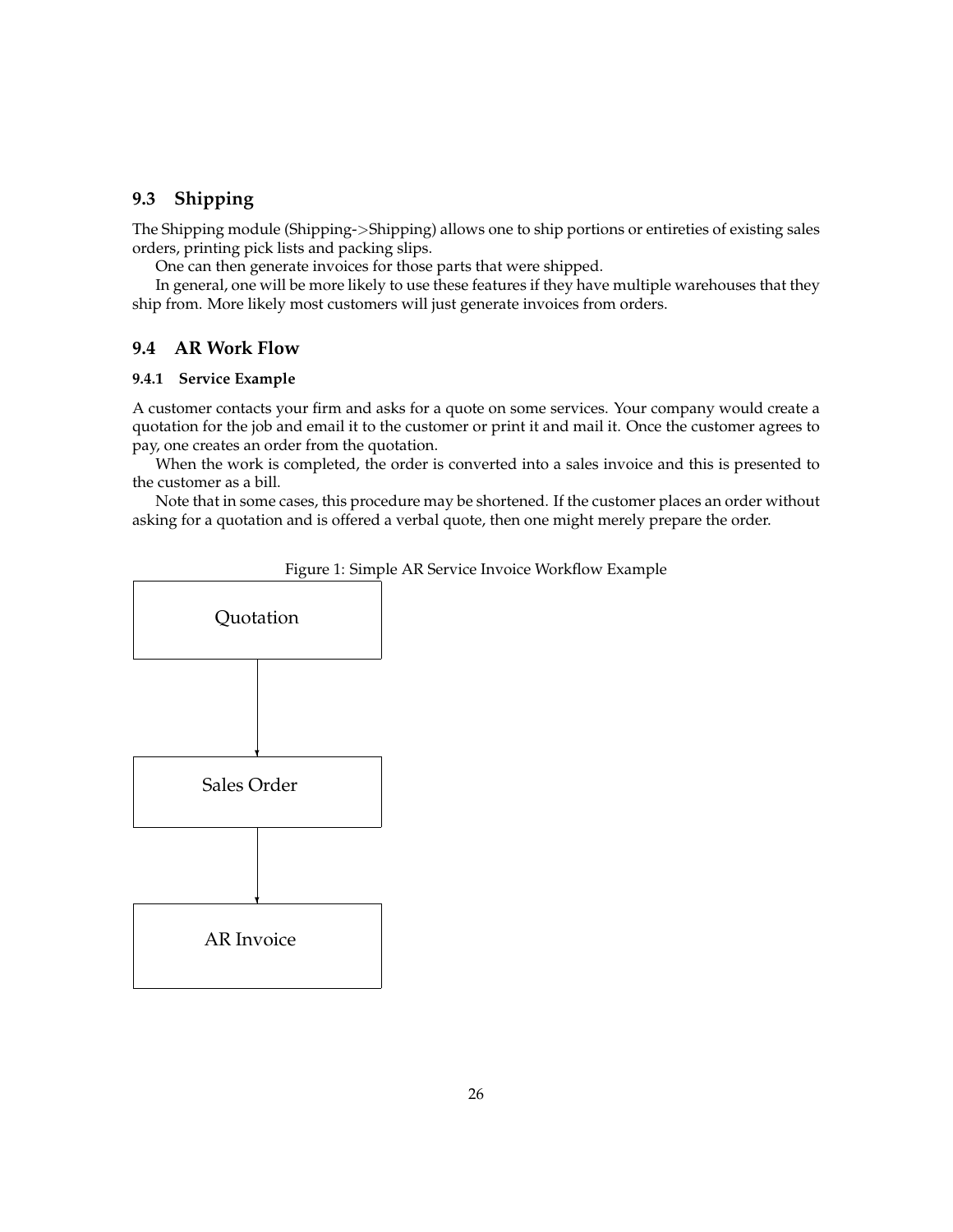### <span id="page-26-0"></span>**9.4.2 Single Warehouse Example**

A customer contacts your firm and asks for a quotation for shipping a part. You would create the quotation and when you get confirmation, convert it to an order. Once the parts are in place you could go to shipping and ship the part.

The billing department can then generate the invoice from the sales order based on what merchandise has been shipped and mail it to the customer.

Note that this requires that you have the part in your inventory.



<span id="page-26-2"></span>

|  | Figure 2: AR Workflow with Shipping |  |  |
|--|-------------------------------------|--|--|
|  |                                     |  |  |

### <span id="page-26-1"></span>**9.4.3 Multiple Warehouse Example**

A customer contacts your firm and asks for a quotation for a number of different parts. You would create a quotation and when you get confirmation, convert it to an order. When you go to ship the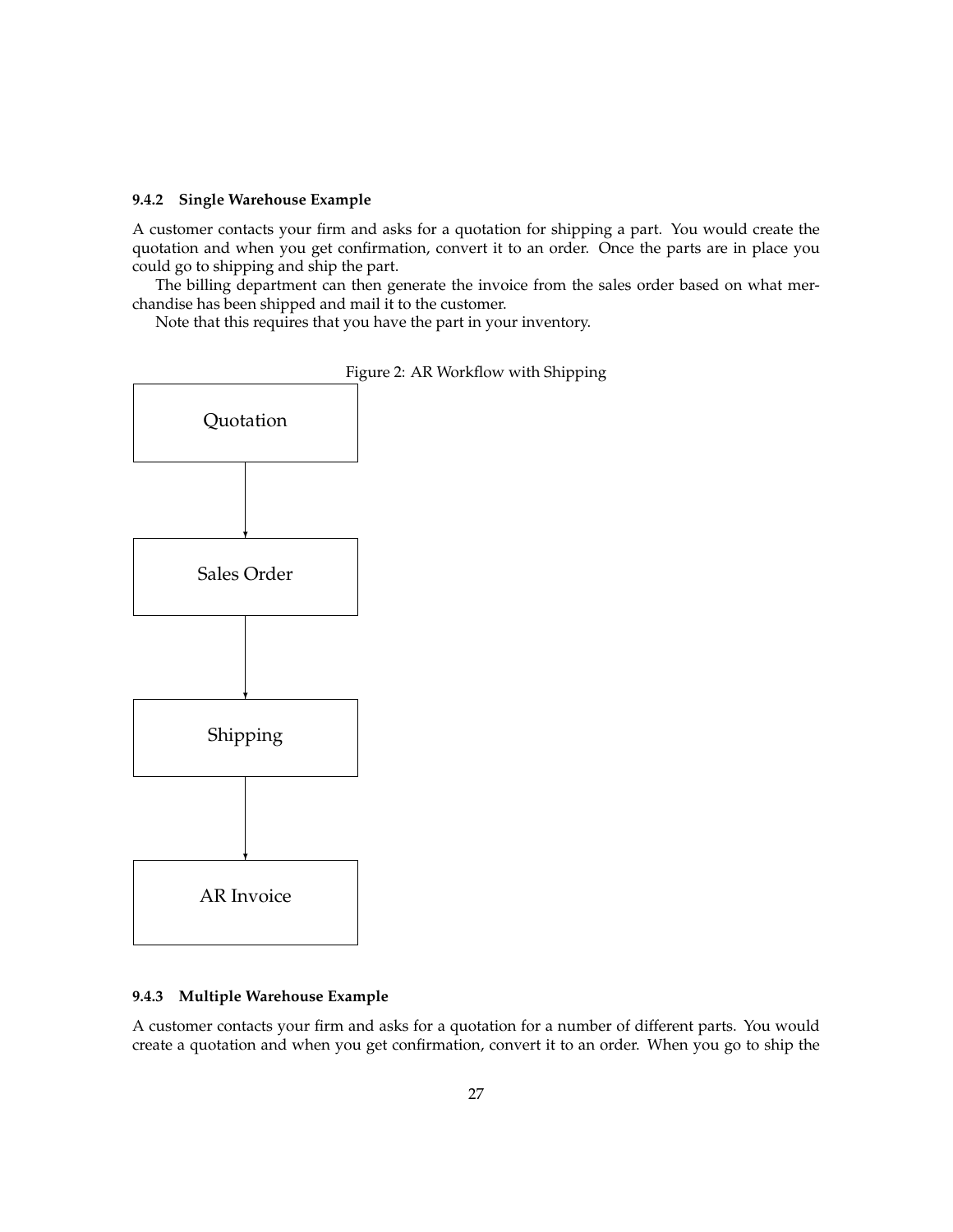item, you would select the warehouse in the drop-down menu, and select the parts to ship. One would repeat with other warehouses until the entire order is shipped.

Then the billing department would go to the sales order and generate the invoice. It would then be mailed to the customer.



### <span id="page-27-1"></span>Figure 3: Complex AR Workflow with Shipping

# <span id="page-27-0"></span>**9.5 Requests for Quotation (RFQ)**

A request for quotation would be a formal document one might submit to a vendor to ask for a quote on a product or service they might offer. These can be generated from Purchase Orders or AP Invoices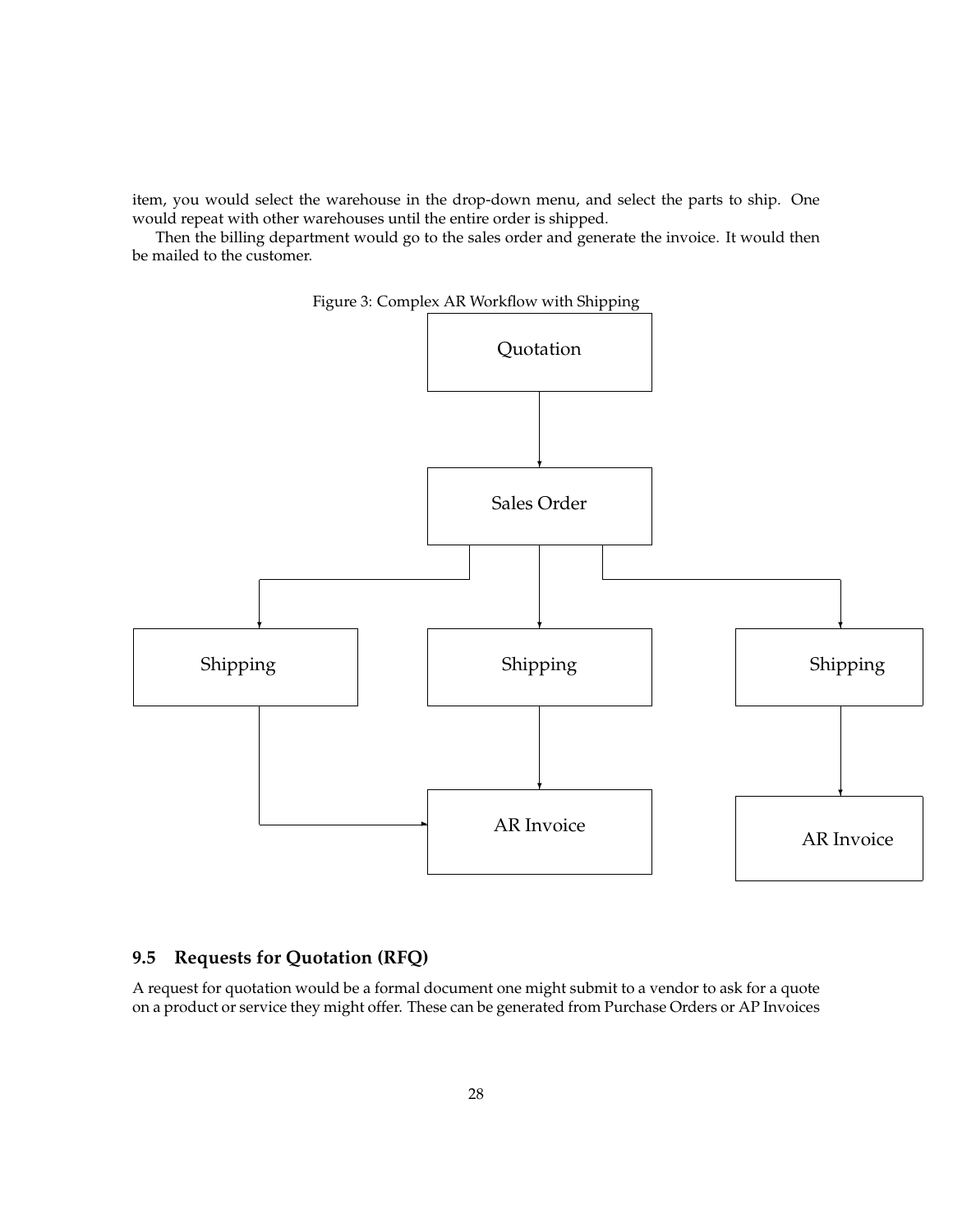# <span id="page-28-0"></span>**9.6 Purchase Orders**

A purchase order is a confirmation that is issued to the vendor to order the product of service. Many businesses will require a purchase order with certain terms in order to begin work on a product. These can be generated from RFQ's or AP Invoices.

# <span id="page-28-1"></span>**9.7 Receiving**

The Shipping->Receiving screen allows you to track the parts received from an existing purchase order. Like shipping, it does not post an invoice but tracks the received parts in the order.

# <span id="page-28-2"></span>**9.8 AP Work Flow**

## <span id="page-28-3"></span>**9.8.1 Bookkeeper entering the received items, order completed in full**

<span id="page-28-4"></span>Your company inquires about the price of a given good or service from another firm. You submit an RFQ to the vendor, and finding that the price is reasonable, you convert it to an order, adjust the price to what they have quoted, and save it. When the goods are delivered you convert the order into an AP invoice and post it.

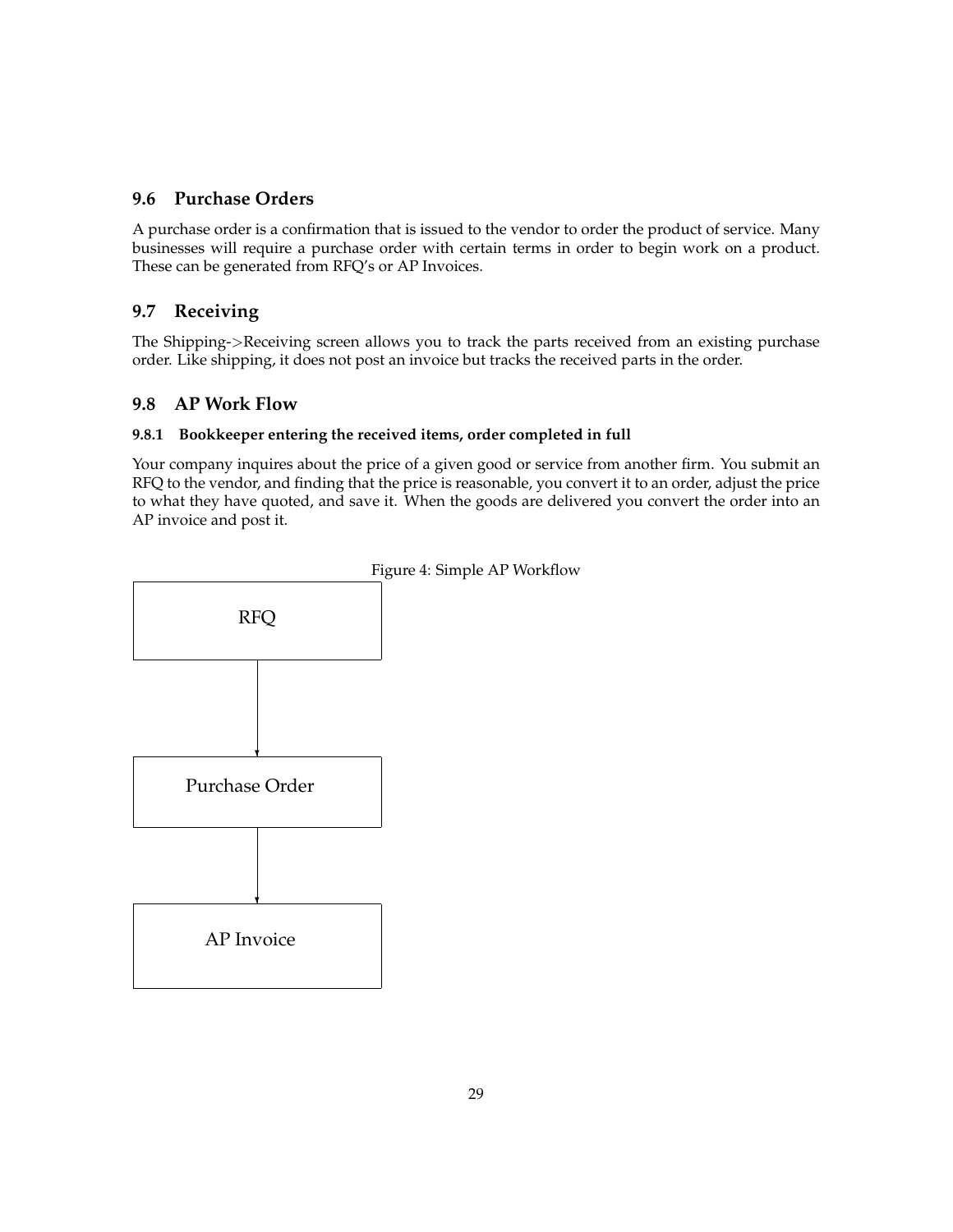### <span id="page-29-0"></span>**9.8.2 Bookkeeper entering received items, order completed in part**

Your company inquires about the price of a given good or service from another firm, You submit an RFQ to the vendor, and finding that the price is acceptable, you convert it into an order, adjusting the price to what they have quoted, and save it. When some of the goods are received, you open up the purchase order, enter the number of parts received, convert that order into an invoice, and post it. Repeat until all parts are received.



### <span id="page-29-2"></span>Figure 5: AP Workflow with Receiving

### <span id="page-29-1"></span>**9.8.3 Receiving staff entering items**

Your company inquires about the price of a given good or service from another firm, You submit an RFQ to the vendor, and finding that the price is acceptable, you convert it into an order, adjusting the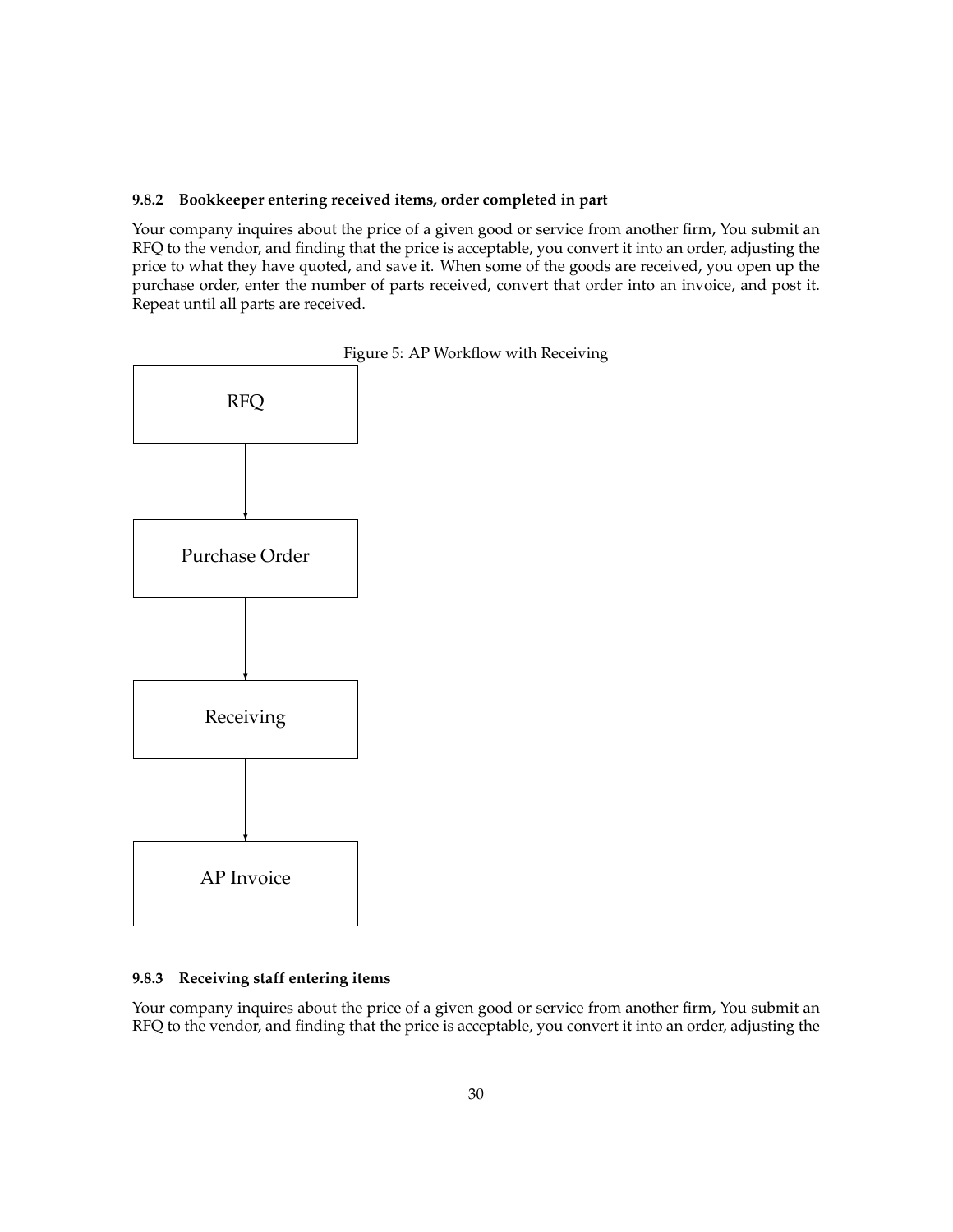price to what they have quoted, and save it. When some or all of the goods are received, the receiving staff goes Shipping-Receiving, locates the purchase order, and fills in the number of items received.

<span id="page-30-2"></span>The bookkeeper can then determine when all items have been received and post the invoice at that time.



# <span id="page-30-0"></span>**9.9 Generation and Consolidation**

### <span id="page-30-1"></span>**9.9.1 Generation**

The Generation screen allows you to generate Purchase Orders based on sales orders. One selects the sales orders one wants to use, and clicks "Generate Purchase Orders." Then one selects clicks on the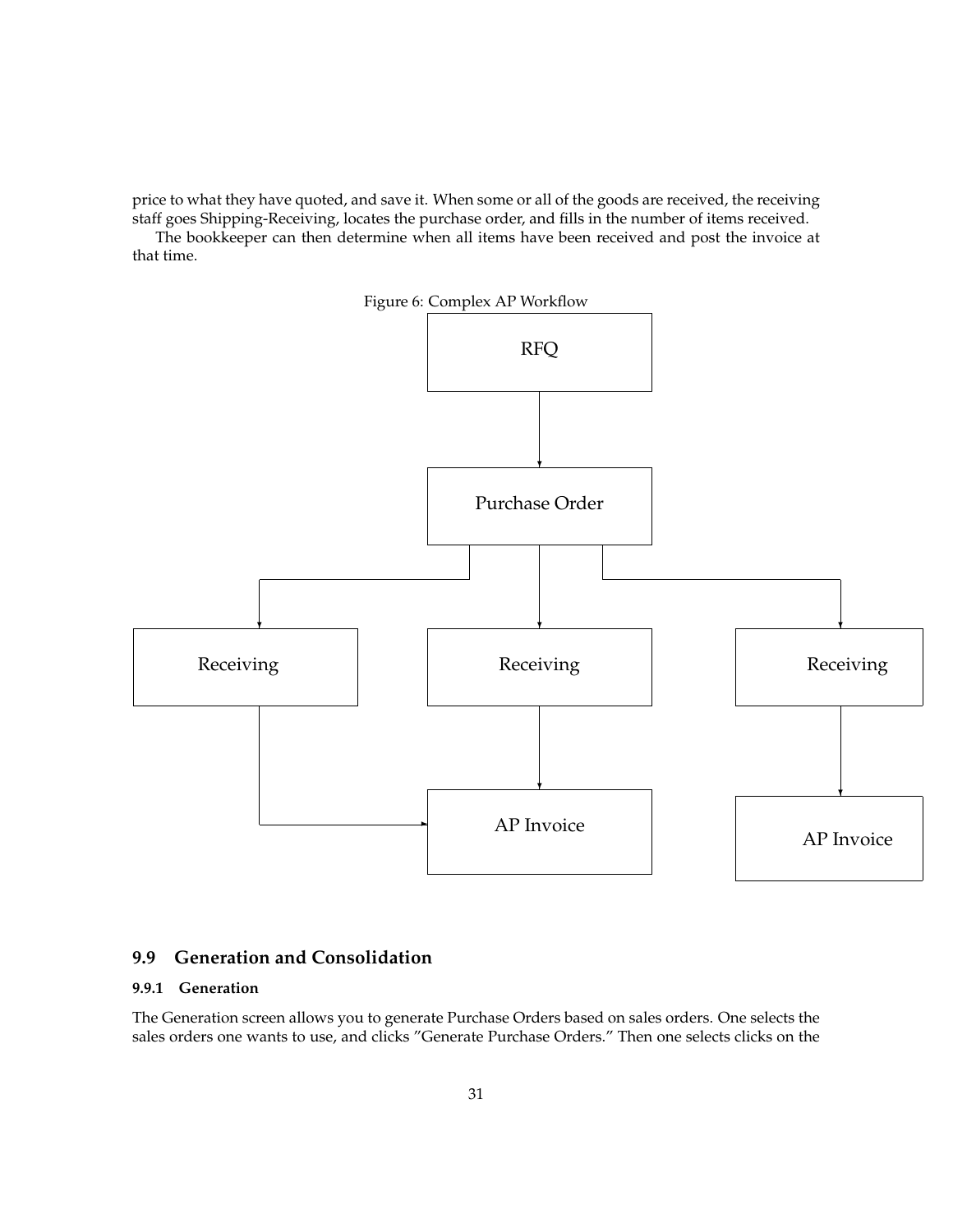parts to order, adjusts the quantity if necessary, and clicks "Select Vendor." This process is repeated for every vendor required. Then the Generate Orders button is clicked.

### <span id="page-31-0"></span>**9.9.2 Consolidation**

One can consolidate sales and/or purchase orders using this screen. For the consolidation to work you must have more than one order associated with the relevant customer or vendor.

# <span id="page-31-1"></span>**9.10 Reporting**

The reporting functionality in the order management is largely limited to the ability to locate purchase orders, sales orders, RFQ's, and quotations.

# <span id="page-31-2"></span>**9.11 Shipping Module: Transferring Inventory between Warehouses**

One can transfer inventory between warehouses if necessary by using the Shipping->Transfer Inventory screen.

# <span id="page-31-3"></span>**10 HR**

The HR module is currently limited to tracking employees for and their start and end dates. It has very little other functionality. One could build payroll systems that could integrate with it however.

# <span id="page-31-4"></span>**11 POS**

The Point of Sale screen is still fairly rudimentary, and it is one of the least mature aspects of SQL-Ledger. It is suitable for small retail environments at the moment but not much else.

# <span id="page-31-5"></span>**11.1 Sales Screen**

The sales screen looks very much like a normal invoice entry screen with a few differences.

- The discount text field is not available, nor is the unit field..
- The next part number is automatically focused when the data loads for rapid data entry.
- Hot keys for the buttons are Alt-U for update, Alt-P for print, Alt-O for post, and Alt-R for print and post.
- Part Groups appear at the bottom of the screen.

### <span id="page-31-6"></span>**11.2 Possibilities for Data Entry**

- Barcode scanners can be used to scan items in as they are being rung in.
- One could use touch screens, though this would ideally require some custom stylesheets to make it efficient.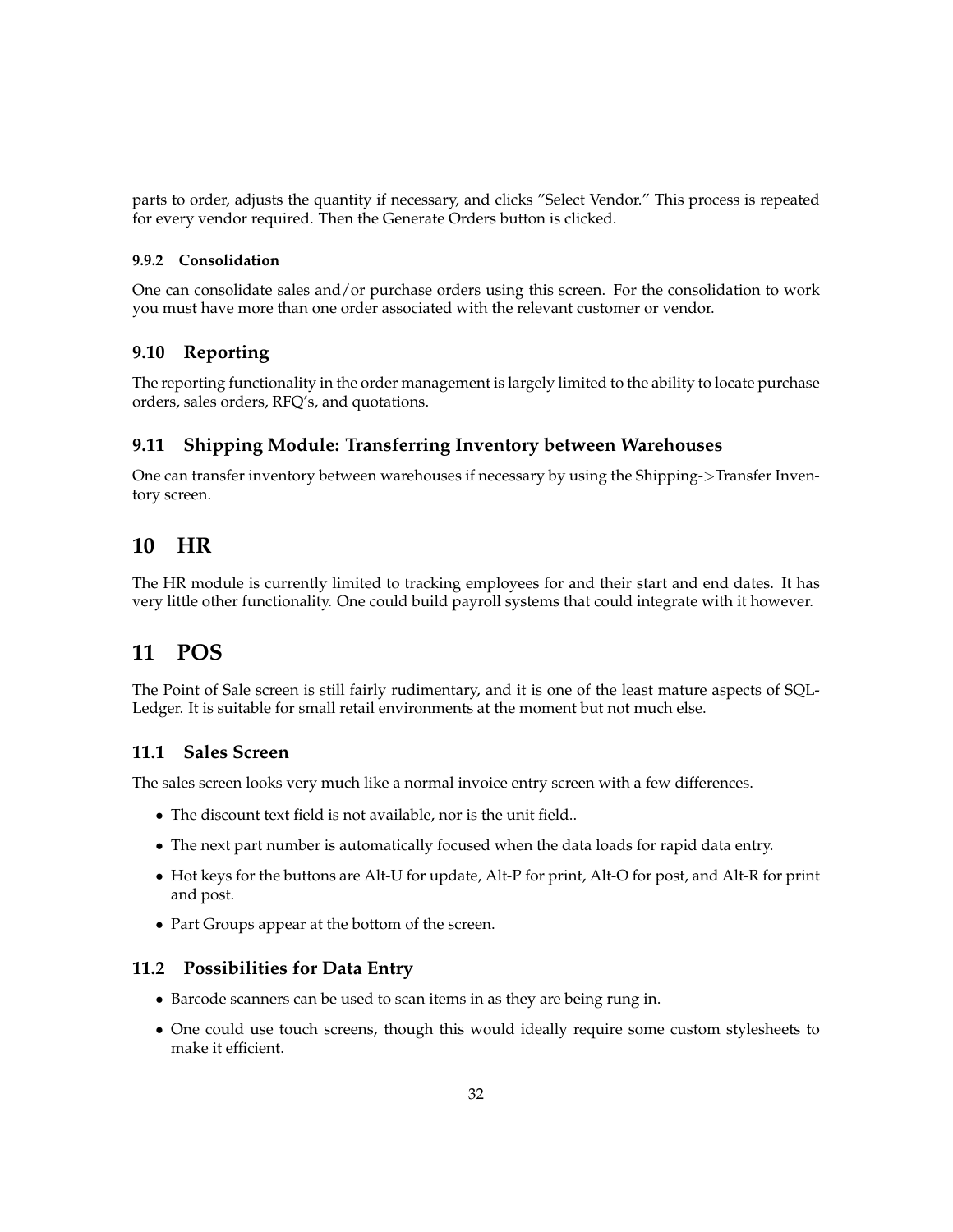### <span id="page-32-0"></span>**11.3 Hardware Support**

As SQL-Ledger is a web-based application, the web browser usually does not allow the page to write to arbitrary files. Therefore hardware support for pole displays, etc. is not readily possible from the application itself. In some cases, there are add-on packages (such as SL-POS) which offer some additional hardware options via simple additional networking programs.

Notes for specific types of hardware are as follows:

- **Touch screens:** The default stylesheet is not really usable from a touchscreen as the items are often too small. One would need to modify the stylesheets to ensure that the relevant items would be reasonable. Setting down the resolution would also help.
- **Receipt Printers:** ESC/POS printers generally work in text mode. Control sequences can be embedded in the template as necessary.
- **Pole Displays:** Generally are unsupported in SQL-Ledger without add-on patches and special network clients.
- **Cash Drawers:** These should be attached to the printer. The control codes can then be embedded in the invoices so that the drawer opens whenever an invoice is printed.
- **Barcode Scanners:** Most customers use decoded barcode scanners through a keyboard wedge interface. This allows them to scan items as if they were typing them on the keyboard.

### <span id="page-32-1"></span>**11.4 Reports**

### <span id="page-32-2"></span>**11.4.1 Open Invoices**

The POS->Open screen allows one to find any POS receipts that are not entirely paid off.

#### <span id="page-32-3"></span>**11.4.2 Receipts**

The POS->Receipts screen allows one to bring up a basic record of the POS terminals. It is not sufficient for closing the till, however, though it may help for reconciliation.

The till column is the last component or octet of the terminal's IP address. Therefore it is a good idea to try to avoid having IP addresses where the last octet is the same.

All entries are grouped by date and source in this report.

# <span id="page-32-4"></span>**12 General Ledger**

# <span id="page-32-5"></span>**12.1 GL Basics**

The General Ledger is the heart of SQL-Ledger. Indeed, SQL-Ledger is designed to be as close as possible to a software equivalent of a paper-based accounting program (but with no difference between the General Ledger and General Journal).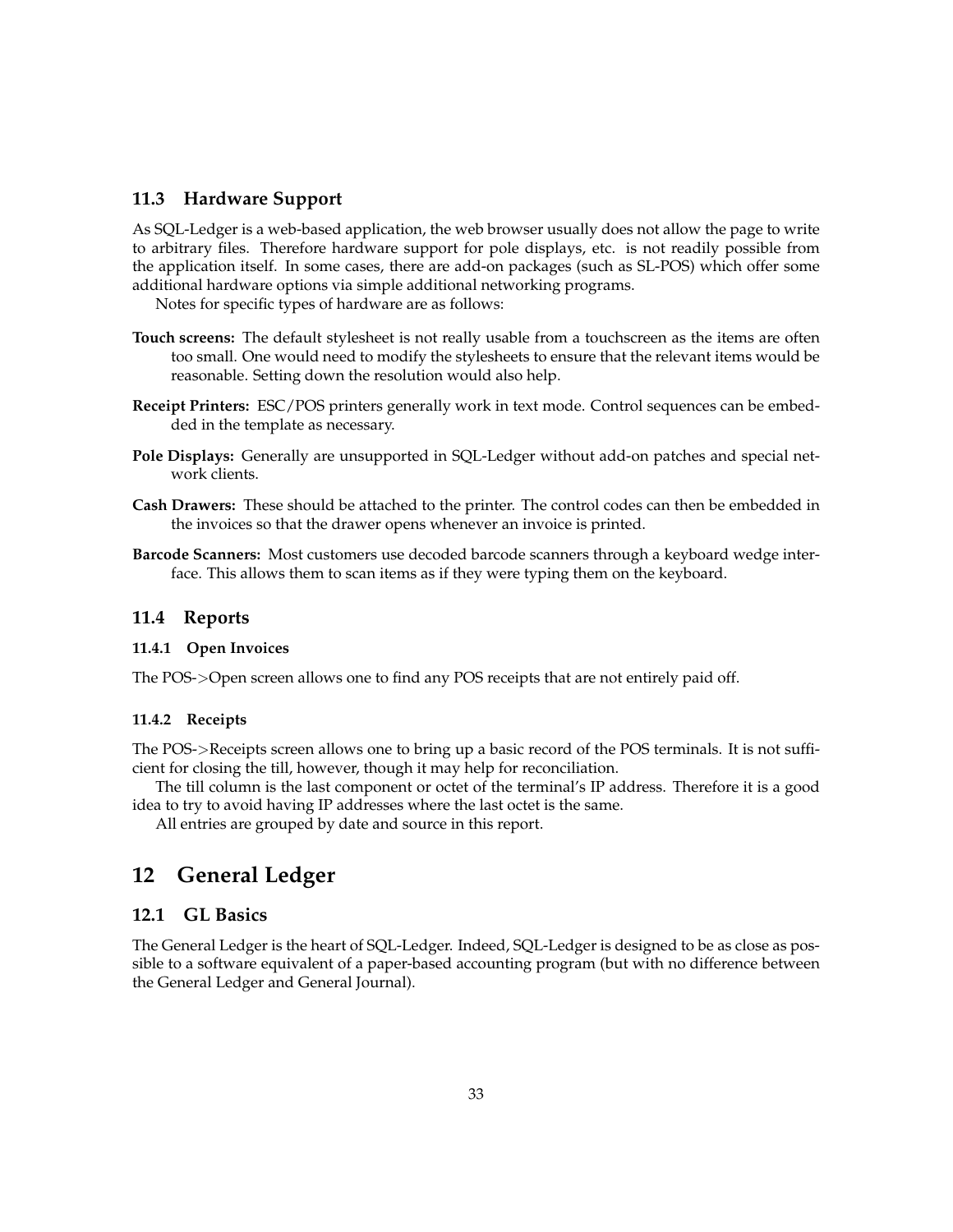#### <span id="page-33-0"></span>**12.1.1 Paper-based accounting systems and the GL**

In order to understand the principle of the General Ledger, one must have a basic understanding of the general process of bookkeeping using double-entry paper-based accounting systems.

Normally when a transaction would be recorded, it would first be recorded in the "General Journal" which would contain detailed information about the transaction, notes, etc. Then the entries from the General Journal would be transcribed to the General Ledger, where one could keep closer tabs on what was going on in each account.

In the general journal, all transactions are listed chronologically with whatever commentary is deemed necessary, while in the general ledger each account has its own page and transactions are recorded in a simple and terse manner. The General Journal is the first place the transaction is recorded and the General Ledger is the last.

At the end of the accounting period, the GL transactions would be summarized into a trial balance and this would be used for creating financial statements and closing the books at the end of the year.

#### <span id="page-33-1"></span>**12.1.2 Double Entry Examples on Paper**

Let us say that John starts his business with an initial investment of \$10,000.

This is recorded in the General Journal as follows (in this example, suppose it is page 1):

| Date    | Accounts and Explanation  | Ref  | <b>DEBIT</b> | ∩REDI    |
|---------|---------------------------|------|--------------|----------|
| March 1 | <b>Checking Account</b>   | 1060 | 10000.00     |          |
|         | John Doe Capital          | 3011 |              | 10000.00 |
|         | John Doe began a business |      |              |          |
|         | with an investment of     |      |              |          |
|         | \$10000                   |      |              |          |

This would then be transcribed into two pages of the General Ledger. The first page might be the Checking Account page:

| <b>DATE</b> | <b>TION</b><br>AN ATIC<br>- EXPL | <b>REF</b> | <b>DEBITS</b> | DATE | EXPLANATION | <b>REF</b> | <b>REDITS</b> |
|-------------|----------------------------------|------------|---------------|------|-------------|------------|---------------|
| March 1     |                                  |            | 10000.00      |      |             |            |               |

On the John Doe Capital page, we would add a similar entry:

| $\Gamma$ $\Lambda$ $\Gamma$ $\Gamma$<br>JД<br>. н | 'LANATION<br><b>EXPL</b> | REF. | <b>DEBITS</b> | $\mathcal{Y}$ ATF | <b>ATION</b><br><b>AN</b><br><b>EXPI</b> | <b>REF</b> | CREDITS  |
|---------------------------------------------------|--------------------------|------|---------------|-------------------|------------------------------------------|------------|----------|
|                                                   |                          |      |               | March 1           |                                          | ти<br>-    | 10000.00 |

#### <span id="page-33-2"></span>**12.1.3 The GL in SQL-Ledger**

The paper-based accounting procedure works well when one is stuck with paper recording requirements but it has one serious deficiency— all of this transcribing creates an opportunity for errors.

Relational databases relieve the need for such transcription as it is possible to store everything physically in a way similar to the way a General Journal is used in the paper-based systems and then present the same information in ways which are more closely related to the General Ledger book.

This is the exact way that the General Ledger is used in SQL-Ledger. The actual data is entered and stored as if it was a general journal, and then the data can be presented in any number of different ways.

All modules of SQL-Ledger that involve COA accounts store their data in the General Ledger (it is a little more complex than this but this is very close to the actual mechanism).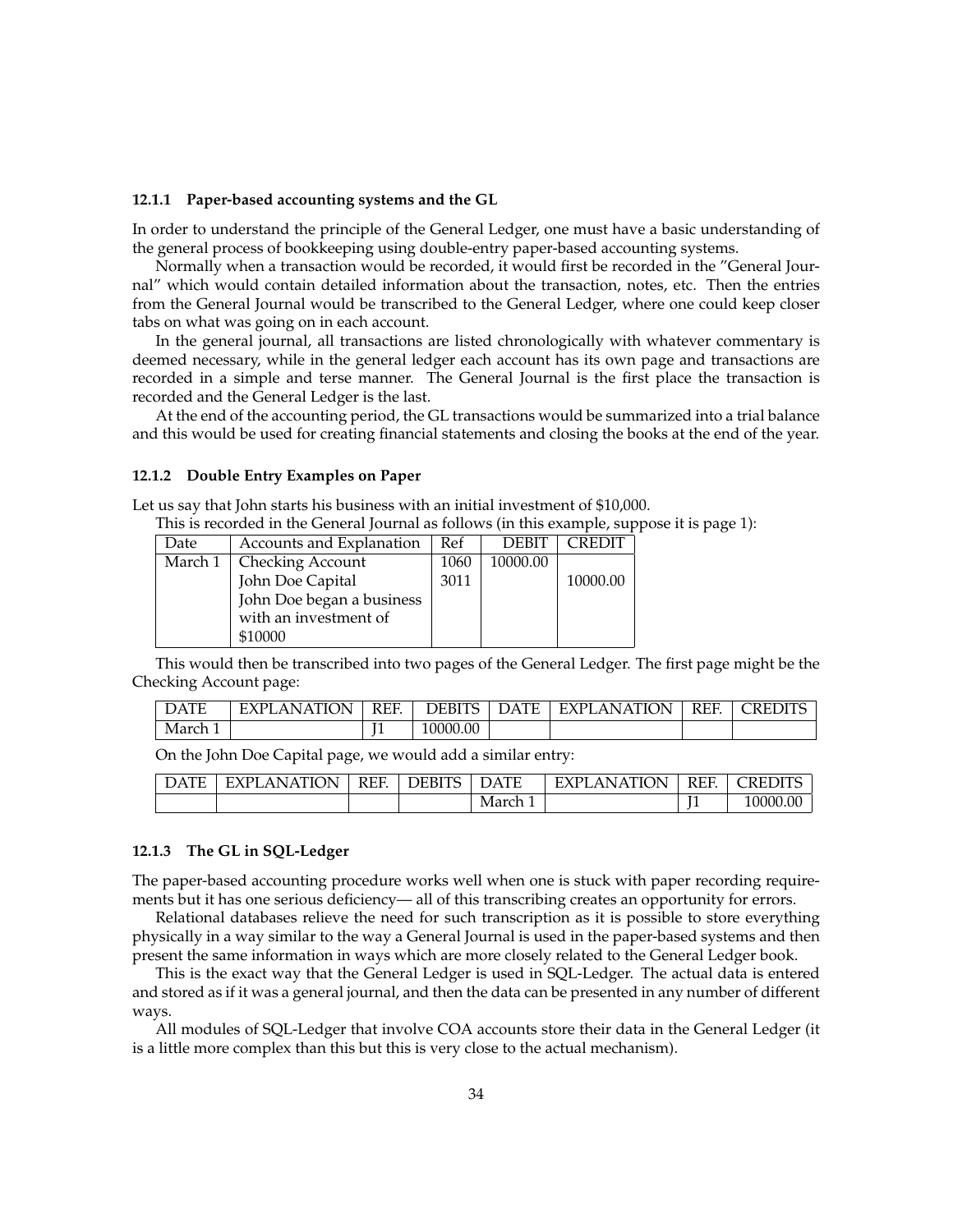### <span id="page-34-0"></span>**12.2 Cash Transfer**

The simplest form of GL entry in SQL-Ledger is the Cash->Transfer screen. This screen shows two transaction lines, and fields for reference, department, description, and notes.

The field descriptions are as follows:

**Reference** refers to the source document for the transfer. One can use transfer sheets, bank receipt numbers, etc for this field.

**Description** is optional but really should be filled in. It ought to be a description of the transaction.

**Notes** provide supplemental information for the transaction.

**FX** indicates whether foreign exchange is a factor in this transaction.

**Debit** indicates money going **into** the asset account.

**Credit** indicates money coming **out** of the asset account.

**Source** is the source document for that portion of the transaction.

**Memo** lists additional information as necessary

**Project** allows you to assign this line to a project.

The credit and debit options seem to be the opposite of what one would think o concerning one's bank account. The reason is that credits and debits are recorded so as to balance any money that may be invested in or withdrawn from the business. A debit to an asset account will be credited when money is withdrawn from the business, for example.

Also note that in this screen, when an item is updated, it will reduce the number of lines to those already filled in plus an extra line for the new line in the data entry.

## <span id="page-34-1"></span>**12.3 GL Transactions**

The GL Transaction screen (General Ledger->Add Transaction) is identical to the Cash Transfer screen with the exception that it starts with nine instead of two lines. Otherwise, they are identical.

Again, one must be careful with debits and credits. Often it is easy to get confused. It is generally worth while to go back to the principle that one tracks them with regard to their impact on the equity accounts. So expenses are credits because they debit the equity accounts, and income is a debit because it credits the retained earning equity account.

### <span id="page-34-2"></span>**12.4 Payroll as a GL transaction**

Currently payroll must be done as a GL transaction. The attempts to create a payroll system that would ship with SL have largely stalled.

Most customers running their businesses will have an idea of how to do this.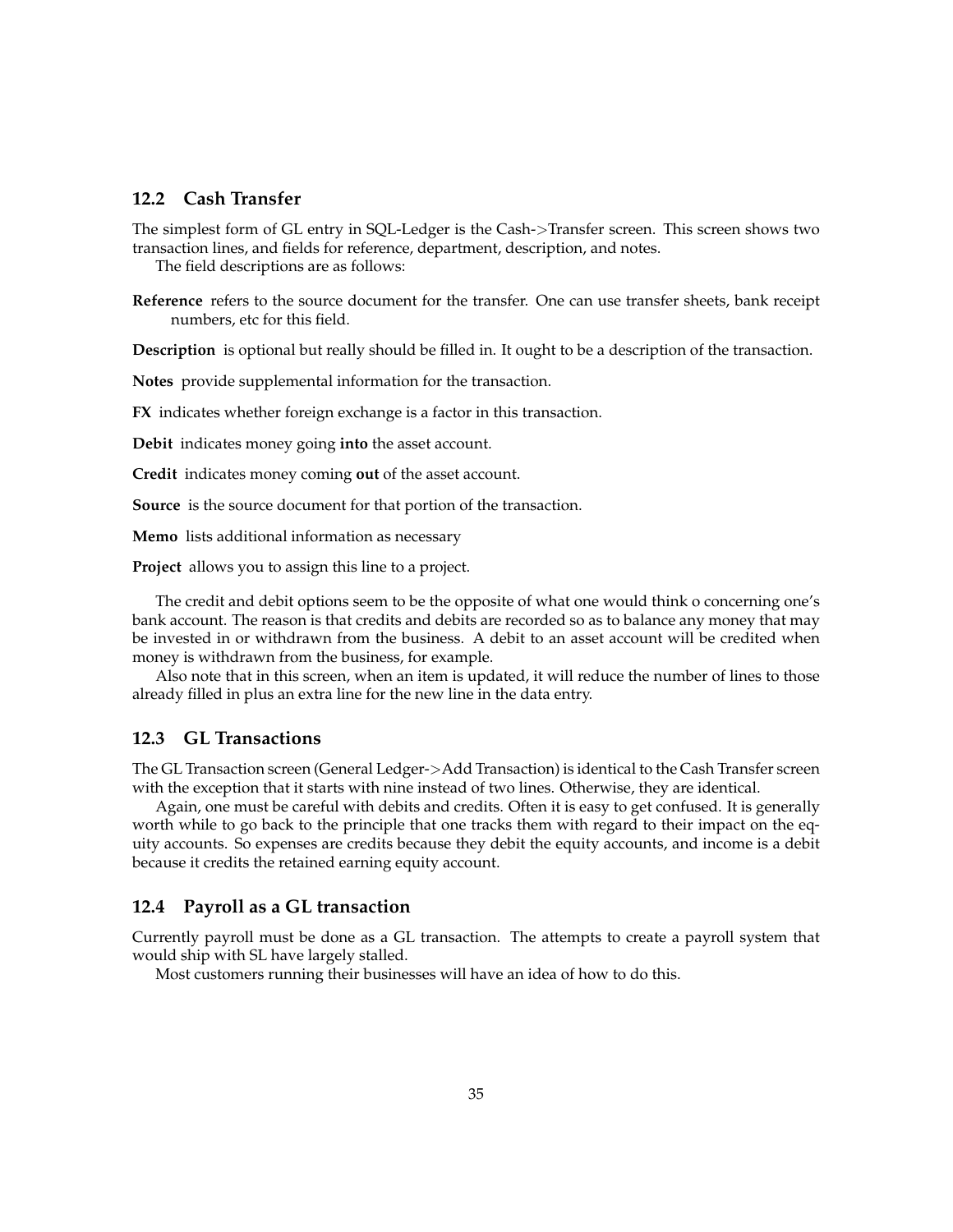<span id="page-35-2"></span>Figure 7: Payroll as a GL Transaction (Purely fictitious numbers)

| Account                   | Debit | Credit |
|---------------------------|-------|--------|
| 5101 Wages and Salaries   | 500   |        |
| 2032 Accrued Wages        |       | 450    |
| 2033 Fed. Income Tax wthd |       | 30     |
| 2034 State Inc. Tax. wthd |       | 15     |
| 2035 Social Security wthd |       | 3      |
| 2036 Medicare wthd        |       | 2      |
| 2032 Accrued Wages        | 450   |        |
| 1060 Checking Acct        |       |        |

### <span id="page-35-0"></span>**12.5 Reconciliation**

To reconcile an account (say, when one would get a checking account statement), one would go to cash/reconciliation, and check off the items that have cleared. One can then attempt to determine where any errors lie by comparing the total on the statement with the total that SL generates.

This can be done for other accounts too, such as petty cash.<sup>[2](#page-35-3)</sup>

### <span id="page-35-1"></span>**12.6 Reports**

The most flexible report in SQL-Ledger is the GL report because it has access to the entire set of financial transactions of a business. Every invoice posted, payment made or received, etc. can be located here.

The search criteria include:

**Reference** is the invoice number, or other reference number associated with the transaction.

**Source** is the field related to the source document number in a payment or other transaction.<sup>[3](#page-35-4)</sup>

**Memo** relates to the memo field on a payment

**Department** can be used to filter results by department.

**Account Type** can be used to filter results by type of account (Asset, Liability, etc.)

**Description** can be used to filter out by GL description or by customer/vendor name.

The actual format of the report looks more like what one would expect in a paper accounting system's general journal than a general ledger per se. A presentation of the data that is more like the paper general ledger is found in the Chart of Accounts report.

<span id="page-35-3"></span><sup>&</sup>lt;sup>2</sup>Petty cash denotes a drawer of cash that is used to pay small expenses. When an expense is paid, it is recorded on a slip of paper that is stored for reconciliation purposes.

<span id="page-35-4"></span><sup>&</sup>lt;sup>3</sup>Source documents are things like receipts, canceled checks, etc. that can be used to verify the existence and nature of a transaction.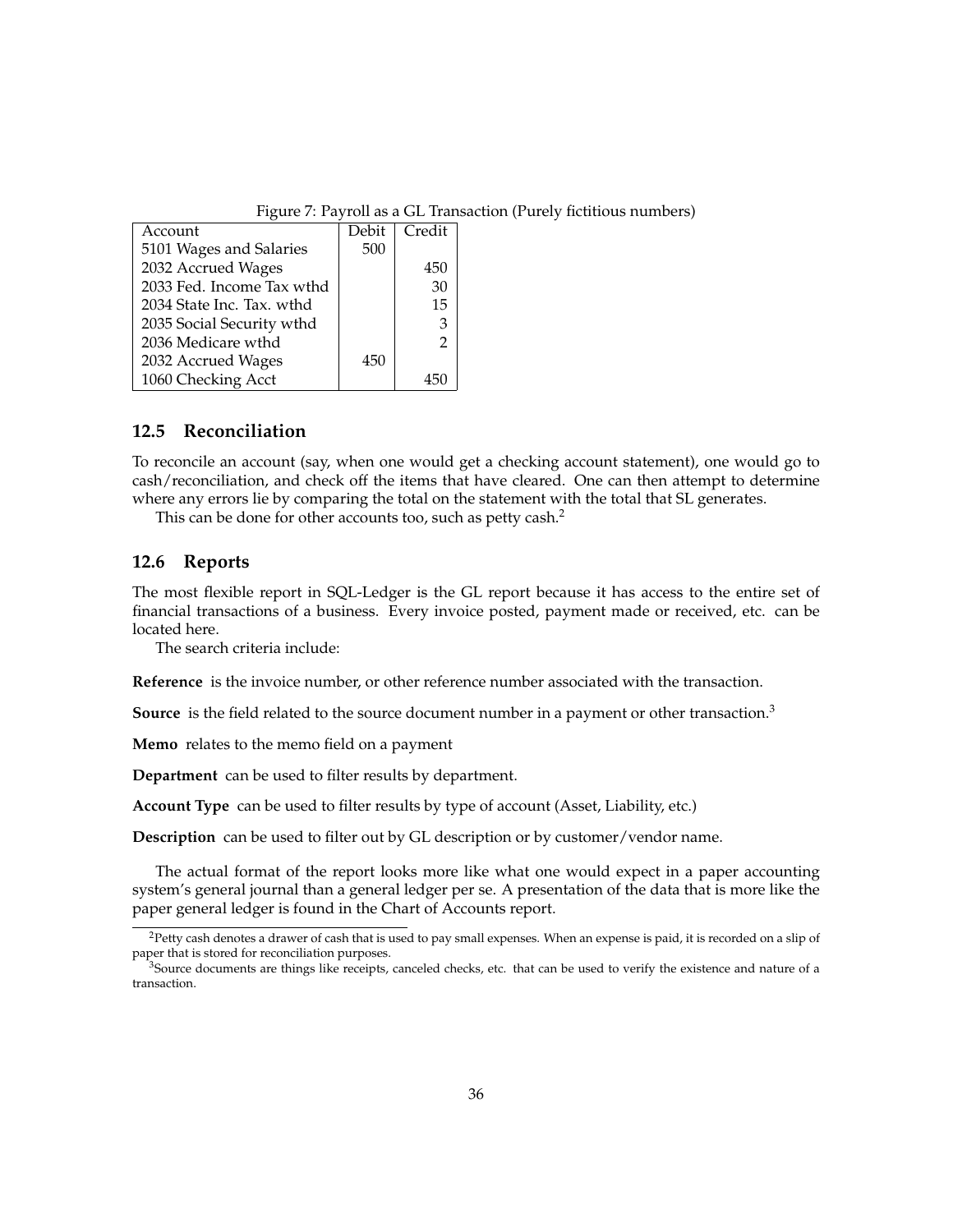#### <span id="page-36-0"></span>**12.6.1 GL as access to almost everything else**

The GL reports can be used to do all manner of things. One can determine, for example, which AP invoice or transaction was paid with a certain check number, which invoice by a specific customer was paid by a specific check number.

# <span id="page-36-1"></span>**13 Recurring Transactions**

Any transaction or invoice may be repeated a number of times in regular intervals. To schedule any GL, AR, or AP transaction or invoice, click the schedule button.

In general the reference number should be left blank as this will force SQL-Ledger to create a new invoice or transaction number for each iteration. The rest of the options are self-explanatory. Note that a blank number if iterations will result in no recurrences of the transaction.

To process the recurring transactions, click on the Recurring Transactions option on the main menu select the ones you want to process and click "Process Transactions."

# <span id="page-36-2"></span>**14 Financial Statements and Reports**

Financial statements and reports are a very important part of any accounting system. Accountants and businesspeople rely on these reports to determine the financial soundness of the business and its prospects for the next accounting period.

### <span id="page-36-3"></span>**14.1 Cash v. Accrual Basis**

Financial statements, such as the Income Statement and Balance Sheet can be prepared either on a cash or accrual basis. In cash-basis accounting, the income is deemed earned when the customer pays it, and the expenses are deemed incurred when the business pays them.

There are a number of issues with cash-basis accounting from a business point of view. The most extreme is that one can misrepresent the wellbeing of a business by paying a large expense after a deadline. Thus cash-basis accounting does not allow one to accurately pair the income with the related expense as these are recorded at different times. If one cannot accurately pair the income with the related expense, then financial statements cannot be guaranteed to tell one much of anything about the well-being of the business.

In accrual basis accounting, income is considered earned when the invoice is posted, and expenses are considered incurred at the time when the goods or services are delivered to the business. This way, one can pair the income made from the sale of a product with the expense incurred in bringing that product to sale. This pairing allows for greater confidence in business reporting.

### <span id="page-36-4"></span>**14.2 Viewing the Chart of Accounts and Transactions**

The Reports–>Chart of Accounts will provide the chart of accounts along with current totals in each account.

If you click on an account number, you will get a screen that allows you to filter out transactions in that account by various criteria. One can also include AR/AP, and Subtotal in the report.

The report format is similar to that of a paper-based general ledger,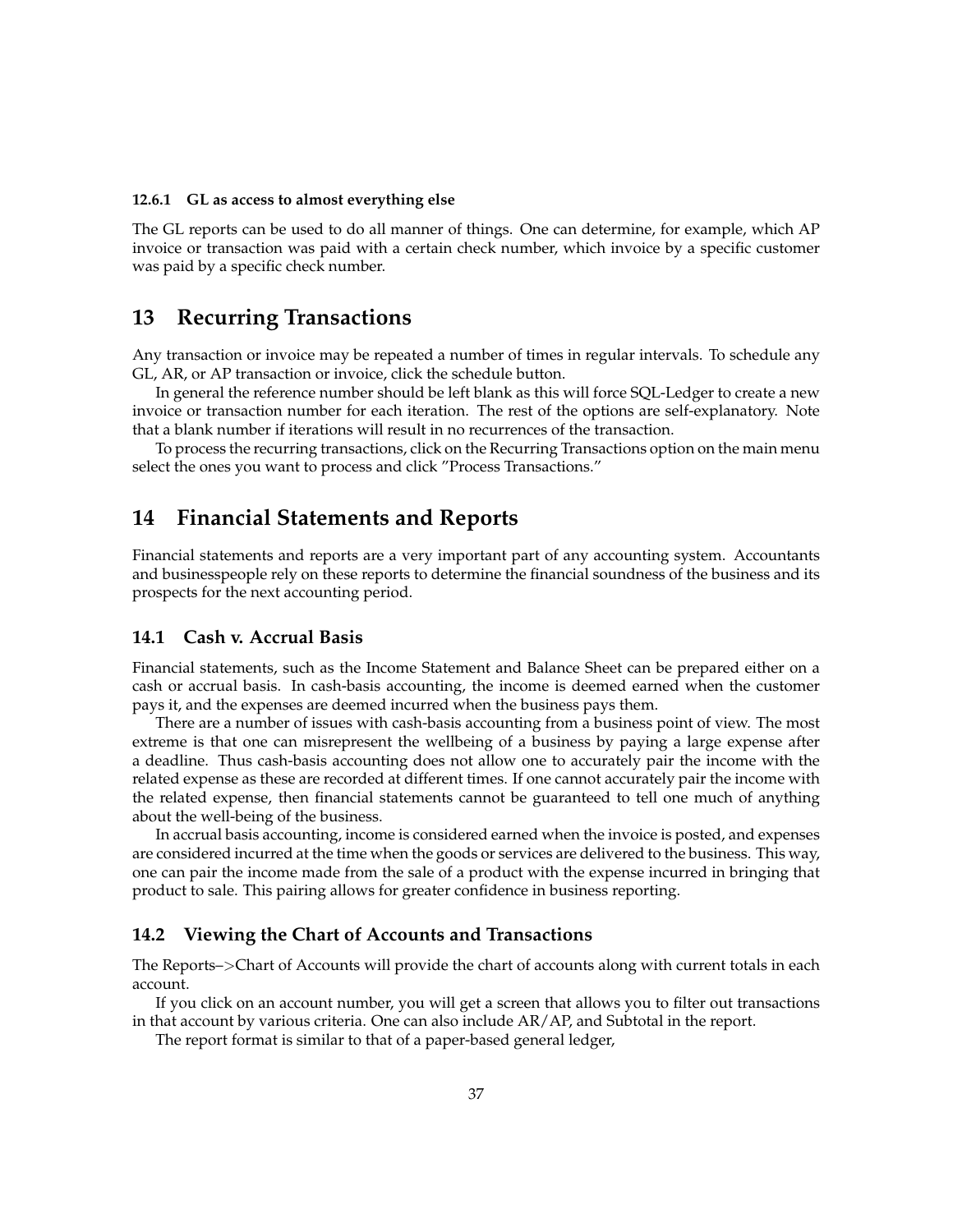## <span id="page-37-0"></span>**14.3 Trial Balance**

### <span id="page-37-1"></span>**14.3.1 The Paper-based function of a Trial Balance**

In paper-based accounting systems, the accountant at the end of the year would total up the debits and credits in every account and transfer them onto another sheet called the trial balance. The accountant would check to determine that the total debits and credits were equal and would then transfer this information onto the financial statements. It was called a trial balance because it was the main step at which the error-detection capabilities of double-entry accounting systems were used.

#### <span id="page-37-2"></span>**14.3.2 Running the Trial Balance Report**

This report is located under Reports –>Trial Balance. One can filter out items by date, accounting period, or department. One can run the report by accounts or using GIFI classifications to group accounts together.

From this report, you can click on the account number and see all transactions on the trial balance as well as whether or not they have been reconciled.

### <span id="page-37-3"></span>**14.3.3 What if the Trial Balance doesn't Balance?**

If the trial balance does not balance, get technical support immediately. This usually means that transactions were not entered properly. Some may have been out of balance, or some may have gone into non-existent accounts (believe it or not, SQL-Ledger does not check this latter issue).

### <span id="page-37-4"></span>**14.3.4 Trial Balance as a Summary of Account Activity**

The trial balance offers a glance at the total activity in every account. It can provide a useful look at financial activity at a glance for the entire business.

#### <span id="page-37-5"></span>**14.3.5 Trial Balance as a Budget Planning Tool**

By filtering out departments, one can determine what a department earned and spent during a given financial interval. This can be used in preparing budgets for the next accounting period.

### <span id="page-37-6"></span>**14.4 Income Statement**

The Income Statement is another tool that can be used to assist with budgetary planning as well as provide information on the financial health of a business.

The report is run from Reports–>Income Statement. The report preparation screen shows the following fields:

- **Department** allows you to run reports for individual departments. This is useful for budgetary purposes.
- **Project** allows you to run reports on individual projects. This can show how profitable a given project was during a given time period.

**From and To** allow you to select arbitrary from and to dates.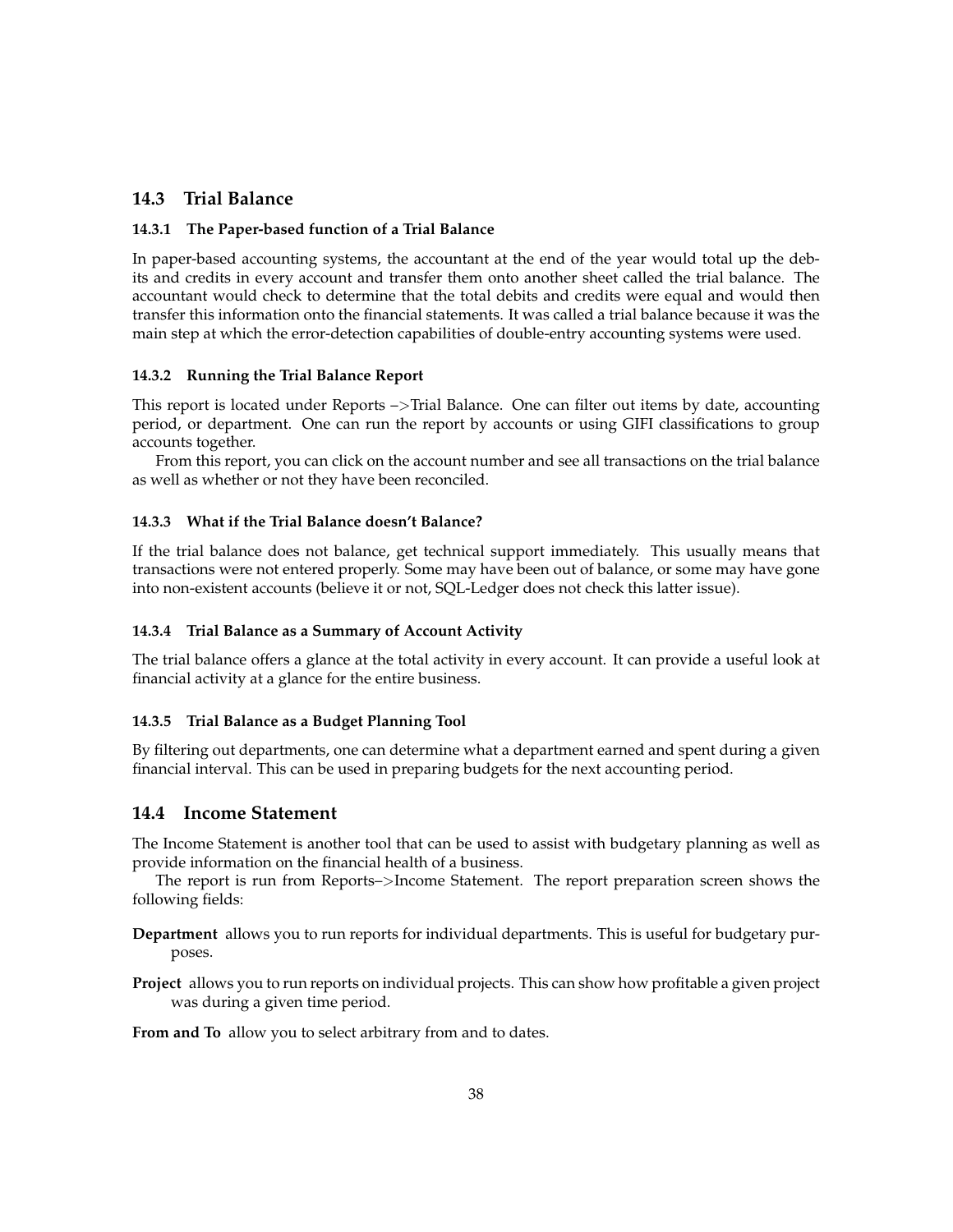**Period** allows you to specify a standard accounting period.

**Compare to fields** allow you to run a second report for comparison purposes for a separate range of dates or accounting period.

**Decimalplaces** allows you to display numbers to a given precision.

**Method** allows you to select between accrual and cash basis reports.

**Include in Report** provides various options for reporting.

**Accounts** allows you to run GIFI reports instead of the standard ones.

The report shows all income and expense accounts with activity during the period when the report is run, the balances accrued during the period, as well as the total income and expense at the bottom of each section. The total expense is subtracted from the total income to provide the net income during the period. If there is a loss, it appears in parentheses.

#### <span id="page-38-0"></span>**14.4.1 Uses of an Income Statement**

The income statement provides a basic snapshot of the overall ability of the business to make money. It is one of the basic accounting statements and is required, for example, on many SEC forms for publicly traded firms.

Additionally, businessmen use the income statement to look at overall trends in the ability of the business to make money. One can compare a given month, quarter, or year with a year prior to look for trends so that one can make adjustments in order to maximize profit.

Finally, these reports can be used to provide a look at each department's performance and their ability to work within their budget. One can compare a department or project's performance to a year prior and look for patterns that can indicate problems or opportunities that need to be addressed.

### <span id="page-38-1"></span>**14.5 Balance Sheet**

The balance sheet is the second major accounting statement supported by SQL-Ledger. The balance sheet provides a snapshot of the current financial health of the business by comparing assets, liabilities, and equity.

In essence the balance sheet is a statement of the current state of owner equity. Traditionally, it does not track changes in owner equity in the same way the Statement of Owner Equity does.

The Balance Sheet report preparation screen is much simpler than the Income Statement screen. Balance sheets don't apply to projects, but they do apply to departments. Also, unlike an income statement, a balance sheet is fixed for a specific date in time. Therefore one does not need to select a period.

The fields in creating a balance sheet are:

**Department** allows you to run separate balance sheets for each department.

**As at** specifies the date. If blank this will be the current date.

**Compare to** specifies the date to compare the balance sheet to.

**Decimalplaces** specifies the number of decimal places to use.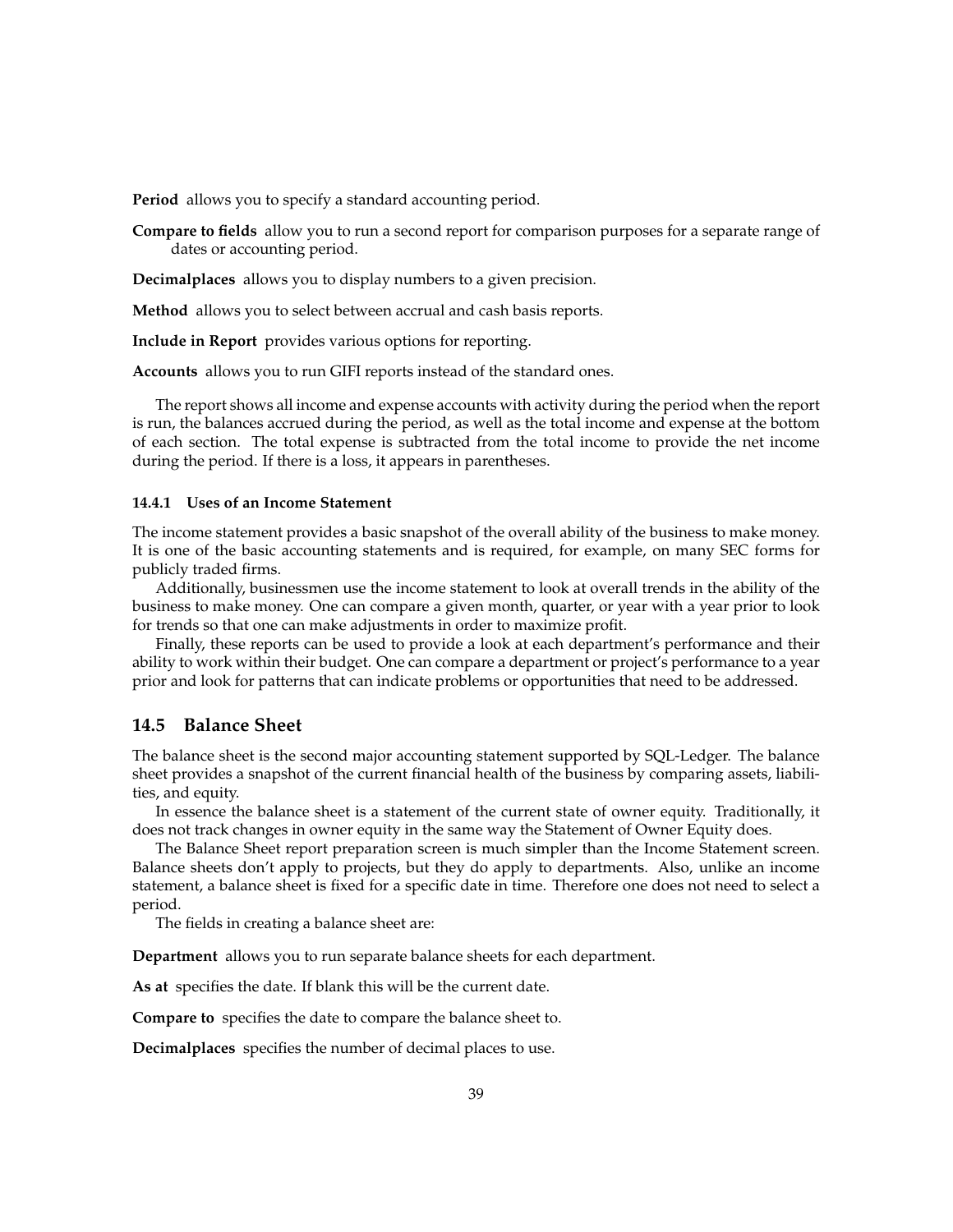**Method** selects between cash and accrual basis.

**Include in report** allows you to select supplemental information on the report.

**Accounts** allows you to select between standard and GIFI reports.

The balance sheet lists all asset, liability, and equity accounts with a balance. Each category has a total listed, and the total of the equity and liability accounts is also listed.

The total assets should be equal to the sum of the totals of the liability and equity accounts.

## <span id="page-39-0"></span>**14.6 What if the Balance Sheet doesn't balance?**

Get technical support immediately, This may indicate that out of balance transactions were entered or that transactions did not post properly.

# <span id="page-39-1"></span>**14.7 No Statement of Owner Equity?**

The Statement of Owner Equity is the one accounting statement that SQL-Ledger does not support. However, it can be simulated by running a balance sheet at the end of the time frame in question and comparing it to the beginning. One can check this against an income statement for the period in question to verify its accuracy. The statement of owner equity is not as commonly used now as it once was.

# <span id="page-39-2"></span>**15 The Template System**

SQL-Ledger allows most documents to be generated according to a template system. This allows financial statements, invoices, orders, and the like to be customized to meet the needs of most businesses. Company logos can be inserted, the format can be radically altered, one can print letters to be included with checks to vendors instead of the checks themselves, and the like. In the end, there is very little that cannot be accomplished regarding modification of these documents with the template system.

One can define different templates for different languages, so that a customer in Spain gets a different invoice than a customer in Canada.

### <span id="page-39-3"></span>**15.1 Text Templates**

The only template that uses a text-only format is the POS receipt. This example provides the simplest way to understand the template system.

```
The first two lines are:
```

```
<%company align=center width=40%>
```
<%address align=center width=40%>

The first line tells SQL-Ledger to print the company name as passed to it via a variable, centered, with a page width of 40 characters. The second line does the same thing with the address.

These variables are usually passed to the invoice using form fields (hidden or otherwise) in the submitting web page. The printing script, however, can disable some of these fields or add others via database lookups and the like.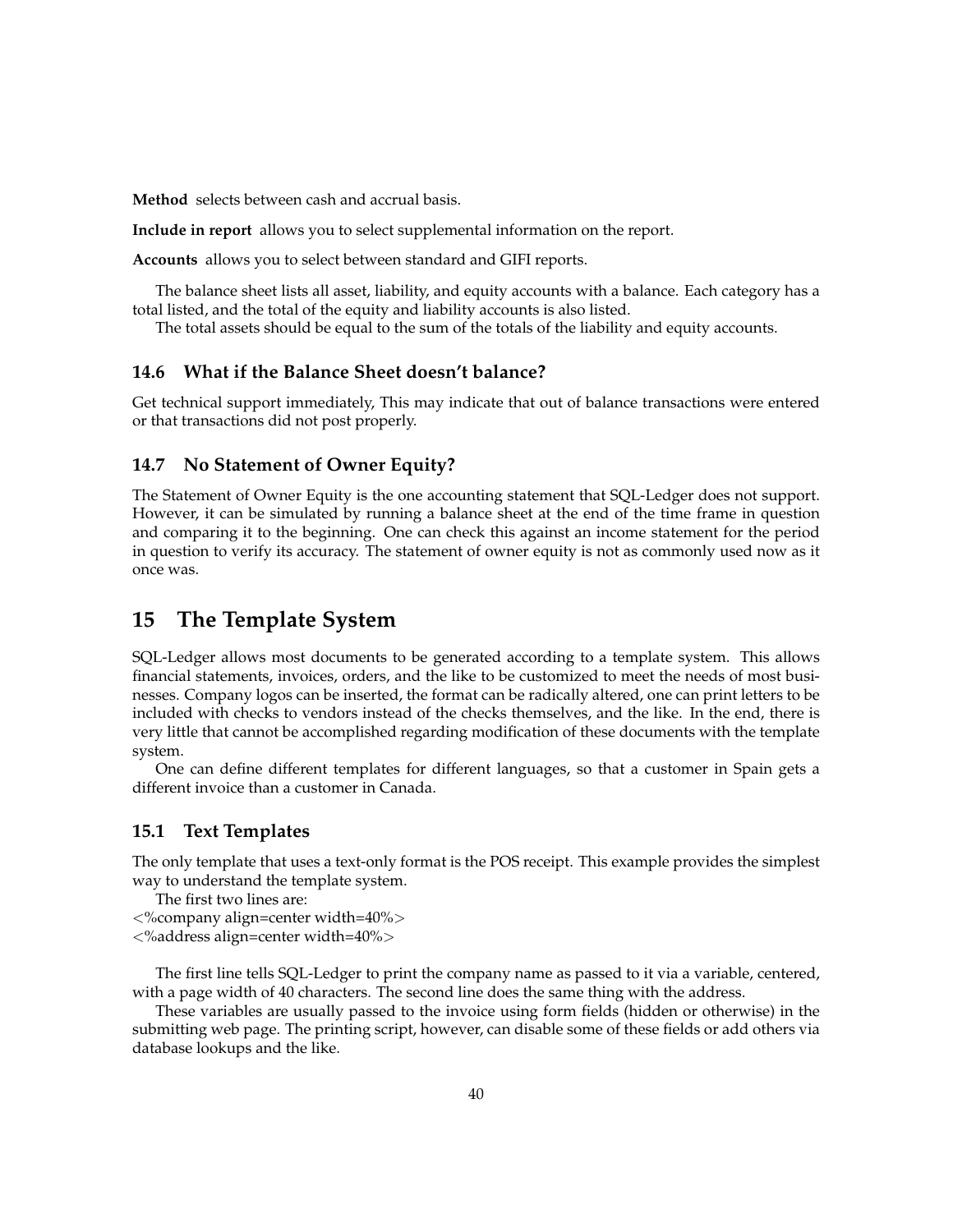In all types of templates, variable substitution occurs between  $\langle % \rangle$  and  $\langle % \rangle$ . One can optionally specify an alignment or a width but these are really only useful in text templates.

### <span id="page-40-0"></span>**15.2 HTML Templates**

The following templates exist in HTML format:

- Income Statement
- Balance Sheet
- Invoice (AR)
- AR Transaction
- AP Transaction
- Packing List
- Pick List
- Sales Order
- Work Order
- Purchase Order
- Bin List
- Statement
- Quotation
- RFQ
- Time Card

These templates can be edited by an HTML editor. However, it is generally recommended that one back up templates first. The reason is that some HTML editors will fully re-parse the HTML and save it back without what they see as invalid tags. Most editors, however, will save the variable substitution tags because similar tags are also used by Microsoft's active server pages.

Finally, some editors are known to mangle formatting, so many problems can be avoided by ensuring that one has a backup of the templates, especially if they have already been customized.

### <span id="page-40-1"></span>**15.3 LATEX Templates**

The following templates, by default, are available in  $\mathbb{F} \to \mathbb{F}$ .

- Invoice
- AR Transaction
- AP Transaction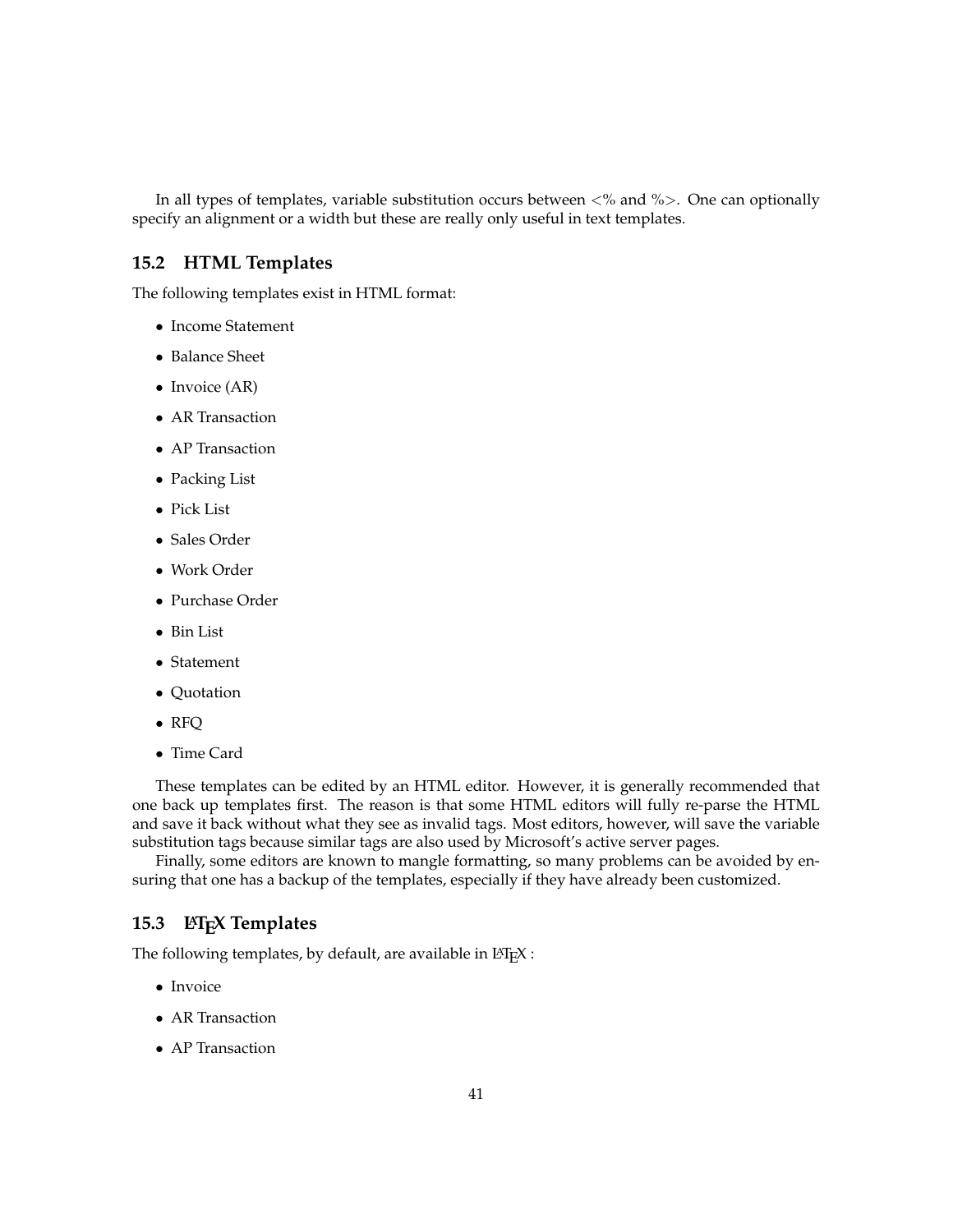- Packing List
- Pick List
- Sales Order
- Work Order
- Purchase Order
- Bin List
- Statement
- Check
- Receipt
- Quotation
- RFQ
- Time Card

 $LFT<sub>F</sub>X$  templates allow one to generate PDF and postscript documents and print directly to a postscript-enabled printer or print software (like CUPS).

 $\Delta E$ <sub>E</sub>X templates can be edited using a standard text editor (like vim or emacs), or using a synchronous LAT<sub>E</sub>X implementation such as LyX.

### <span id="page-41-0"></span>**15.3.1 What is LATEX?**

 $\Delta E$ <sub>EX</sub> (pronounced LAY-tech) is an extension on the T<sub>EX</sub> typesetting system. It largely consists of a set of macros that allow one to focus on the structure of the document while letting the T<sub>E</sub>X engine do the heavy lifting in terms of determining the optimal formatting for the page.  $\mathcal{B}T$ FX is used in a large number of academic journals (including those of the American Mathematics Association). It is available at [http://www.tug.org.](http://www.tug.org)

Like HTML, LATEX uses plain text documents to store the formatting information and then when the document is rendered, attempts to fit it onto a page. LHEX supports the concept of stylesheets, allowing one to separate content from format, and this feature is used in many higher-end applications, like journal publication.

Unlike HTML, LHFX is a complete though simple programming language that allows one to redefine internals of the system for formatting purposes.

This document is written in LAT<sub>E</sub>X.

#### <span id="page-41-1"></span>15.3.2 Using LyX to Edit L<sup>A</sup>T<sub>E</sub>X Templates

LyX is a synchronous LHEX editor that runs on Windows, UNIX/Linux, and Mac OS X. It requires an installed LHFX-2e implementation and can be obtained at [http://www.lyx.org.](http://www.lyx.org) Like the most common LAT<sub>E</sub>X implementations, it is open source.

In LATEX, the  $\%$  sign is used to begin a comment. Therefore in order to edit the documents effectively, you must convert the % signs into another character combination, such as @@@. This can be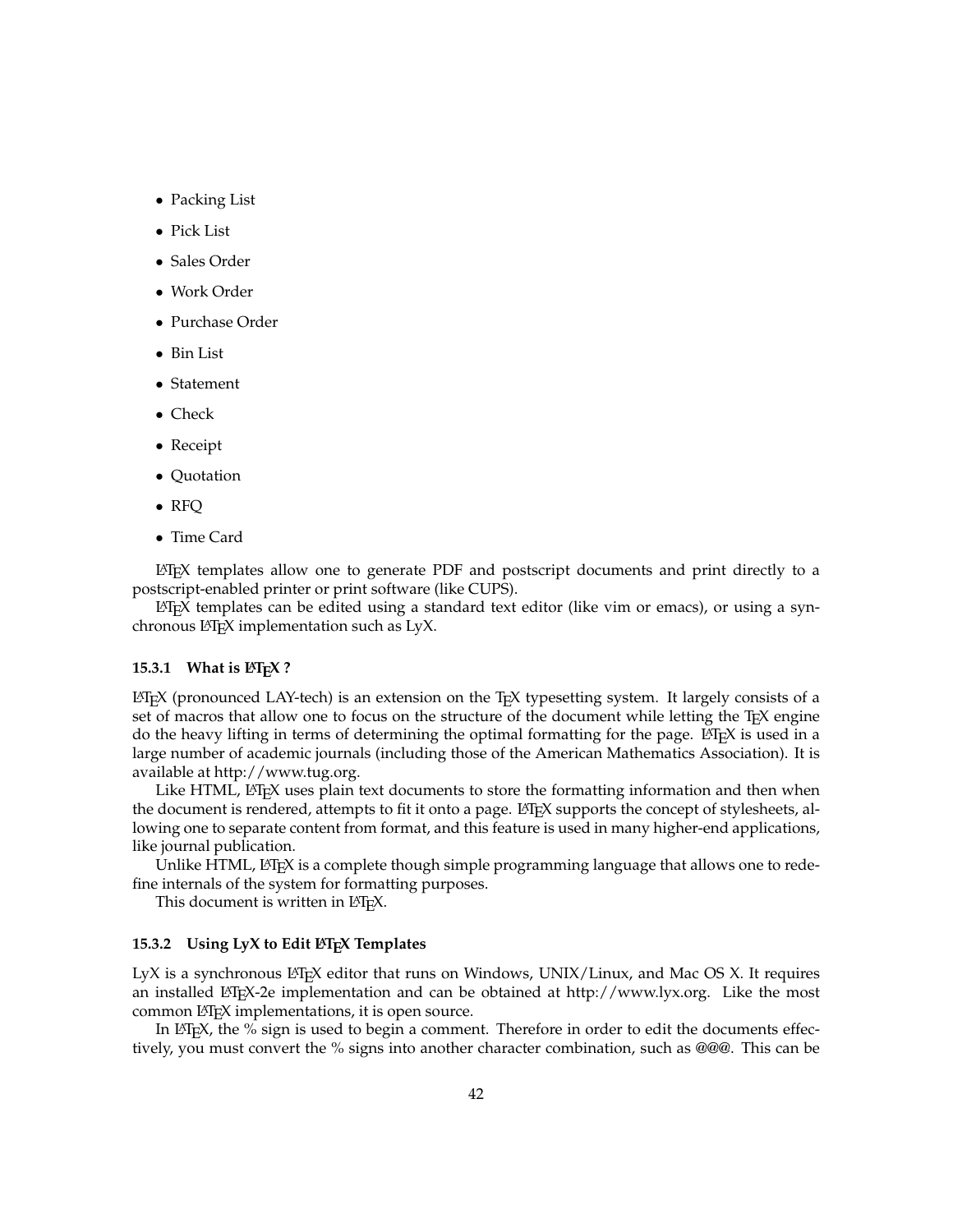done with a sed script such as: sed -e "s|%|@@@|ig" template.tex > template-edit.tex Then when you are done:

sed -e "|@@@|%|ig" template-edit.tex > template.tex

One can edit the template-edit.tex without worrying about LyX disregarding lines when it encounters a %.

# <span id="page-42-0"></span>**15.4 Customizing Logos**

LATEX requires different formats of logos depending on whether the document is going to be generated as a PDF or as postscript. Postscript requires an embedded postscript graphic, while PDF requires any type of graphic other than embedded postscript. Usually one uses a PNG's for PDF's, though  $GIF's$  could be used as well. The logo for a  $ETFX$  document resides in the users directory.

HTML documents can have logos in many different formats. PNG's are generally preferred for printing reasons. The image can be stored anywhere and merely referenced in the HTML.

Note: Always test the an invoice with an image on it to ensure that the rest of the page format is not thrown off by it.

# <span id="page-42-1"></span>**15.5 How are They Stored in the Filesystem?**

The template directory ("templates" in the root SQL-Ledger install directory) contains all the root templates used by SQL-Ledger. These follow a naming convention of COAType-templatename.ext where COAType is the type of dataset that was created when the user was created, templatename is the name of the template, and ext is either txt, html, or tex (for text, html, and LATEX respectively).

Inside this directory are one or more subdirectories where the relevant templates have been copied as default language templates for the user. Many users can use the same user directory (which bears the name of the SQL-Ledger username). Within this directory are more subdirectories for translated templates, one for each language created.

### <span id="page-42-2"></span>**15.6 Upgrade Issues**

When SQL-Ledger is upgraded, the templates are not replaced. This is designed to prevent the upgrade script from overwriting changes made during the course of customizing the templates.

Occasionally, however, the data model changes in a way which can cause the templates to stop printing certain information. When information that was showing up before an upgrade stops showing up, one can either upgrade the templates by copying the source template over the existing one, or one can edit the template to make the change.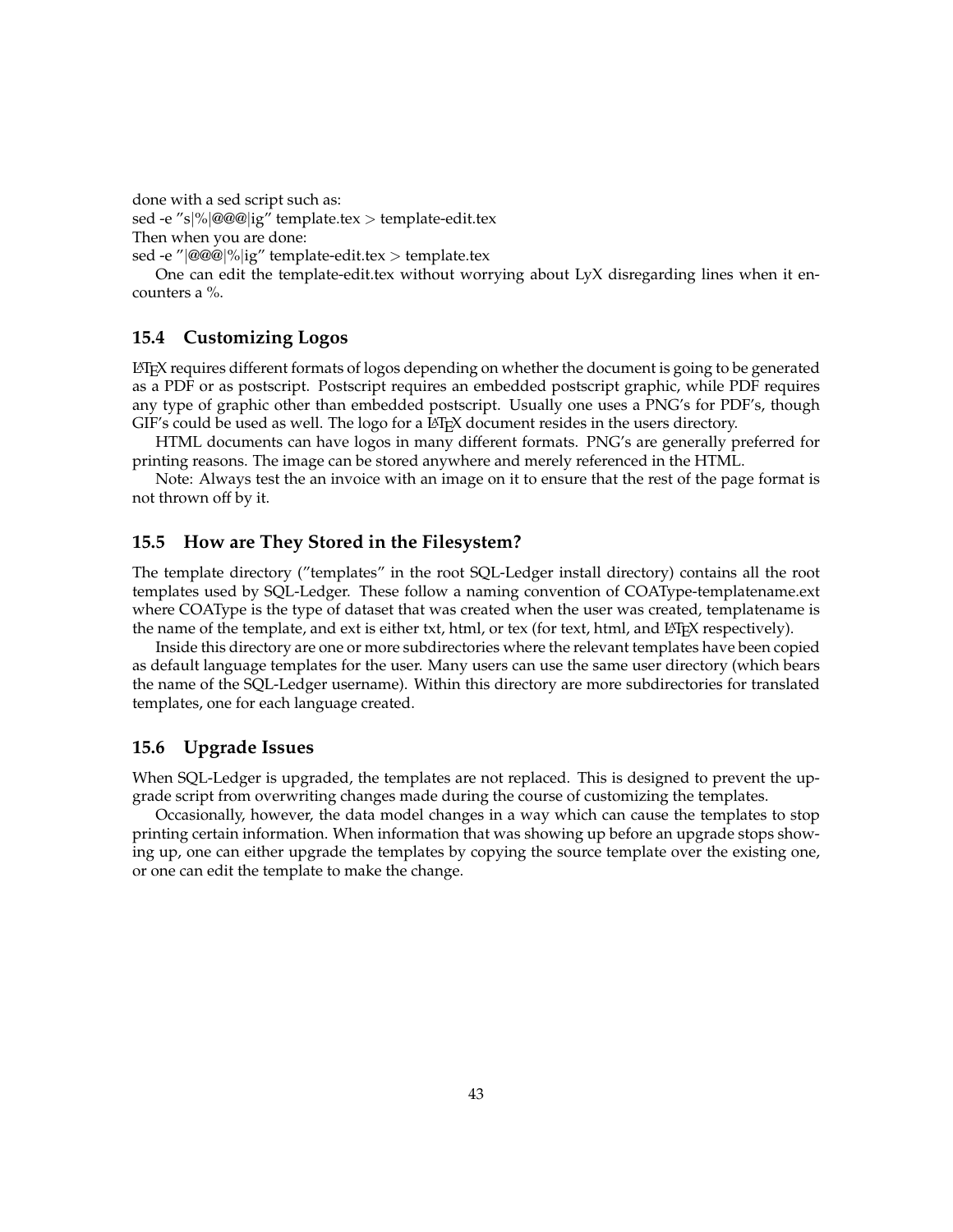# <span id="page-43-0"></span>**Part II Technical Overview**

# <span id="page-43-1"></span>**16 Basic Architecture**

SQL-Ledger is a web-based Perl program that interfaces with PostgreSQL using the relevant Perl modules. The code is well partitioned, and the main operation modules are written in an object oriented way.

# <span id="page-43-2"></span>**16.1 The Software Stack**



<span id="page-43-3"></span>Figure 8: The SQL-Ledger software stack in a Typical Implementation

SQL-Ledger runs in a Perl interpreter. I do not currently know if it is possible to run it with Perl2C or other language converters to run in other environments. However, except for high-capacity environments, Perl is a good language choice for this sort of program.

SQL-Ledger used to support DB2 and Oracle as well as PostgreSQL. However, currently some of the functionality is implemented using PostgreSQL user-defined functions. These would need to be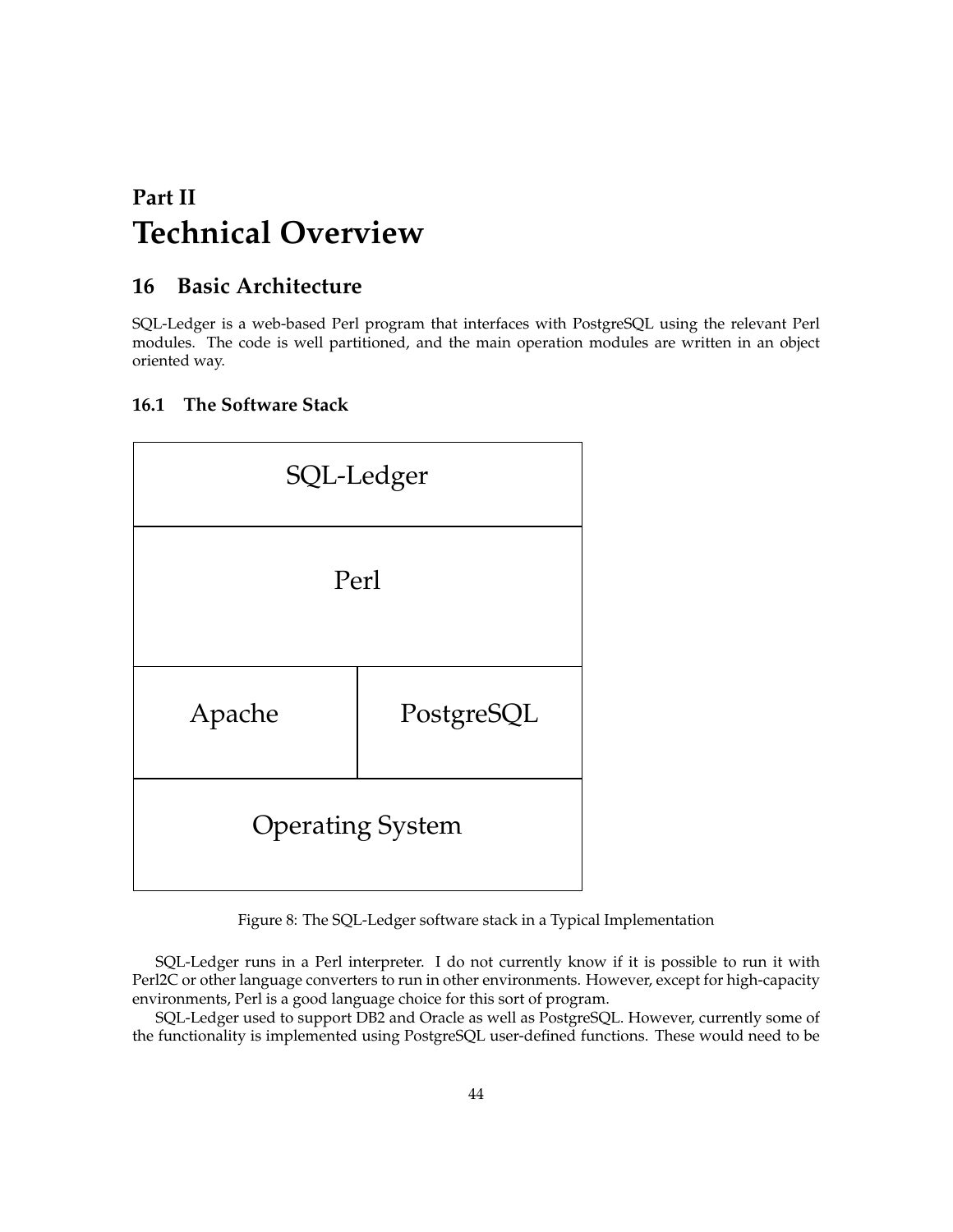ported to other database managers in order to make the software work on these. It should not be too hard, but the fact that it has not been done yet may mean that there is no real demand for running the software under other RDBMS's.

One can substitute other web servers for Apache. Normally SQL-Ledger is run as a CGI program but it may be possible to run it in the web server process (note that this may not be entirely threadsafe).

The operating system can be any that supports a web server and Perl (since PostgreSQL need not run on the same system). However, there are a few issues running SQL-Ledger on Windows (most notably in trying to get Postscript documents to print properly).

On the client side, any web-browser will work. Currently, the layout is different for Lynx (which doesn't support frames), and the layout is not really useful under eLinks (the replacement for Lynx which does support frames). Some functionality requires Javascript to work properly, though the application is usable without these features.

### <span id="page-44-0"></span>**16.2 Capacity Planning**

Some companies may ask how scalable SQL-Ledger is. In general, it is assumed that few companies are going to have a need for a high-concurrency accounting system. However, with all the features available in SQL-Ledger, the staff that may have access to some of the application may be high enough to make the question worthwhile.

This question also becomes more important when companies might look at integrating SQL-Ledger with a CRM solution, online store, or other environment. This section looks at a number of the known issues and their solutions.

### <span id="page-44-1"></span>**16.2.1 Scalability Strategies**

As SQL-Ledger is a fairly standard web-based application. However, sometimes during upgrades, the database schema changes. In these cases, it becomes impossible to use different versions of the software against the same database version safely. SQL-Ledger checks the version of the database and if the version is higher than the version of the software that is running, will refuse to run.

Therefore although one strategy might be to run several front-end web servers with SQL-Ledger, in reality this can be a bit of a problem. One solution is to take half of the front-end servers off-line while doing the initial upgrade, and then take the other offline to upgrade when these are brought back online.

The database manager is less scalable in the sense that one cannot just add more database servers and expect to carry on as normal. However, aside from the known issues listed below, there are few performance issues with it. If complex reports are necessary, these can be moved to a replica database (perhaps using Slony-I).

If this solution is insufficient for database scalability, one might be able to move staff who do not need real-time access to new entries onto a PG-Pool/Slony-I cluster where new transactions are entered on the master and other data is looked up on the replica. In certain circumstances, one can also offload a number of other queries from the master database in order to minimize the load. SQL-Ledger has very few issues in the scalability of the application.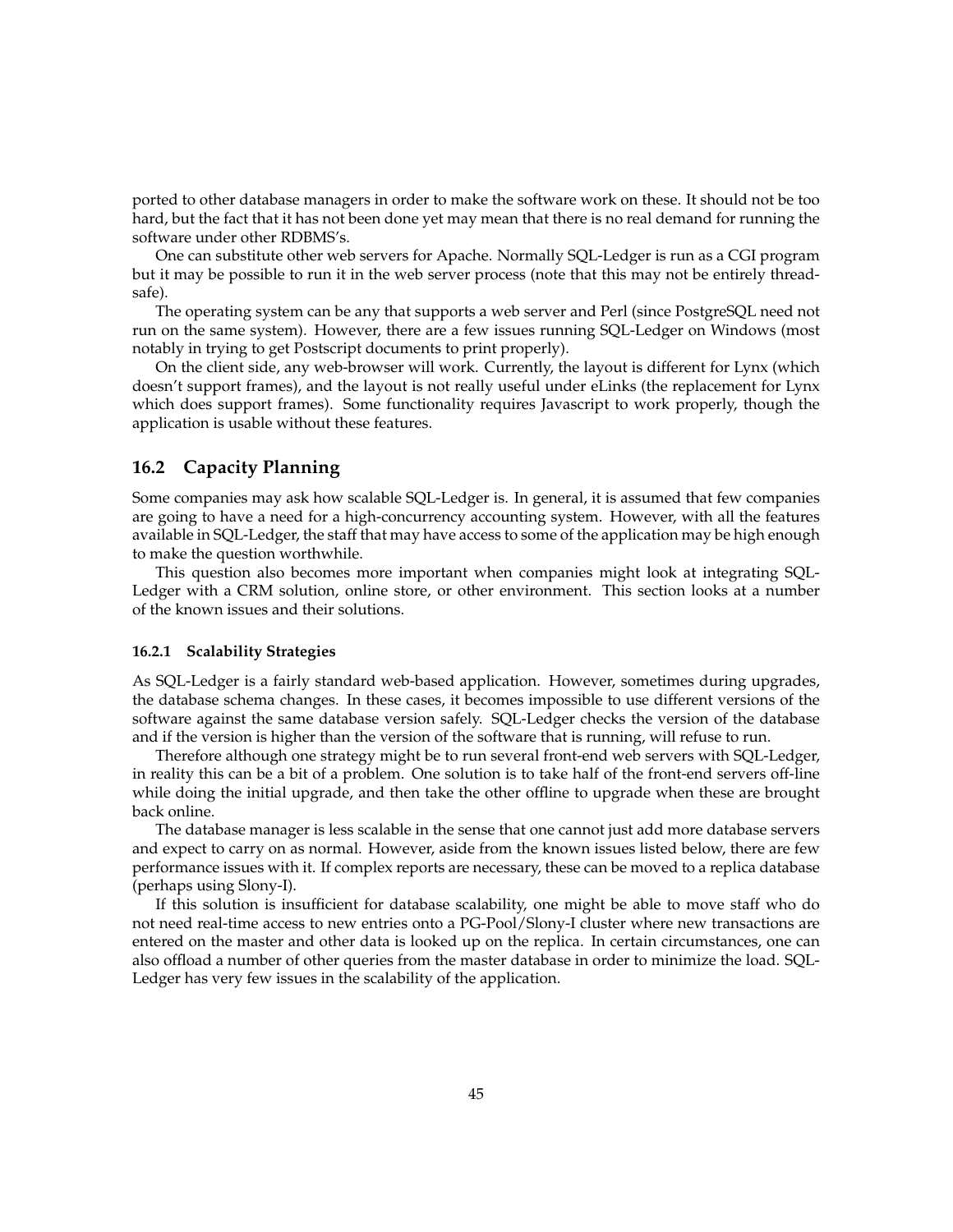#### <span id="page-45-0"></span>**16.2.2 Database Maintenance**

PostgreSQL uses a technique called Multi-version Concurrency Control (MVCC) to provide a snapshot of the database at the beginning of a statement or transaction (depending on the transaction isolation level). When a row is updated, PostgreSQL leaves the old row in the database, and inserts a new version of that row into the table. Over time, unless those old rows are removed, performance can degrade as PostgreSQL has to search through all the old versions of the row in order to determine which one ought to be the current one.

Due to the way the SQL statements are executed in SQL-Ledger, most inserts will also create a dead row.

A second problem occurs in that each transaction is given a transaction id. These id's are numbered using 32-bit integers. If the transaction id wraps around (prior to 8.1), data from transactions that appear (due to the wraparound) to be in the future suddenly becomes inaccessible. This problem was corrected in PostgreSQL 8.1, where the database will refuse to accept new transactions if the transaction ID gets too close to a wraparound. So while the problem is not as serious in 8.1, the application merely becomes inaccessible rather than displaying apparent data loss. Wraparound would occur after about a billion transactions between all databases running on that instance of PostgreSQL.

Prior to 8.1, the main way to prevent both these problems was to run a periodic vacuumdb command from cron (UNIX/Linux) or the task scheduler (Windows). In 8.1 or later, autovacuum capabilities are part of the back-end and can be configured with the database manager. See the PostgreSQL documentation for treatment of these subjects.

In general, if performance appears to be slowly degrading, one should try to run vacuumdb -z from the shell in order to attempt to reclaim space and provide the planner with accurate information about the size and composition of the tables. If this fails, then one can go to other methods of determining the bottleneck and what to do about it.

#### <span id="page-45-1"></span>**16.2.3 Known issues**

The PostgreSQL planner assumes a minimum page size of ten pages for a physically empty table. The reasoning behind this choice is that a table could grow rapidly and one could end up with bad database performance if the planner assumes a very small table.

However, if you end up with joins between a very large table with millions of rows and a physically empty table, one can end up with a very bad query plan. In this case, the planner will choose a nested loop join and run through this loop for every row in the large table. As a result, performance will suddenly drop once the large table becomes too large to effectively do index scans of the join criteria on both tables. This problem most often occurs when people have no warehouses, departments, or projects defined and are running systems with a large number of transactions (such as a point of sale environment).

Last time I saw this problem, the server would wait for thirty seconds to display a new point of sale screen while the server CPU activity would spike to 100%.

One solution is to define one warehouse, department, and project, and then run vacuumdb -z from the shell to force the planner to acknowledge these tables as single-row tables. The other option is to go into the source code and edit the database queries to omit unused tables.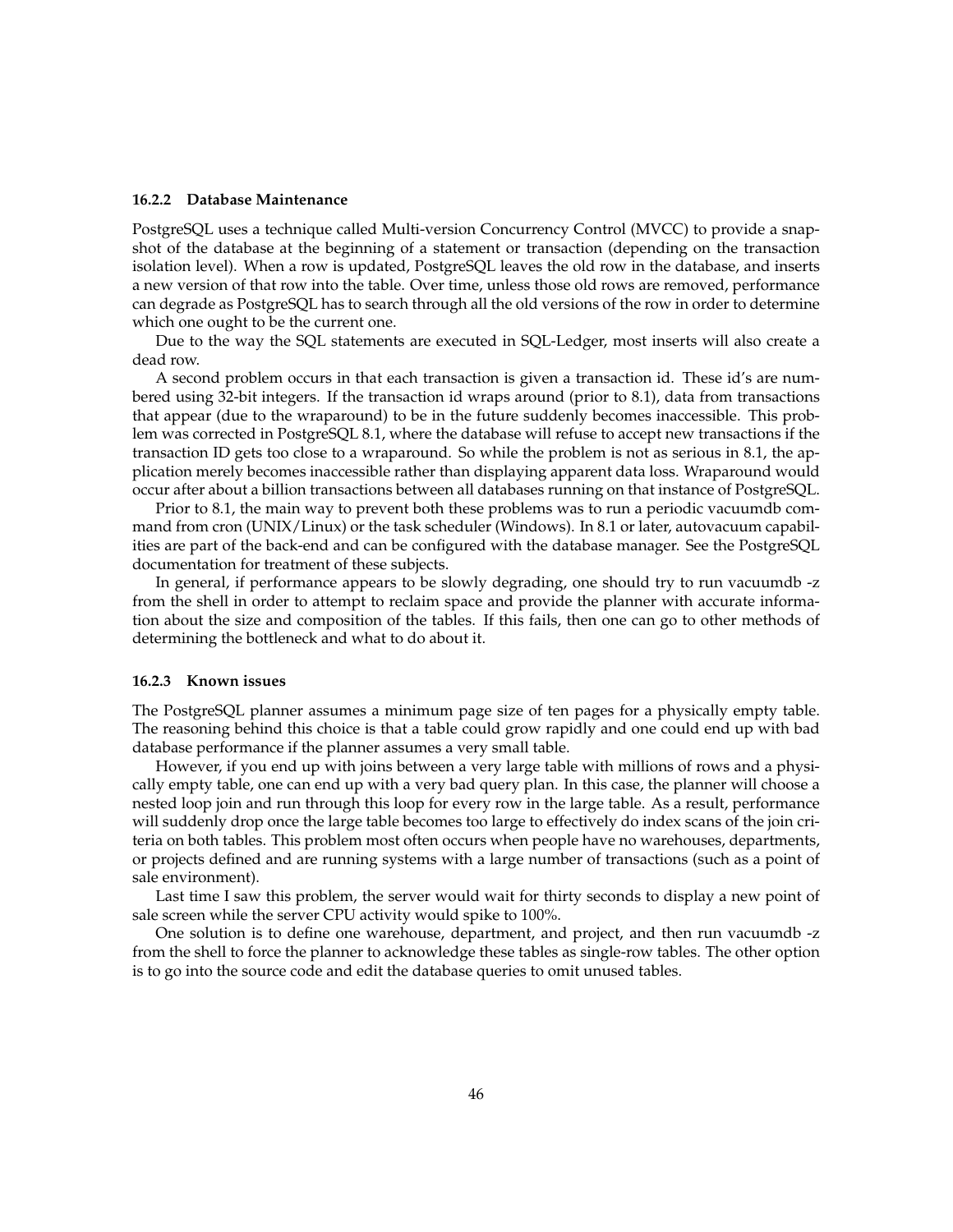# <span id="page-46-0"></span>**17 Customization Possibilities**

SQL-Ledger is designed to be customized relatively easily and rapidly. In general, the source code is well written and compartmentalized. This section covers the basic possibilities involving customization.

# <span id="page-46-1"></span>**17.1 Brief Guide to the Source Code**

SQL-Ledger is an application with over 34000 lines of code. While it is not possible to cover the entire application here, a brief overview of the source code is in order.

In the root of the install directory, one will find a setup.pl program, a number of other .pl programs, and a number of directories. The setup.pl program is used to update or install SQL-Ledger. The other .pl programs provide a basic set of services for the framework (including authentication) and then pass the work on to the data entry screen file in the bin directory.

The bin directory contains another directory for each terminal type. The main two offered are lynx and mozilla. Lynx would be used for web browsers that do not support frames and is ideal for a text-mode VGA terminal. Mozilla is the terminal type used for most other web browsers. The perl files within these directories provides the user interface of the software.

The css directory in the root install directory contains CSS documents to provide various stylesheets one can select for changing various aspects of the look and feel of the application.

The locale directory contains translation files that SQL-Ledger uses to translate between different languages. One could add translations to these files if necessary.

The SL directory is where the Perl modules reside that provide the core business logic in SQL-Ledger. These modules provide functionality such as form handling, email capabilities, and access to the database through its at least partially object oriented API.

Finally, the sql directory provides the database schemas and upgrade scripts.

### <span id="page-46-2"></span>**17.2 Data Entry Screens**

One can customize the data entry screens to optimize work flow, display additional information, etc.

### <span id="page-46-3"></span>**17.2.1 Examples**

We set up hot keys for payment lines, automatically focused the keyboard on the last partnumber field, removed separate print and post buttons to ensure that invoices were always printed and posted together, and removed the ability to print to the screen, and even the ability to scan items in when an invoice was received (using a portable data terminal) and import this data into SQL-Ledger. Finally we added the ability to reconcile the till online in a paperless manner.

For another customer, we added the ability to print AR invoices in plain text format and added templates (based on the POS sales template) to do this.

## <span id="page-46-4"></span>**17.3 Extensions**

One can add functionality to the Perl modules in the SL directory and often add missing functions easily.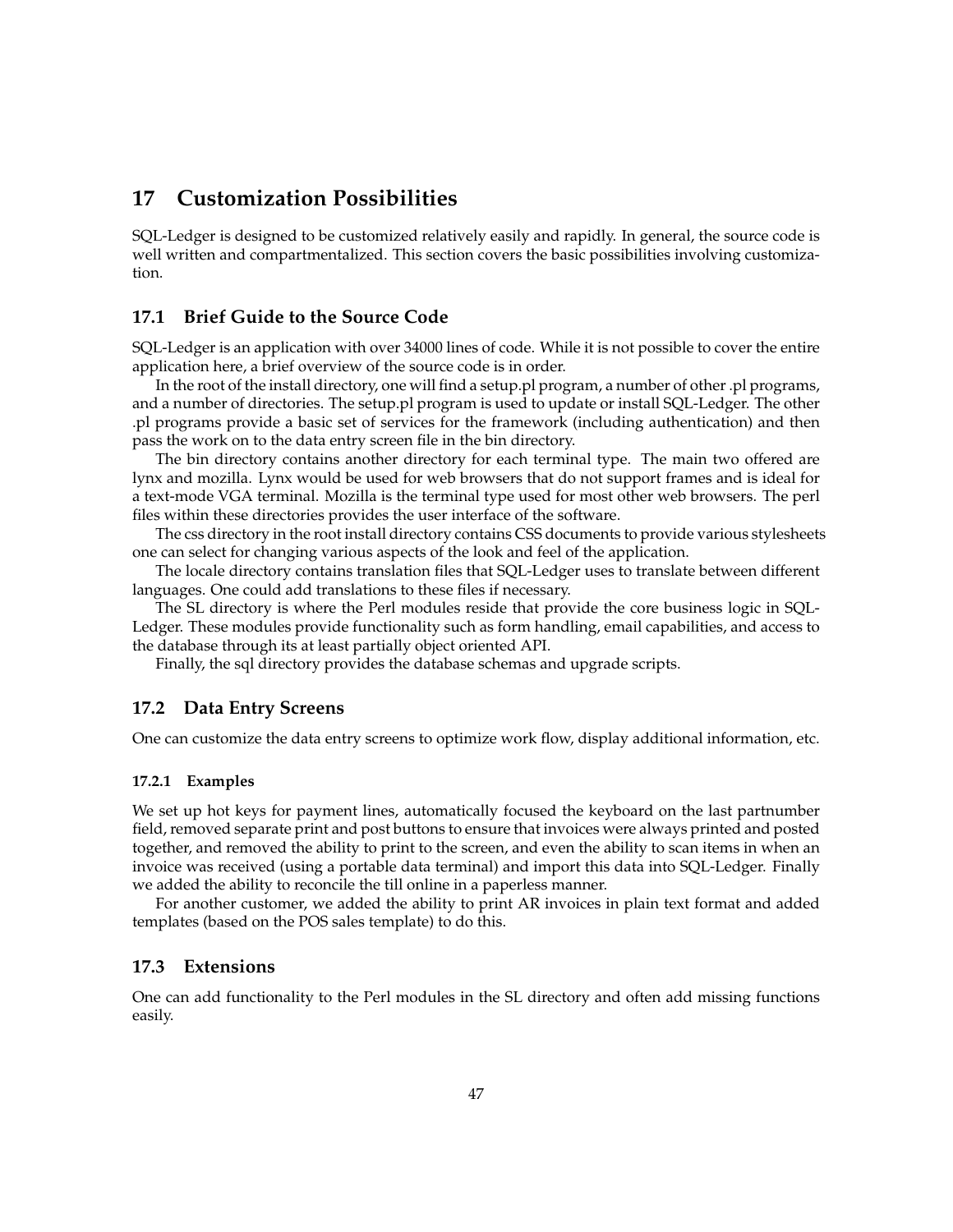### <span id="page-47-0"></span>**17.3.1 Examples**

For one customer, we added a module to take data from a portable data terminal collected when inventory items were taken and use that to add shrinkage and loss adjustments. We also extended the parts model to add a check id flag (for alcohol sales) and added this flag to the user interface.

For another customer, we added a complex invoice/packing slip tracking system that allowed one to track all the printed documents associated with an order or invoice.

# <span id="page-47-1"></span>**17.4 Templates**

As noted before templates can be modified or extended, though sometimes this involves extending the user interface scripts. Most templates are easy enough to modify.

### <span id="page-47-2"></span>**17.4.1 Examples**

For one customer we added text-only invoices for AR and AP transactions/Invoices and an ability to use Javascript in them to automatically print them on load.

### <span id="page-47-3"></span>**17.5 Reports**

The fact that all the data is available within the database manager is a huge advantage of SQL-Ledger over Quickbooks and the like. The rapid development of reports allows for one to easily develop reports of any sort within SQL-Ledger.

### <span id="page-47-4"></span>**17.5.1 Examples**

For one customer, we developed a report of parts sold and received during arbitrary time frames. The report allows one to go back and look up the invoices involved.

# <span id="page-47-5"></span>**18 Integration Possibilities**

An open database system and programming API allows for many types of integration. There are some challenges, but in the end, one can integrate a large number of tools.

### <span id="page-47-6"></span>**18.1 Reporting Tools**

Any reporting tool which can access the PostgreSQL database can be used with SQL-Ledger for custom reporting. These can include programs like Microsoft Access and Excel (using the ODBC drivers), PgAccess (A PostgreSQL front-end written in TCL/Tk with a similar feel to Access), Rekall, Crystal Reports, OpenOffice and more.

### <span id="page-47-7"></span>**18.1.1 Examples**

We have created spreadsheets of the summaries of activity by day and used the ODBC driver to import these into Excel. Excel can also read HTML tables, so one can use PostgreSQL to create an HTML table of the result and save it with a .xls extension so that Windows opens it with Excel. These could then be served via the same web server that serves SQL-Ledger.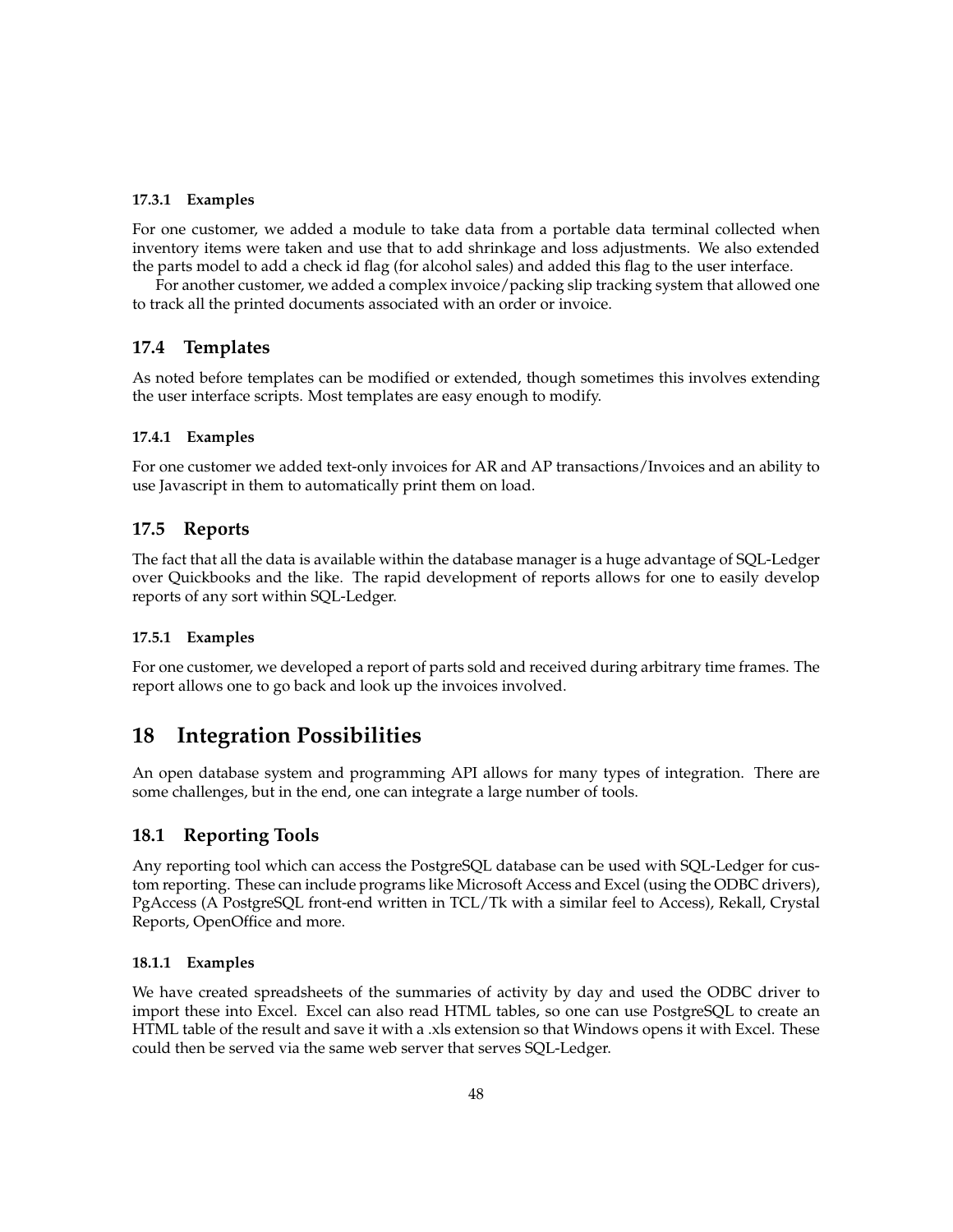### <span id="page-48-0"></span>**18.2 Line of Business Tools on PostgreSQL**

Various line of business tools have been written using PostgreSQL in large part due to the fact that it is far more mature than MySQL in areas relating to data integrity enforcement, transactional processing, and the like. These tools can be integrated with SQL-Ledger in various ways. One could integrate this program with the HERMES CRM framework, for example.

#### <span id="page-48-1"></span>**18.2.1 Known Issues**

SQL-Ledger uses a single 'id' sequence across many tables. At the same time it is expected that these tables do not have identical id values in their records as they are used as a sort of pseudo-foreign key by the acc trans table which stores the financial transaction information.

If the integration solution does not keep this in mind, it is possible to create a situation where the account transactions are ambiguously associated with a number of different types of financial transactions. This would lead to a large number of problems.

#### <span id="page-48-2"></span>**18.2.2 Strategies**

In general, it is advisable to run all such programs that benefit from integration in the same database but under different schemas. This allows PostgreSQL to become the main method of synchronizing the data in real time. However, sometimes this can require dumping the database recreating the tables etc. in a different schema and importing the data back into SQL-Ledger.

One possibility for this sort of integration is to use database triggers to replicate the data between the applications in real-time. This can avoid the main issue of duplicate id's. One issue that can occur however relates to updates. If one updates a customer record in HERMES, for example, how do we know which record to update in SQL-Ledger? There are solutions to this problem but they do require some forethought.

A second possibility is to use views to allow one application to present the data from the other as its own. This can be cleaner regarding update issues, but it can also pose issues regarding duplicate id fields.

#### <span id="page-48-3"></span>**18.2.3 Examples**

Others have integrated L'ane POS and SQL-Ledger in order to make it work better with touch screen devices. Still others have successfully integrated SQL-Ledger and Interchange. In both cases, I believe that triggers were used to perform the actual integration.

### <span id="page-48-4"></span>**18.3 Line of Business Tools on other RDBMS's**

Often there are requests to integrate SQL-Ledger with applications like SugarCRM, OSCommerce, and other applications running on MySQL or other database managers. This is a far more complex field and it requires a great deal more effort than integrating applications within the same database.

#### <span id="page-48-5"></span>**18.3.1 Strategies**

Ordinarily real-time integration is not always possible. MySQL does not support the SQL extension SQL/MED (Management of External Data) so it is not possible to replicate the data in real-time.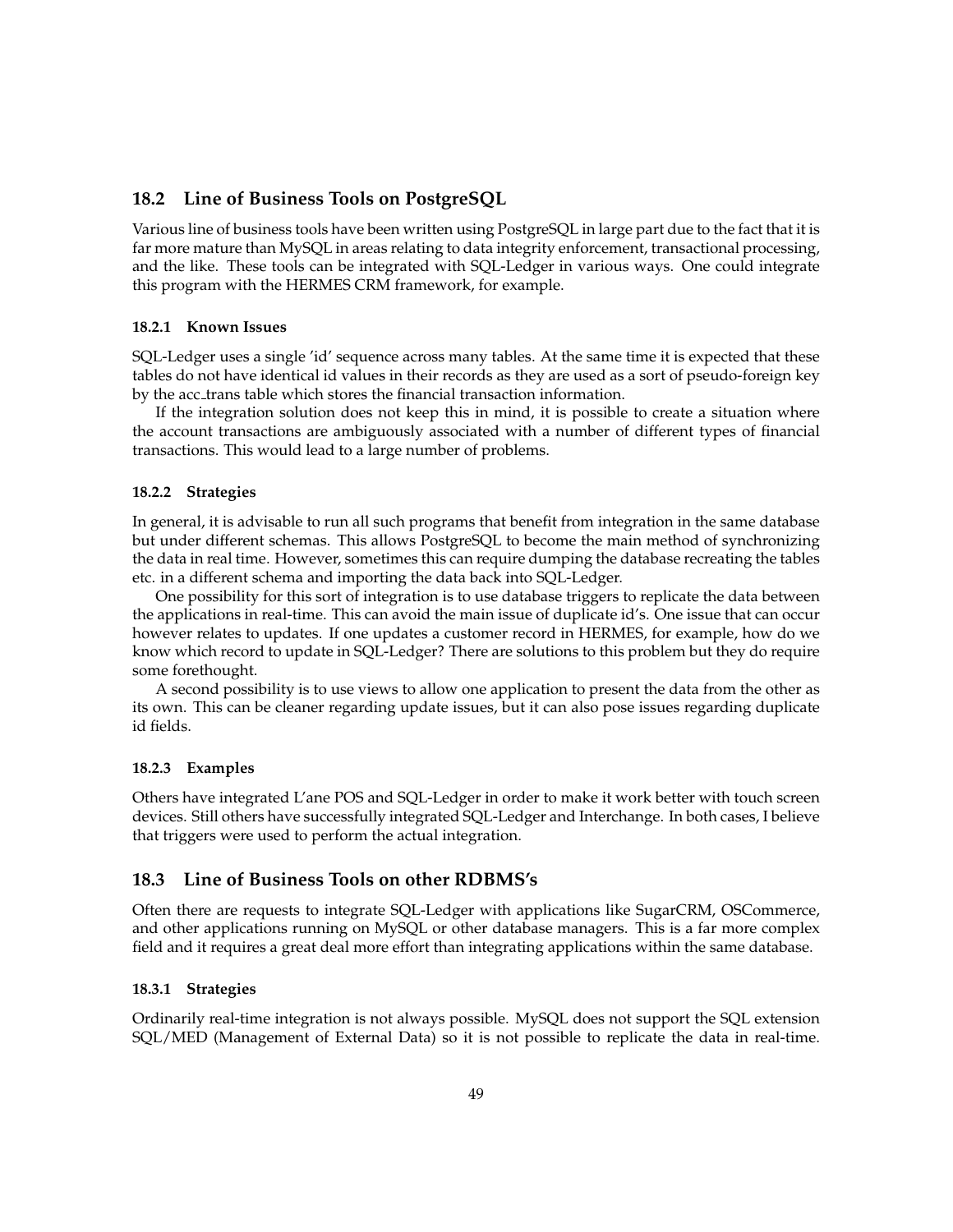Therefore one generally resorts to integrating the system using time-based updates. Replication may be somewhat error-prone unless the database manager supports triggers (first added to MySQL in 5.0) or other mechanisms to ensure that all changed records can be detected and replicated. In general, it is usually advisable to add two fields to the record– one that shows the insert time and one that shows the last update.

Additionally, I would suggest adding additional information to the SQL-Ledger tables so that you can track the source record from the other application in the case of an update.

In general, one must write replication scripts that dump the information from one and add it to the other. This must go both ways.

### <span id="page-49-0"></span>**18.3.2 Integration Products and Open Source Projects**

While many people write Perl scripts to accomplish the replication, an open source project exists called DBI-Link. This package requires PL/Perl to be installed in PostgreSQL, and it allows PostgreSQL to present any data accessible via Perl's DBI framework as PostgreSQL tables. DBI-Link can be used to allow PostgreSQL to pull the data from MySQL or other database managers.

DBI-Link can simplify the replication process by reducing the operation to a set of SQL queries.

# <span id="page-49-1"></span>**19 Customization Guide**

This section is meant to provide a programmer with an understanding of the technologies enough information to get up to speed quickly and minimize the time spent familiarizing themselves with the software. Topics in this section are listed in order of complexity. As it appeals to a narrower audience than previous discussions of this topic, it is listed separately.

## <span id="page-49-2"></span>**19.1 General Information**

The main framework scripts (the ar.pl, ap.pl, etc. scripts found in the root of the installation directory) handle such basic features as instantiating the form object, ensuring that the user is logged in, and the like. They then pass the execution off to the user interface script (usually in the bin/mozilla directory).

SQL-Ledger in many ways may look sort of object oriented in its design, but in reality, it is far more data-driven than object oriented. The Form object is used largely as a global symbol table and also as a collection of fundamental routines for things like database access. It also breaks down the query string into sets of variables which are stored in its attribute hash table.

In essence one can and often will store all sorts of data structures in the primary Form object. These can include almost anything. It is not uncommon to see lists of hashes stored as attributes to a Form object.

### <span id="page-49-3"></span>**19.2 Customizing Templates**

Templates are used to generate printed checks, invoices, receipts, and more in SQL-Ledger. Often the format of these items does not fit a specific set of requirements and needs to be changed. This document will not include LaTeX or HTML instruction, but will include a general introduction to editing templates. Also, this is not intended to function as a complete reference.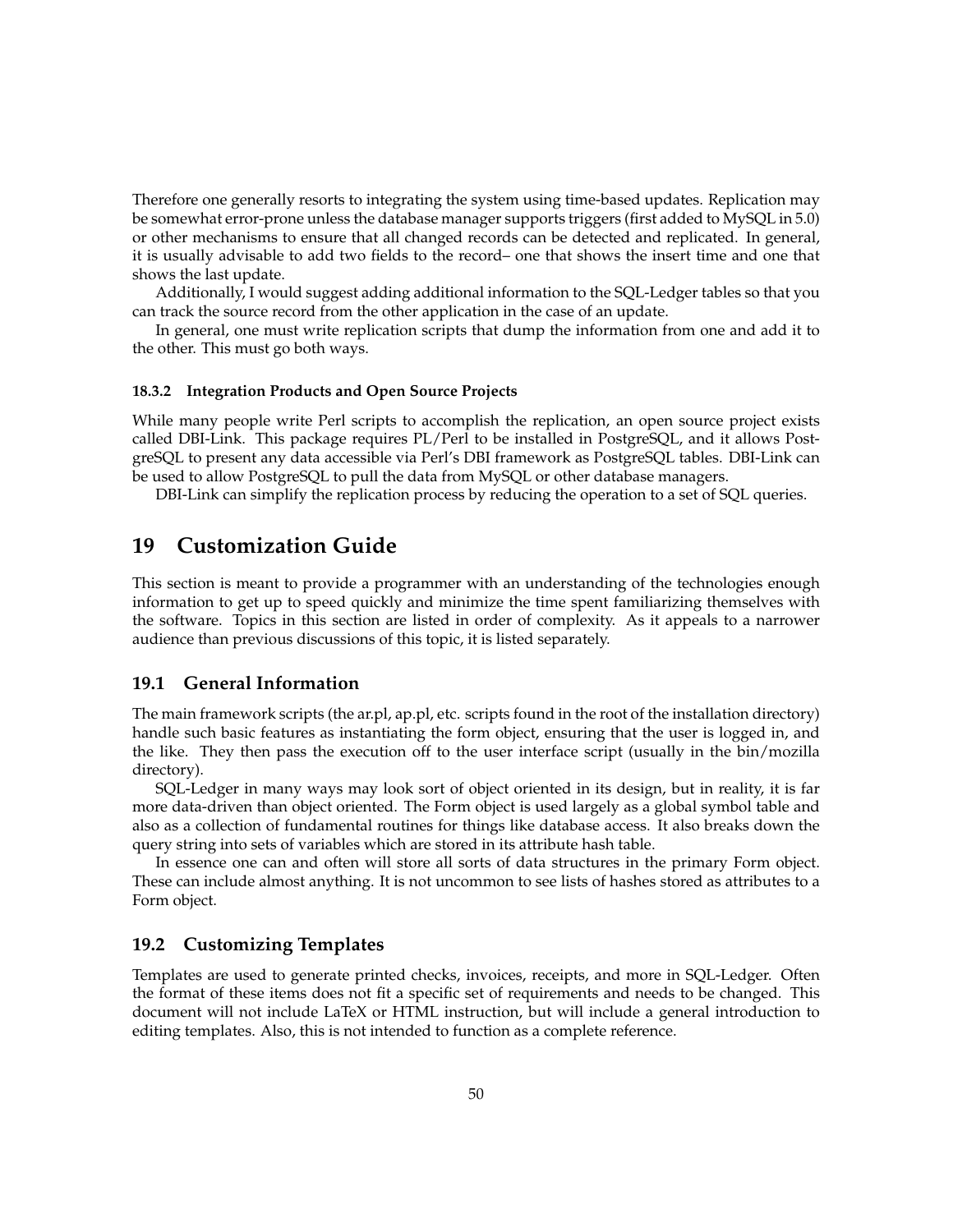Template instructions are contained in tags  $\lt$ % and % $>$ . The actual parsing is done by the parse template function in SL/Form.pm.

### <span id="page-50-0"></span>**19.2.1 Page Breaks in LATEX**

The first tag one will see with LATEX templates is  $\langle % \rangle$  and  $\langle$  num2 num3%  $\rangle$ 

- num1 represents characters per line
- num2 represents lines on first page
- num3 represents lines on second page.

The pagebreak block is terminated by  $\langle$ %end pagebreak%>Any text within the pagebreak block is ignored by the template.

### <span id="page-50-1"></span>**19.2.2 Conditionals**

- $\bullet$  <%if not varname%>tells the parser to ignore include the next block only if varname was posted by the submitting form (or set via the form hash elsewhere in the scripts). The block ends with  $\langle$ % end varname% $>$
- <%if varname%>tells the parser to ignore the block if varname was not posted in the submitting form (or set via the form hash elsewhere in the scripts). The block ends with <%end varname%>
- Lines conditionals are otherwise ignored by the parser.
- Conditionals cannot be nested, but IF's can be nested inside loops as of 2.6.4

#### <span id="page-50-2"></span>**19.2.3 Loops**

<%foreach varname%>is used to iterate through a list of vars set by the user interface system (usually one of the files under bin/mozilla (or otherwise). The block is repeated for each varname in a list. Block ends with  $\langle$ % end varname% $>$ 

### <span id="page-50-3"></span>**19.2.4 File Inclusion**

- Files may be included with the syntax <%include template\_name%>where templatename is the name of the template within the current template directory (usually templates/\$username/)
- Cannot be used with conditionals
- Filenames cannot use slashes (/) or .. due to directory transversal considerations.
- Files can force other files to be included, but the same file cannot be included more than once.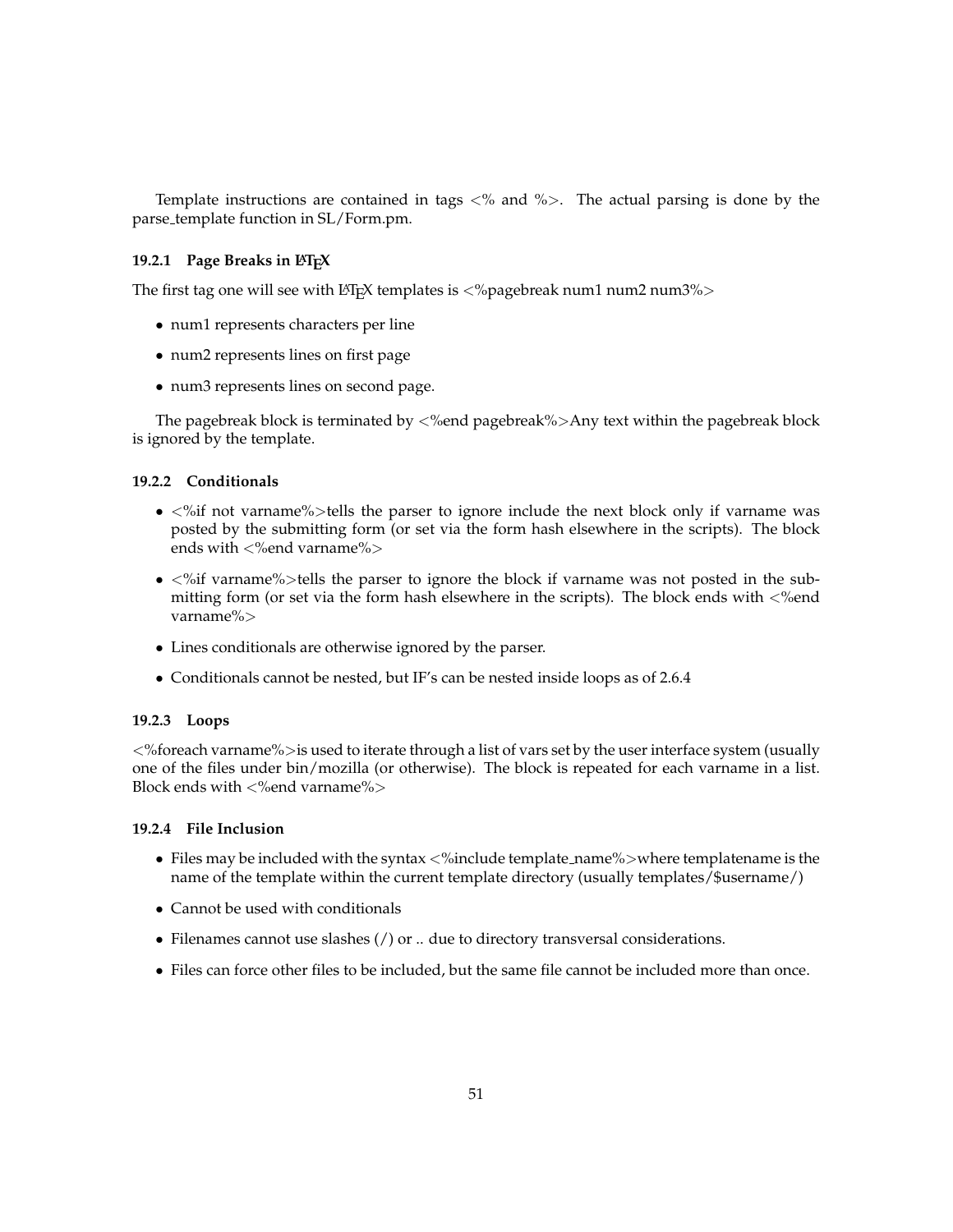### <span id="page-51-0"></span>19.2.5 Cross-referencing and multiple passes of LATEX

In LATEX cross-references require two passes with latex to resolve. This is because the type is set page by page and the program really doesn't know on which page a given reference will fall. This becomes an even larger issue where floats are concerned as they can move between pages for formatting reasons.

In rare cases, cross-references may point at incorrect pages even with two passes (if the inclusion of the cross-reference data moves the object to another page). In this case you will need to use three passes of LATEX in order to have accurate references.

SQL-Ledger as of the time of this writing  $(2.6.8)$  only makes one pass at the LATEX file. To force it to make more than one pass, open Form.pm with your favorite text editor. Look for the line:

system("latex –interaction=nonstopmode  $\{m\} > \$  enfile  $\} > \$ self- $>$ { tmpfile } .err");

Duplicate this line for two passes, or add two copies if you need three passes.

#### <span id="page-51-1"></span>**19.2.6 Variable Substitution**

The following format is used for variable substitution:

- $\langle % \rangle$  <% varname options% > Options are one or more (white space separated) of:
	- **–** align=left/right/center
	- **–** width=chars where chars is the width in characters before wrapping
	- **–** offset=chars where chars is the number of spaces to (depending on alignment).

### <span id="page-51-2"></span>**19.3 Customizing Forms**

Data entry forms and other user interface pieces are in the bin directory. In SQL-Ledger 2.4 and below, most files were symlinked to the equivalent file in the bin/mozilla directory. In 2.6 and later, symlinks are not generally used.

Each module is identified with a two letter combination: ar, ap, cp, etc. These combinations are generally explained in the comment headers on each file.

Execution in these files begins with the function designated by the form- $\chi$ {action} variable. This variable is usually derived from configuration parameters in the menu.ini or the name of the button that was clicked on to submit the previous page. Due to localization requirements, the following process is used to determine the appropriate action taken:

The \$locale->getsub routine is called. This routine checks the locale package to determine if the value needs to be translated back into an appropriate SL function. If not, the variable is lower-cased, and all spaces are converted into underscores.

In general there is no substitute for reading the code to understand how this can be customized and how one might go about doing this.

### <span id="page-51-3"></span>**19.4 Customizing Modules**

The Perl Modules (.pm files) in the SL directory contain the main business logic of the application including all database access. Most of these modules are fairly easy to follow, and there is an effort to document all API's at the wiki [\(http://www.metatrontech.com/sql-ledger-wiki?APIReference\)](http://www.metatrontech.com/sql-ledger-wiki?APIReference).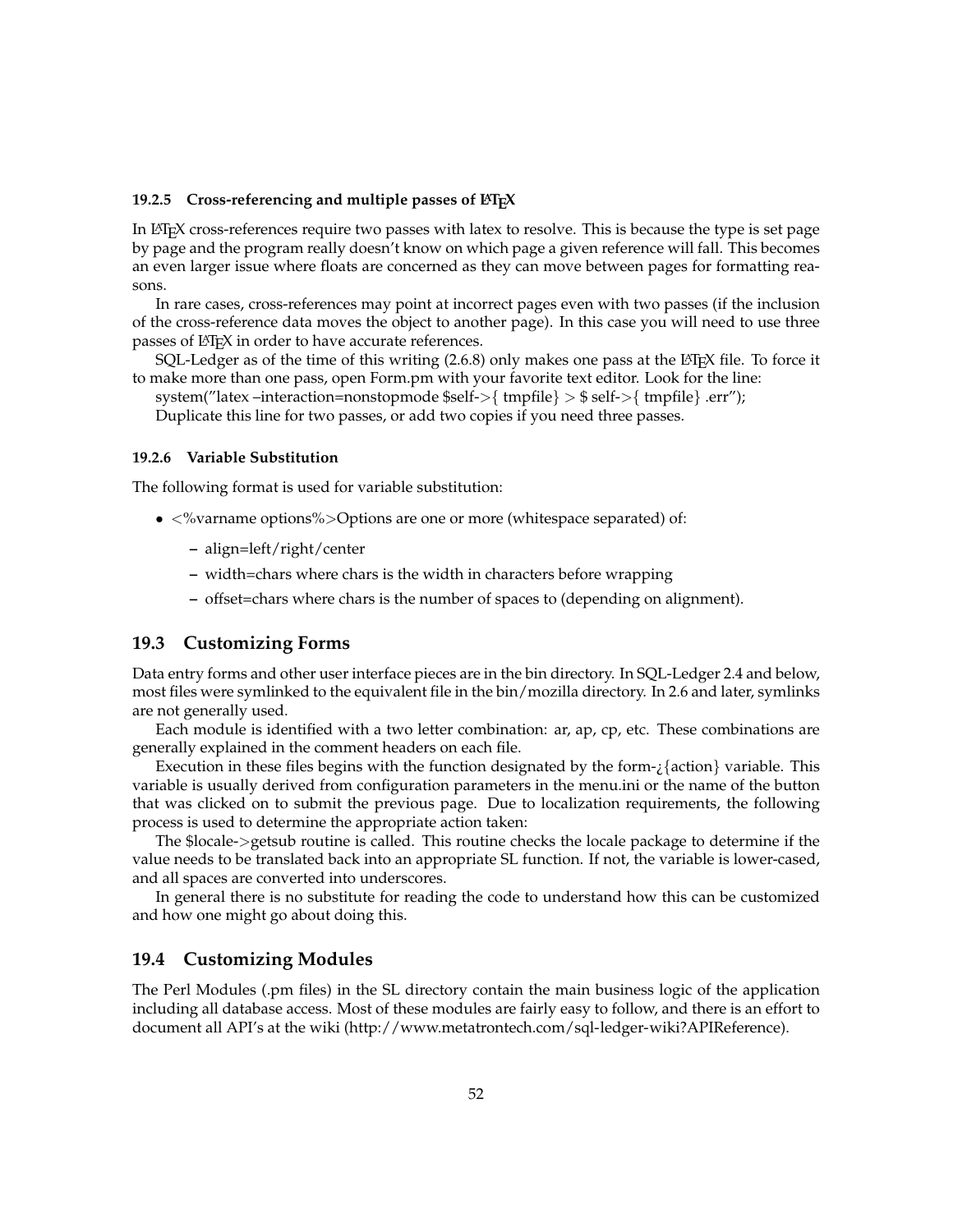Many of these modules have a fair bit of dormant code in them which was written for forthcoming features, such as payroll and bills of materials.

One can add a new module through the normal means and connect it to other existing modules.

### <span id="page-52-0"></span>**19.4.1 Database Access**

The \$form object provides two methods for accessing the database. The \$form->dbconnect(%myconfig) method commits each individual statement as its own transaction. The \$form->dbconnect noauto(%myconfig) method requires a manual commit. Both these functions are thin wrappers around the standard Perl DBI operations.

## <span id="page-52-1"></span>**19.5 Examples**

### <span id="page-52-2"></span>**19.5.1 Adding a New Report for Sales Data**

One of our customers required a report of inventory activity during an arbitrary time period. So we added this customization. This report required merely adding a few functions to the rp.pl user interface script (bin/mozilla/rp.pl) and slightly altering a few more. However, as they eventually wanted to pull up invoices (AP and AR) containing those part numbers, we also had to customize the AA.pm module to accept this sort of filtering.

The patch is available at [http://www.metatrontech.com/downloads/sl-inv](http://www.metatrontech.com/downloads/sl-inv_report-2.6.7.diff) report-2.6.7.diff and was built against SQL-Ledger 2.6.7.

### <span id="page-52-3"></span>**19.5.2 Truncating Number of Invoices on a Check Stub**

One of our customers required an ability to truncate the list of invoices printed on a stub so that an additional report could be printed as an attachment. This patch required truncating the list of invoices in the bin/mozilla/cp.pl file, and slightly patching the sql-ledger.conf to allow for the number of listed invoices to be a runtime parameter. Finally a very small modification was made to the template.

The patch is available at <http://www.metatrontech.com/downloads/sl-check-max-2.6.7.diff>

### <span id="page-52-4"></span>**19.5.3 Adding the a Check ID flag for Alcohol Purchases**

One of our customers is a retail store that sells alcoholic beverages. As the law requires them to ask customers purchasing these beverages for ID, they needed a reminder set to the screen when an alcoholic beverage was sold.

To make this change, we added a field to the parts table of the database, had to change a few aspects of the IC.pm to handle inserting and updating this field. Then we modified the ps.pl to display a red banner on invoices which had alcoholic beverages associated with them.

This patch is part of SL-POS which can be downloaded at [http://www.metatrontech.com/downloa](http://www.metatrontech.com/downloads/SL-POS-0.5.0.tar.gz)ds/ [SL-POS-0.5.0.tar.gz](http://www.metatrontech.com/downloads/SL-POS-0.5.0.tar.gz) (note: this patch has not been ported to SQL-Ledger 2.6.x yet).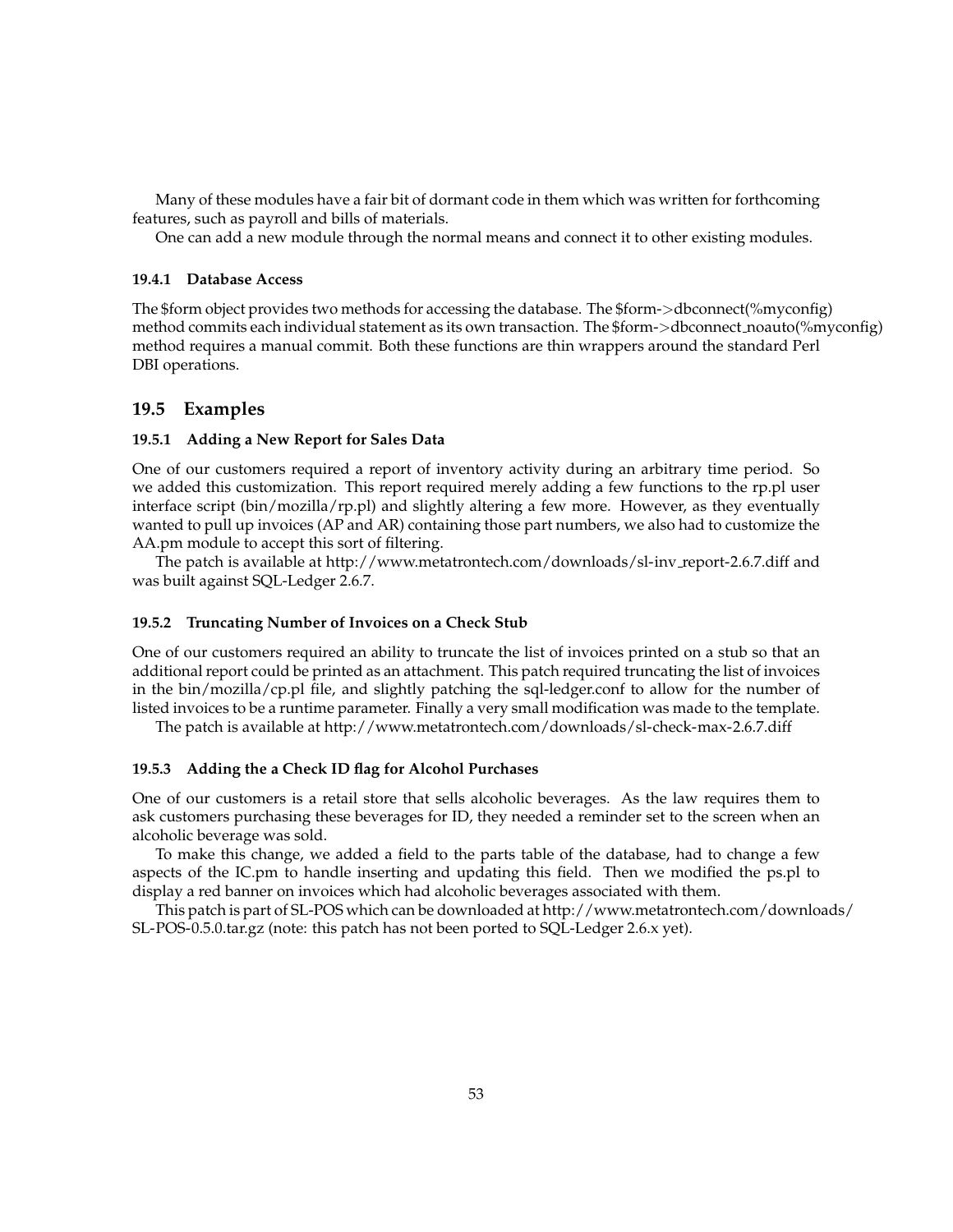# <span id="page-53-0"></span>**Part III Appendix**

# <span id="page-53-1"></span>**A Where to Go for More Information**

There are a couple of relevant sources of information on SQL-Ledger in particular.

- The latest version of this document will always be advertised at [http://www.metatrontech.](http://www.metatrontech.com/projects/) [com/projects/.](http://www.metatrontech.com/projects/)
- We also maintain a community wiki with more information including programming, customization, and links to other sites. The wiki can be found at <http://www.metatrontech.com/sql-ledger-wiki>

In addition, it is generally recommended that the main bookkeeper of a company using SQL-Ledger work through at least one accounting textbook. Which textbook is not as important as the fact that a textbook is used however.

# <span id="page-53-2"></span>**B Glossary**

- **BIC** Bank Identifier Code is often the same as the S.W.I.F.T. code. This is a code for the bank a customer uses for automated money transfers.
- **COGS** is Cost of Goods Sold. When an item is sold, then the expense of its purchase is accrued as attached to the income of the sale. It is tracked as COGS.
- **Credit** : A logical transactional unit in double entry accounting. It is the opposite of a debit. Credits affect different account types as follows:
	- **Equity** : Credits are added to the account when money is invested in the business.
	- **Asset** : Credits are added when money is deducted from an asset account.
	- **Liability** : Credits are added when money is owed to the business account.

**Income** : Credits are added when income is earned.

- **Expense** : Credits are used to apply adjustments at the end of accounting periods to indicate that not all the expense for an AP transaction has been fully accrued.
- **Debit** : A logical transactional unit in double entry accounting systems. It is the opposite of a credit. Debits affect different account types as follows:
	- **Equity** : Debits are added when money is paid to business owners.
	- **Asset** : Debits are added when money is added to an account.
	- **Liability** : Debits are added when money that is owed is paid off.
	- **Income** : Debits are used to temporarily adjust income to defer unearned income to the next accounting period.
	- **Expense** : Debits are added as expenses are incurred.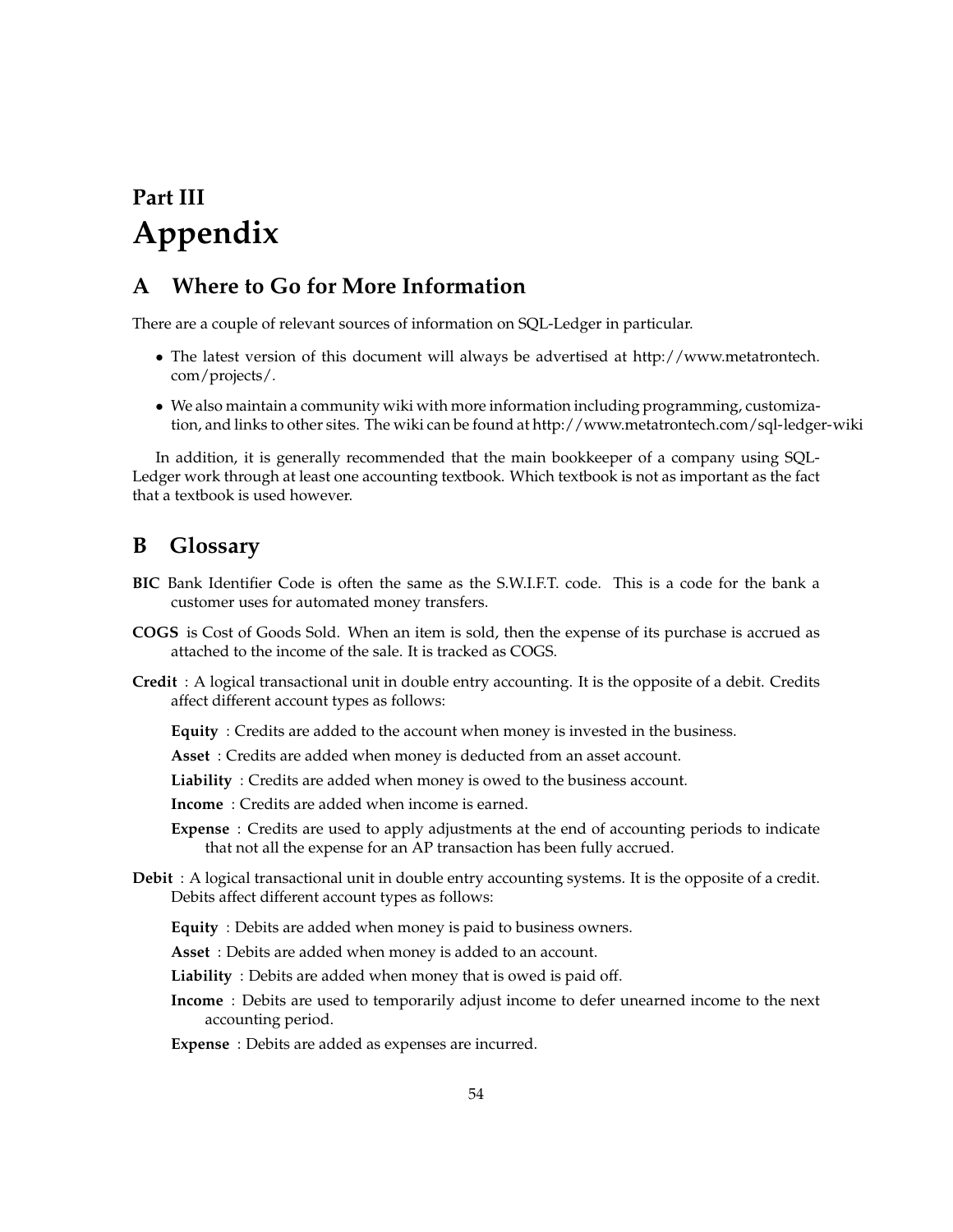**IBAN** International Bank Account Number is related to the BIC and is used for cross-border automated money transfers.

**List Price** is the recommended retail price.

**Markup** is the percentage increase that is applied to the last cost to get the sell price.

**ROP** Re-order point. Items with fewer in stock than this will show up on short reports.

**Sell Price** is the price at which the item is sold.

- **Source Document** : a paper document that can be used as evidence that a transaction occurred. Source documents can include canceled checks, receipts, credit card statements and the like.
- **Terms** is the number of days one has to pay the invoice. Most businesses abbreviate the terms as Net n where n is the number of days. For example, Net 30 means the customer has 30 days to pay the net due on an invoice before it is late and incurs late fees.

# <span id="page-54-0"></span>**C GNU Free Documentation License**

Version 1.2, November 2002 Copyright ©2000,2001,2002 Free Software Foundation, Inc.

51 Franklin St, Fifth Floor, Boston, MA 02110-1301 USA

Everyone is permitted to copy and distribute verbatim copies of this license document, but changing it is not allowed.

### <span id="page-54-1"></span>**Preamble**

The purpose of this License is to make a manual, textbook, or other functional and useful document "free" in the sense of freedom: to assure everyone the effective freedom to copy and redistribute it, with or without modifying it, either commercially or noncommercially. Secondarily, this License preserves for the author and publisher a way to get credit for their work, while not being considered responsible for modifications made by others.

This License is a kind of "copyleft", which means that derivative works of the document must themselves be free in the same sense. It complements the GNU General Public License, which is a copyleft license designed for free software.

We have designed this License in order to use it for manuals for free software, because free software needs free documentation: a free program should come with manuals providing the same freedoms that the software does. But this License is not limited to software manuals; it can be used for any textual work, regardless of subject matter or whether it is published as a printed book. We recommend this License principally for works whose purpose is instruction or reference.

# **1. APPLICABILITY AND DEFINITIONS**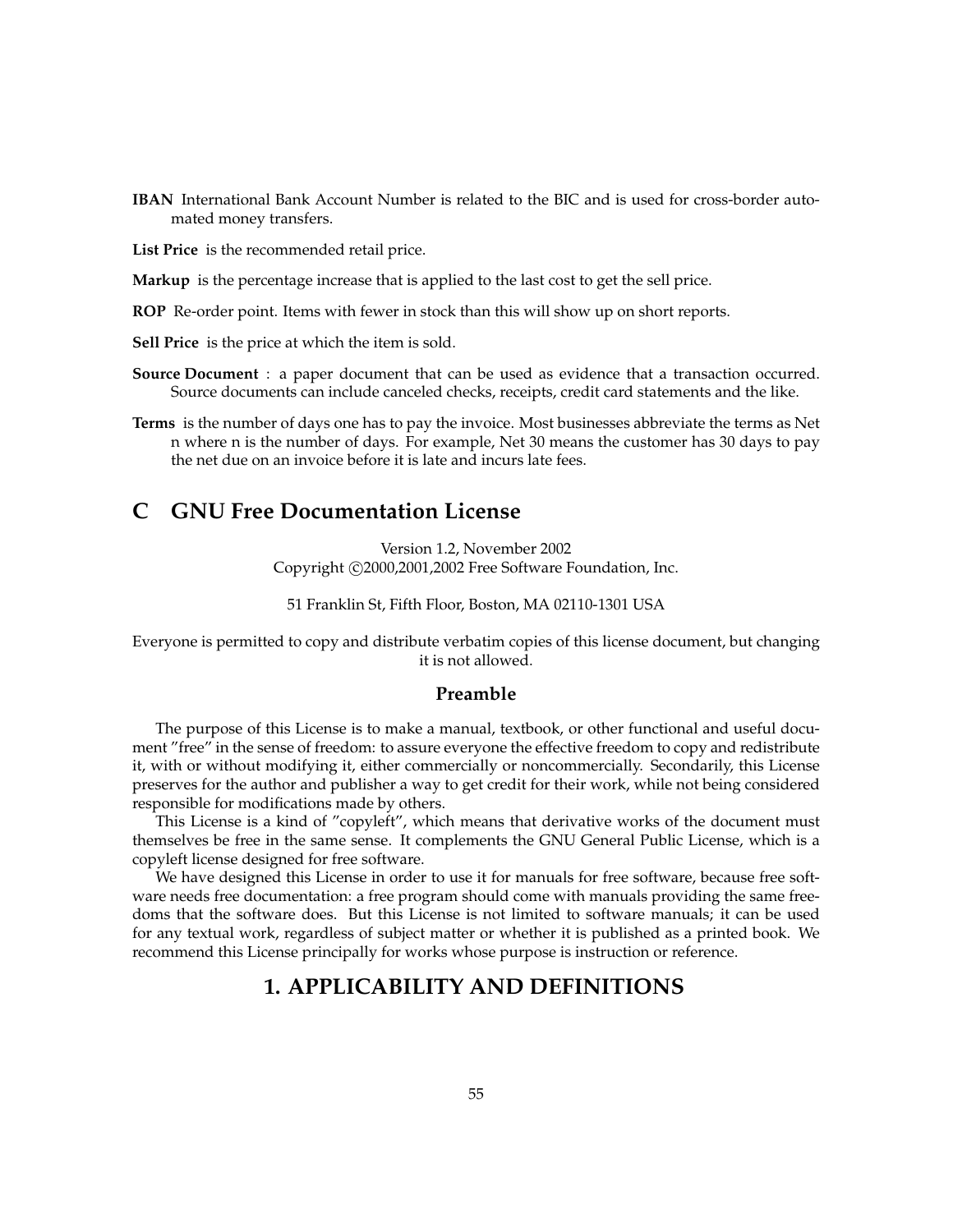This License applies to any manual or other work, in any medium, that contains a notice placed by the copyright holder saying it can be distributed under the terms of this License. Such a notice grants a world-wide, royalty-free license, unlimited in duration, to use that work under the conditions stated herein. The **"Document"**, below, refers to any such manual or work. Any member of the public is a licensee, and is addressed as **"you"**. You accept the license if you copy, modify or distribute the work in a way requiring permission under copyright law.

A **"Modified Version"** of the Document means any work containing the Document or a portion of it, either copied verbatim, or with modifications and/or translated into another language.

A **"Secondary Section"** is a named appendix or a front-matter section of the Document that deals exclusively with the relationship of the publishers or authors of the Document to the Document's overall subject (or to related matters) and contains nothing that could fall directly within that overall subject. (Thus, if the Document is in part a textbook of mathematics, a Secondary Section may not explain any mathematics.) The relationship could be a matter of historical connection with the subject or with related matters, or of legal, commercial, philosophical, ethical or political position regarding them.

The **"Invariant Sections"** are certain Secondary Sections whose titles are designated, as being those of Invariant Sections, in the notice that says that the Document is released under this License. If a section does not fit the above definition of Secondary then it is not allowed to be designated as Invariant. The Document may contain zero Invariant Sections. If the Document does not identify any Invariant Sections then there are none.

The **"Cover Texts"** are certain short passages of text that are listed, as Front-Cover Texts or Back-Cover Texts, in the notice that says that the Document is released under this License. A Front-Cover Text may be at most 5 words, and a Back-Cover Text may be at most 25 words.

A **"Transparent"** copy of the Document means a machine-readable copy, represented in a format whose specification is available to the general public, that is suitable for revising the document straightforwardly with generic text editors or (for images composed of pixels) generic paint programs or (for drawings) some widely available drawing editor, and that is suitable for input to text formatters or for automatic translation to a variety of formats suitable for input to text formatters. A copy made in an otherwise Transparent file format whose markup, or absence of markup, has been arranged to thwart or discourage subsequent modification by readers is not Transparent. An image format is not Transparent if used for any substantial amount of text. A copy that is not "Transparent" is called **"Opaque"**.

Examples of suitable formats for Transparent copies include plain ASCII without markup, Texinfo input format, LaTeX input format, SGML or XML using a publicly available DTD, and standardconforming simple HTML, PostScript or PDF designed for human modification. Examples of transparent image formats include PNG, XCF and JPG. Opaque formats include proprietary formats that can be read and edited only by proprietary word processors, SGML or XML for which the DTD and/or processing tools are not generally available, and the machine-generated HTML, PostScript or PDF produced by some word processors for output purposes only.

The **"Title Page"** means, for a printed book, the title page itself, plus such following pages as are needed to hold, legibly, the material this License requires to appear in the title page. For works in formats which do not have any title page as such, "Title Page" means the text near the most prominent appearance of the work's title, preceding the beginning of the body of the text.

A section **"Entitled XYZ"** means a named subunit of the Document whose title either is precisely XYZ or contains XYZ in parentheses following text that translates XYZ in another language. (Here XYZ stands for a specific section name mentioned below, such as **"Acknowledgements"**, **"Dedica-**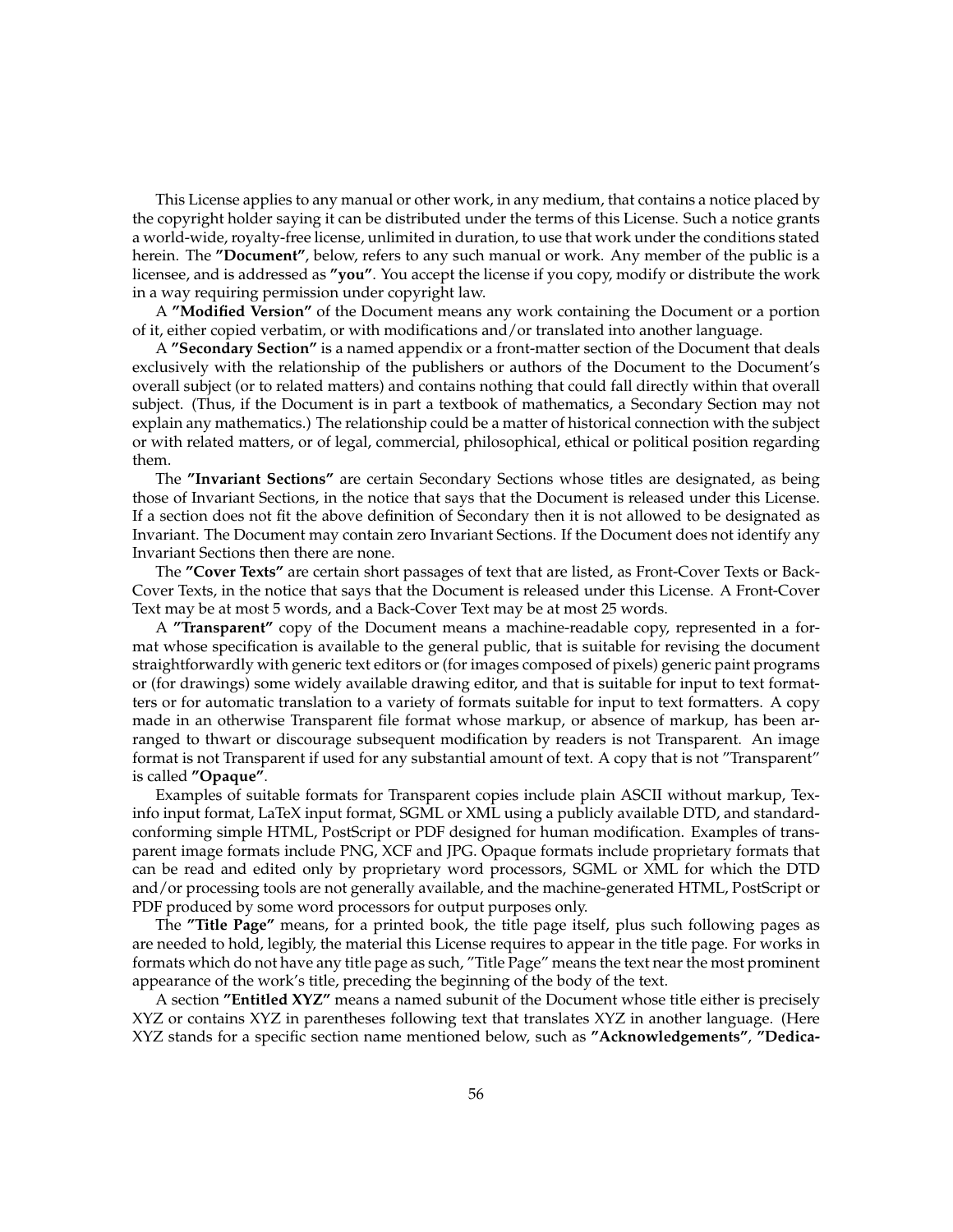**tions"**, **"Endorsements"**, or **"History"**.) To **"Preserve the Title"** of such a section when you modify the Document means that it remains a section "Entitled XYZ" according to this definition.

The Document may include Warranty Disclaimers next to the notice which states that this License applies to the Document. These Warranty Disclaimers are considered to be included by reference in this License, but only as regards disclaiming warranties: any other implication that these Warranty Disclaimers may have is void and has no effect on the meaning of this License.

# **2. VERBATIM COPYING**

You may copy and distribute the Document in any medium, either commercially or noncommercially, provided that this License, the copyright notices, and the license notice saying this License applies to the Document are reproduced in all copies, and that you add no other conditions whatsoever to those of this License. You may not use technical measures to obstruct or control the reading or further copying of the copies you make or distribute. However, you may accept compensation in exchange for copies. If you distribute a large enough number of copies you must also follow the conditions in section 3.

You may also lend copies, under the same conditions stated above, and you may publicly display copies.

# **3. COPYING IN QUANTITY**

If you publish printed copies (or copies in media that commonly have printed covers) of the Document, numbering more than 100, and the Document's license notice requires Cover Texts, you must enclose the copies in covers that carry, clearly and legibly, all these Cover Texts: Front-Cover Texts on the front cover, and Back-Cover Texts on the back cover. Both covers must also clearly and legibly identify you as the publisher of these copies. The front cover must present the full title with all words of the title equally prominent and visible. You may add other material on the covers in addition. Copying with changes limited to the covers, as long as they preserve the title of the Document and satisfy these conditions, can be treated as verbatim copying in other respects.

If the required texts for either cover are too voluminous to fit legibly, you should put the first ones listed (as many as fit reasonably) on the actual cover, and continue the rest onto adjacent pages.

If you publish or distribute Opaque copies of the Document numbering more than 100, you must either include a machine-readable Transparent copy along with each Opaque copy, or state in or with each Opaque copy a computer-network location from which the general network-using public has access to download using public-standard network protocols a complete Transparent copy of the Document, free of added material. If you use the latter option, you must take reasonably prudent steps, when you begin distribution of Opaque copies in quantity, to ensure that this Transparent copy will remain thus accessible at the stated location until at least one year after the last time you distribute an Opaque copy (directly or through your agents or retailers) of that edition to the public.

It is requested, but not required, that you contact the authors of the Document well before redistributing any large number of copies, to give them a chance to provide you with an updated version of the Document.

# **4. MODIFICATIONS**

You may copy and distribute a Modified Version of the Document under the conditions of sections 2 and 3 above, provided that you release the Modified Version under precisely this License, with the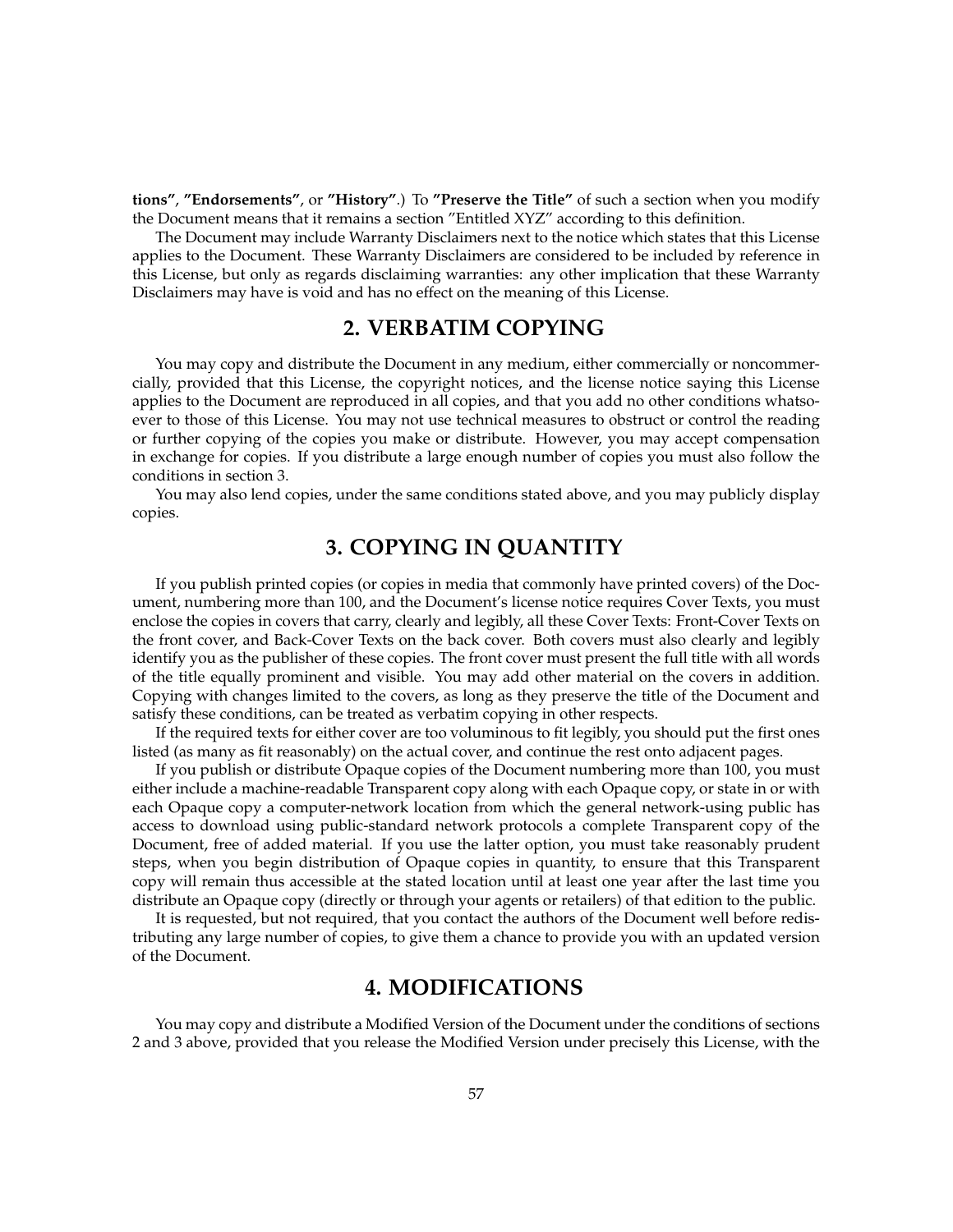Modified Version filling the role of the Document, thus licensing distribution and modification of the Modified Version to whoever possesses a copy of it. In addition, you must do these things in the Modified Version:

- A. Use in the Title Page (and on the covers, if any) a title distinct from that of the Document, and from those of previous versions (which should, if there were any, be listed in the History section of the Document). You may use the same title as a previous version if the original publisher of that version gives permission.
- B. List on the Title Page, as authors, one or more persons or entities responsible for authorship of the modifications in the Modified Version, together with at least five of the principal authors of the Document (all of its principal authors, if it has fewer than five), unless they release you from this requirement.
- C. State on the Title page the name of the publisher of the Modified Version, as the publisher.
- D. Preserve all the copyright notices of the Document.
- E. Add an appropriate copyright notice for your modifications adjacent to the other copyright notices.
- F. Include, immediately after the copyright notices, a license notice giving the public permission to use the Modified Version under the terms of this License, in the form shown in the Addendum below.
- G. Preserve in that license notice the full lists of Invariant Sections and required Cover Texts given in the Document's license notice.
- H. Include an unaltered copy of this License.
- I. Preserve the section Entitled "History", Preserve its Title, and add to it an item stating at least the title, year, new authors, and publisher of the Modified Version as given on the Title Page. If there is no section Entitled "History" in the Document, create one stating the title, year, authors, and publisher of the Document as given on its Title Page, then add an item describing the Modified Version as stated in the previous sentence.
- J. Preserve the network location, if any, given in the Document for public access to a Transparent copy of the Document, and likewise the network locations given in the Document for previous versions it was based on. These may be placed in the "History" section. You may omit a network location for a work that was published at least four years before the Document itself, or if the original publisher of the version it refers to gives permission.
- K. For any section Entitled "Acknowledgements" or "Dedications", Preserve the Title of the section, and preserve in the section all the substance and tone of each of the contributor acknowledgements and/or dedications given therein.
- L. Preserve all the Invariant Sections of the Document, unaltered in their text and in their titles. Section numbers or the equivalent are not considered part of the section titles.
- M. Delete any section Entitled "Endorsements". Such a section may not be included in the Modified Version.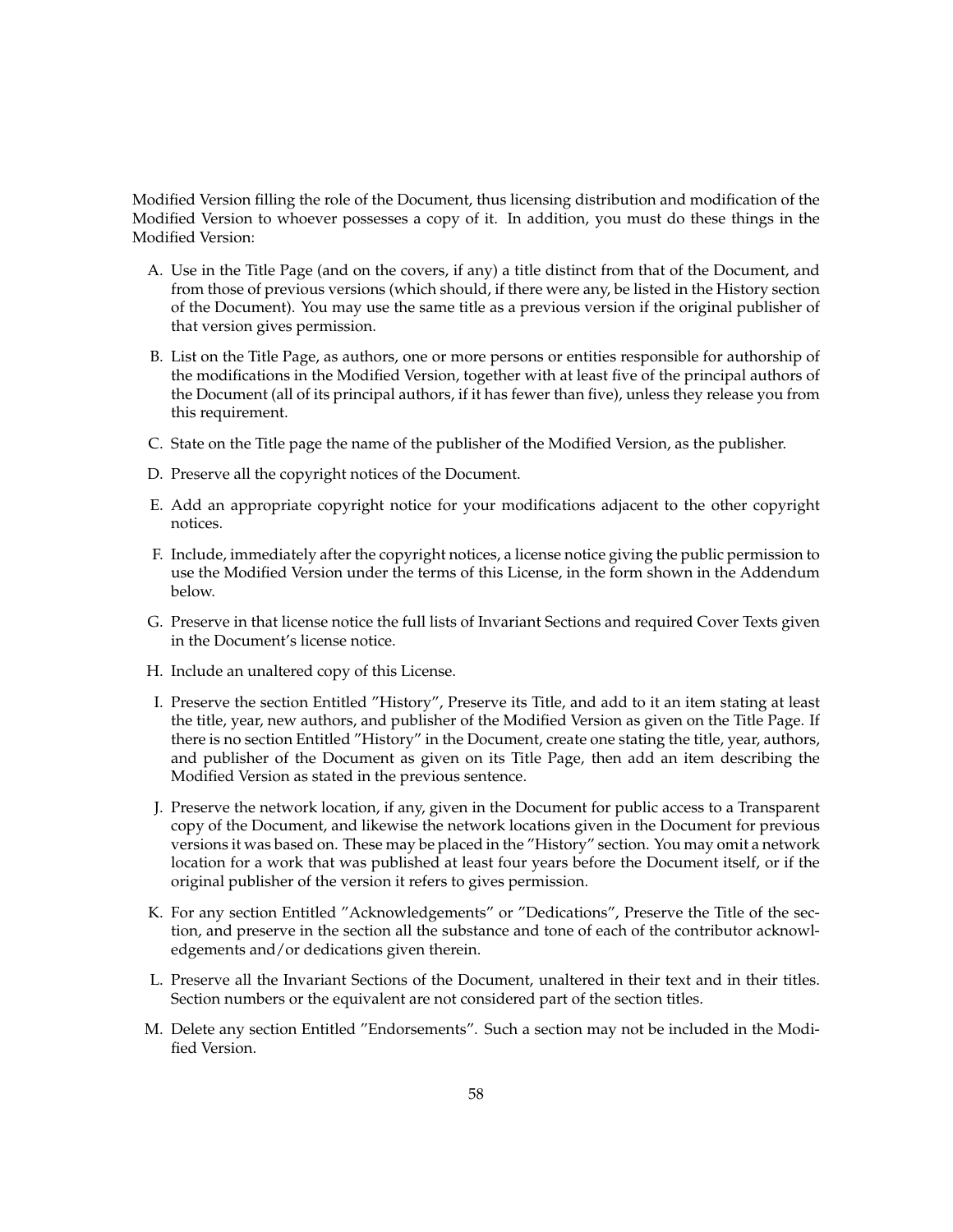- N. Do not retitle any existing section to be Entitled "Endorsements" or to conflict in title with any Invariant Section.
- O. Preserve any Warranty Disclaimers.

If the Modified Version includes new front-matter sections or appendices that qualify as Secondary Sections and contain no material copied from the Document, you may at your option designate some or all of these sections as invariant. To do this, add their titles to the list of Invariant Sections in the Modified Version's license notice. These titles must be distinct from any other section titles.

You may add a section Entitled "Endorsements", provided it contains nothing but endorsements of your Modified Version by various parties–for example, statements of peer review or that the text has been approved by an organization as the authoritative definition of a standard.

You may add a passage of up to five words as a Front-Cover Text, and a passage of up to 25 words as a Back-Cover Text, to the end of the list of Cover Texts in the Modified Version. Only one passage of Front-Cover Text and one of Back-Cover Text may be added by (or through arrangements made by) any one entity. If the Document already includes a cover text for the same cover, previously added by you or by arrangement made by the same entity you are acting on behalf of, you may not add another; but you may replace the old one, on explicit permission from the previous publisher that added the old one.

The author(s) and publisher(s) of the Document do not by this License give permission to use their names for publicity for or to assert or imply endorsement of any Modified Version.

# **5. COMBINING DOCUMENTS**

You may combine the Document with other documents released under this License, under the terms defined in section 4 above for modified versions, provided that you include in the combination all of the Invariant Sections of all of the original documents, unmodified, and list them all as Invariant Sections of your combined work in its license notice, and that you preserve all their Warranty Disclaimers.

The combined work need only contain one copy of this License, and multiple identical Invariant Sections may be replaced with a single copy. If there are multiple Invariant Sections with the same name but different contents, make the title of each such section unique by adding at the end of it, in parentheses, the name of the original author or publisher of that section if known, or else a unique number. Make the same adjustment to the section titles in the list of Invariant Sections in the license notice of the combined work.

In the combination, you must combine any sections Entitled "History" in the various original documents, forming one section Entitled "History"; likewise combine any sections Entitled "Acknowledgements", and any sections Entitled "Dedications". You must delete all sections Entitled "Endorsements".

# **6. COLLECTIONS OF DOCUMENTS**

You may make a collection consisting of the Document and other documents released under this License, and replace the individual copies of this License in the various documents with a single copy that is included in the collection, provided that you follow the rules of this License for verbatim copying of each of the documents in all other respects.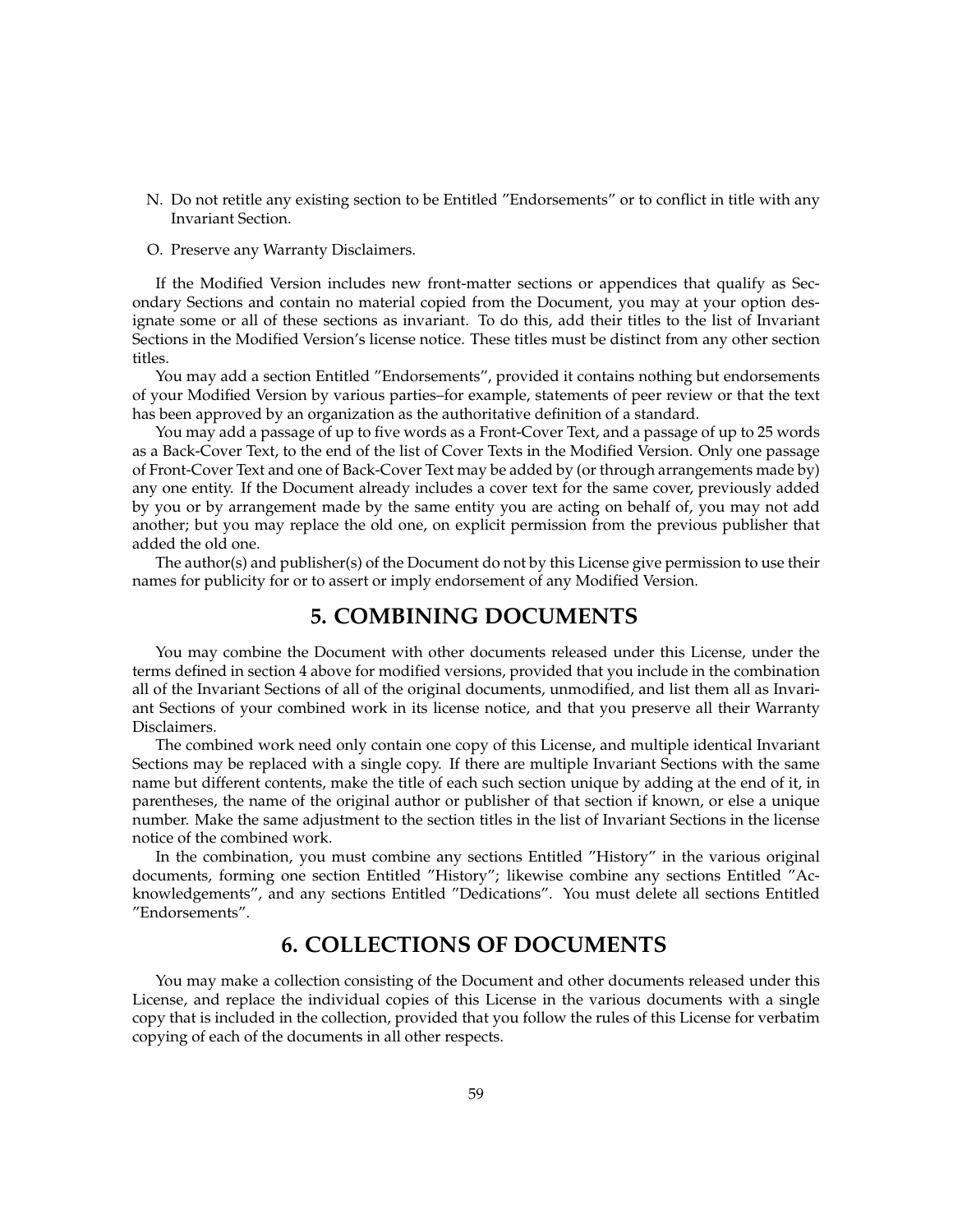You may extract a single document from such a collection, and distribute it individually under this License, provided you insert a copy of this License into the extracted document, and follow this License in all other respects regarding verbatim copying of that document.

# **7. AGGREGATION WITH INDEPENDENT WORKS**

A compilation of the Document or its derivatives with other separate and independent documents or works, in or on a volume of a storage or distribution medium, is called an "aggregate" if the copyright resulting from the compilation is not used to limit the legal rights of the compilation's users beyond what the individual works permit. When the Document is included in an aggregate, this License does not apply to the other works in the aggregate which are not themselves derivative works of the Document.

If the Cover Text requirement of section 3 is applicable to these copies of the Document, then if the Document is less than one half of the entire aggregate, the Document's Cover Texts may be placed on covers that bracket the Document within the aggregate, or the electronic equivalent of covers if the Document is in electronic form. Otherwise they must appear on printed covers that bracket the whole aggregate.

# **8. TRANSLATION**

Translation is considered a kind of modification, so you may distribute translations of the Document under the terms of section 4. Replacing Invariant Sections with translations requires special permission from their copyright holders, but you may include translations of some or all Invariant Sections in addition to the original versions of these Invariant Sections. You may include a translation of this License, and all the license notices in the Document, and any Warranty Disclaimers, provided that you also include the original English version of this License and the original versions of those notices and disclaimers. In case of a disagreement between the translation and the original version of this License or a notice or disclaimer, the original version will prevail.

If a section in the Document is Entitled "Acknowledgements", "Dedications", or "History", the requirement (section 4) to Preserve its Title (section 1) will typically require changing the actual title.

# **9. TERMINATION**

You may not copy, modify, sublicense, or distribute the Document except as expressly provided for under this License. Any other attempt to copy, modify, sublicense or distribute the Document is void, and will automatically terminate your rights under this License. However, parties who have received copies, or rights, from you under this License will not have their licenses terminated so long as such parties remain in full compliance.

# **10. FUTURE REVISIONS OF THIS LICENSE**

The Free Software Foundation may publish new, revised versions of the GNU Free Documentation License from time to time. Such new versions will be similar in spirit to the present version, but may differ in detail to address new problems or concerns. See http://www.gnu.org/copyleft/.

Each version of the License is given a distinguishing version number. If the Document specifies that a particular numbered version of this License "or any later version" applies to it, you have the option of following the terms and conditions either of that specified version or of any later version